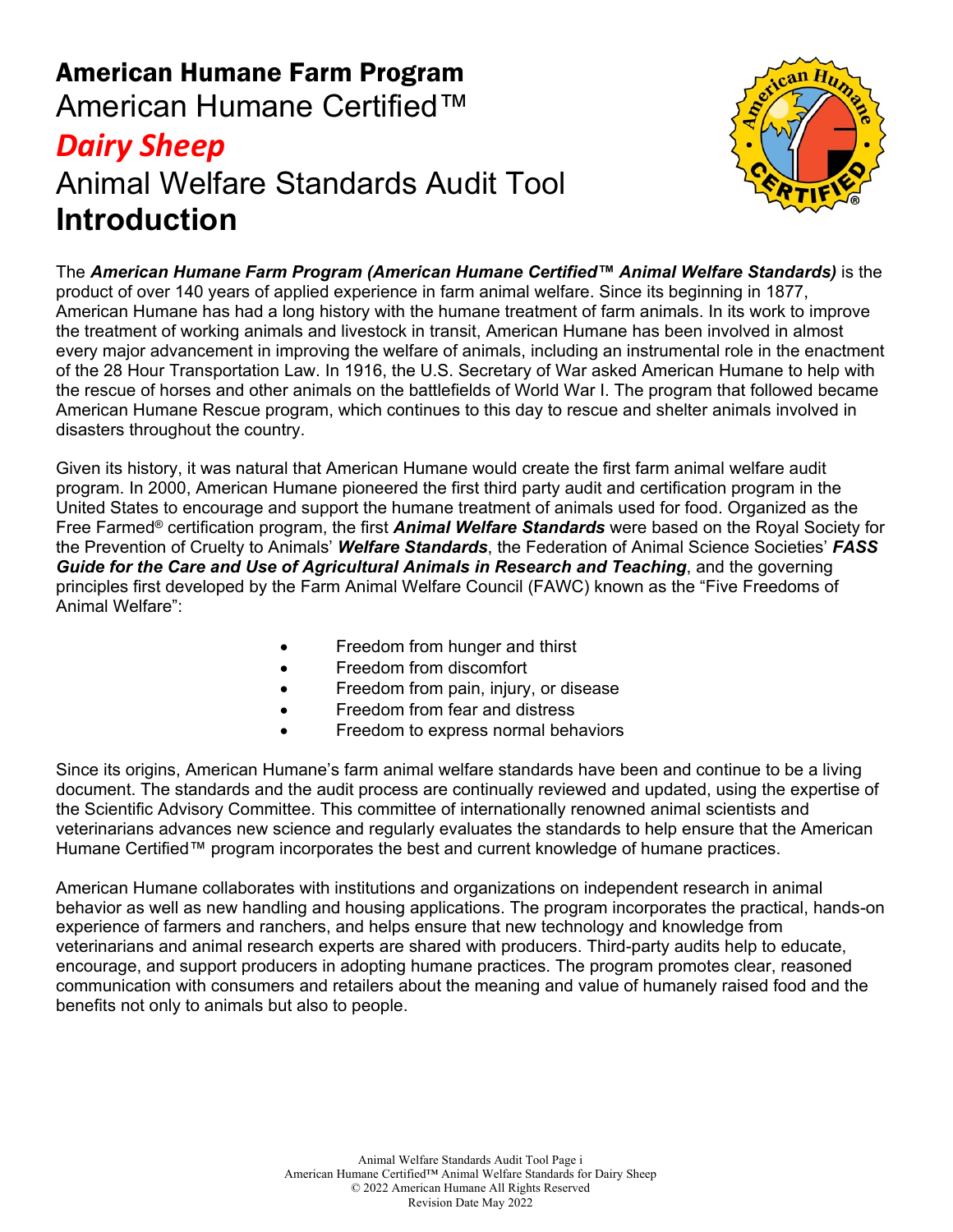## **Audit Scoring**

#### **Score Process**

Each individual Audit (e.g., farm, processing, or transportation, as applicable at specific sites and facilities) will receive its own score ("Audit Score"). For each audit item, producer will receive the maximum number of points allotted if it meets the standard, and zero points if it does not meet the standard (i.e., no partial credit). When an audit item is deemed not applicable (e.g., because it is not relevant to the type of Audit), it will be removed from the total available points in calculating the Audit Score. To be eligible for certification, producer must pass each mandatory Pass/Fail audit item and receive an Audit Score of at least 85% for each Audit.

Since not every audit item may apply to every farm, some items will be considered Not Applicable (NA). It is necessary to remove these NA questions from the overall count. An example of this process has been provided below:

| a.) Total Points Possible |                           | b.) Total NA's | c.) Adjusted<br><b>Points Achievable</b> | d.) Total<br><b>Points</b><br><b>Achieved</b> | <b>Overall Audit</b><br>Percentage            |                                     |
|---------------------------|---------------------------|----------------|------------------------------------------|-----------------------------------------------|-----------------------------------------------|-------------------------------------|
| Items                     | Value                     | Points         | Example                                  | Example                                       | Example                                       |                                     |
| 6                         | 50                        | 300            |                                          | 300                                           | 300                                           |                                     |
| 21                        | 25                        | 525            |                                          | 525                                           | 525                                           |                                     |
| 31                        | 10                        | 310            | 1 @ 10                                   | 300                                           | 290                                           |                                     |
| 85                        | 3                         | 255            | 6@3                                      | 237                                           | 234                                           |                                     |
|                           | A.) Total Points Possible |                | <b>B.) Total NA's</b>                    | C.) Total Points<br>Achievable<br>$= A.-B.$   | D). Total<br><b>Points</b><br><b>Achieved</b> | D./C. = Overall Audit<br>Percentage |
|                           |                           | $=1390$        | $= 28$                                   | $=1390-28$<br>$=1362$                         | $=1349$                                       | Example=<br>1349/1362=99%           |

**Step 1-** Count the Total Points Possible for all items on the scored *Animal Welfare Standards Audit Tool.*

**Step 2**- Count the number of Total Not Applicable (NA) audit items. Subtract the Total NA's from the Total Points Possible for all items. This will give you the Adjusted Points Achievable for the audit.

**Step 3**- Count up the Total Points Achieved in the audit. These are the audit items that were in conformance.

**Step 4**- Divide the Total Points Achieved by the adjusted Total Points Achievable to find the Overall Audit Percentage.

#### **Non-Conformances**

All welfare issues identified with a loss of points during an audit are discussed in the exit interview by the auditor and will be described on the *Non-Conformance Report*. The *Non-Conformance Report* will list out the non-conformances found by the auditor and must be signed by both the manager and auditor. All corrective actions agreed upon at the exit interview must be corrected even if your farm receives certification.

#### **Corrective Action Plan**

If a producer receives an Audit Score of less than 100%, producer must submit a Corrective Action Plan, which details steps that the producer will take to reach 100% compliance to all relevant Animal Welfare Standards.

### **Completion Report**

Upon implementation of any Corrective Action Plan, a Completion Report confirming implementation of the plan must be submitted for American Humane's review and approval.

The American Humane Certified™ The American Humane Farm program reserves the right to perform unannounced audits at any time during the certification period.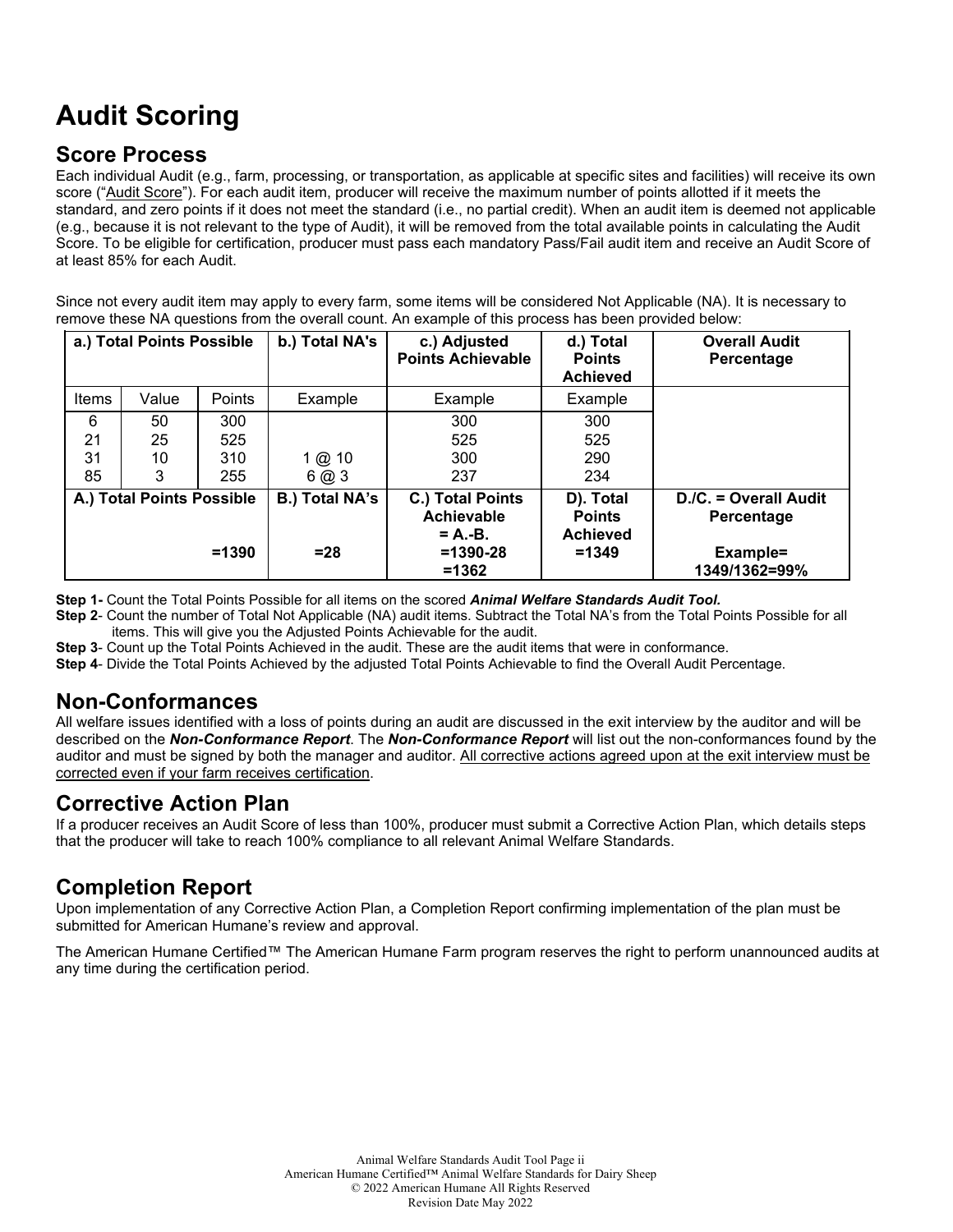# **American Humane Certified™ Animal Welfare Standards Audit Tool Dairy Sheep**



.

 *Auditor note: the following information should be completed in full (unless N/A) and reported to the American Humane Certified™ program with submission of the audit.*

| <b>LICENSE HOLDER:</b><br><b>PRODUCER:</b><br><b>LICENSE MANAGER:</b><br><b>Address:</b><br>Email:<br>City:<br>Office #:<br>Cell #:<br>State:<br>ZIP:<br>Alt #:<br>Fax #:<br><b>Country:</b><br><b>AUDIT FARM LOCATION:</b><br><b>FARM MANAGER:</b><br><b>STOCKPERSON:</b><br><b>AUDIT FARM:</b><br>Email:<br>Email:<br><b>Address:</b><br>Office #:<br>Office #:<br>City:<br>Cell #:<br>Cell #:<br>State:<br>Alt #:<br>Alt #:<br>ZIP:<br>Fax #:<br>Fax #:<br><b>Country:</b><br><b>ANIMAL SUPPLIER:</b><br><b>TRANSPORTER:</b><br><b>MILK PROCESSOR:</b><br><b>NAME:</b><br><b>NAME:</b><br><b>NAME:</b><br><b>Address:</b><br><b>Address:</b><br><b>Address:</b><br>City:<br>City:<br>City: | <b>AUDITOR:</b> | <b>AUDIT DATE:</b><br>From: | To: | <b>AUDIT</b><br><b>SCORE:</b> |
|-----------------------------------------------------------------------------------------------------------------------------------------------------------------------------------------------------------------------------------------------------------------------------------------------------------------------------------------------------------------------------------------------------------------------------------------------------------------------------------------------------------------------------------------------------------------------------------------------------------------------------------------------------------------------------------------------|-----------------|-----------------------------|-----|-------------------------------|
|                                                                                                                                                                                                                                                                                                                                                                                                                                                                                                                                                                                                                                                                                               |                 |                             |     |                               |
|                                                                                                                                                                                                                                                                                                                                                                                                                                                                                                                                                                                                                                                                                               |                 |                             |     |                               |
|                                                                                                                                                                                                                                                                                                                                                                                                                                                                                                                                                                                                                                                                                               |                 |                             |     |                               |
|                                                                                                                                                                                                                                                                                                                                                                                                                                                                                                                                                                                                                                                                                               |                 |                             |     |                               |
|                                                                                                                                                                                                                                                                                                                                                                                                                                                                                                                                                                                                                                                                                               |                 |                             |     |                               |
|                                                                                                                                                                                                                                                                                                                                                                                                                                                                                                                                                                                                                                                                                               |                 |                             |     |                               |
|                                                                                                                                                                                                                                                                                                                                                                                                                                                                                                                                                                                                                                                                                               |                 |                             |     |                               |
|                                                                                                                                                                                                                                                                                                                                                                                                                                                                                                                                                                                                                                                                                               |                 |                             |     |                               |
|                                                                                                                                                                                                                                                                                                                                                                                                                                                                                                                                                                                                                                                                                               |                 |                             |     |                               |
|                                                                                                                                                                                                                                                                                                                                                                                                                                                                                                                                                                                                                                                                                               |                 |                             |     |                               |
|                                                                                                                                                                                                                                                                                                                                                                                                                                                                                                                                                                                                                                                                                               |                 |                             |     |                               |
|                                                                                                                                                                                                                                                                                                                                                                                                                                                                                                                                                                                                                                                                                               |                 |                             |     |                               |
|                                                                                                                                                                                                                                                                                                                                                                                                                                                                                                                                                                                                                                                                                               |                 |                             |     |                               |
|                                                                                                                                                                                                                                                                                                                                                                                                                                                                                                                                                                                                                                                                                               |                 |                             |     |                               |
|                                                                                                                                                                                                                                                                                                                                                                                                                                                                                                                                                                                                                                                                                               |                 |                             |     |                               |
|                                                                                                                                                                                                                                                                                                                                                                                                                                                                                                                                                                                                                                                                                               |                 |                             |     |                               |
|                                                                                                                                                                                                                                                                                                                                                                                                                                                                                                                                                                                                                                                                                               |                 |                             |     |                               |
|                                                                                                                                                                                                                                                                                                                                                                                                                                                                                                                                                                                                                                                                                               |                 |                             |     |                               |
| State:<br>State:<br>State:                                                                                                                                                                                                                                                                                                                                                                                                                                                                                                                                                                                                                                                                    |                 |                             |     |                               |
| ZIP:<br>ZIP:<br>ZIP:                                                                                                                                                                                                                                                                                                                                                                                                                                                                                                                                                                                                                                                                          |                 |                             |     |                               |
| <b>Country:</b><br><b>Country:</b><br><b>Country:</b>                                                                                                                                                                                                                                                                                                                                                                                                                                                                                                                                                                                                                                         |                 |                             |     |                               |
| <b>Contact:</b><br><b>Contact:</b><br><b>Contact:</b>                                                                                                                                                                                                                                                                                                                                                                                                                                                                                                                                                                                                                                         |                 |                             |     |                               |
| Contact #:<br>Contact #:<br>Contact #:                                                                                                                                                                                                                                                                                                                                                                                                                                                                                                                                                                                                                                                        |                 |                             |     |                               |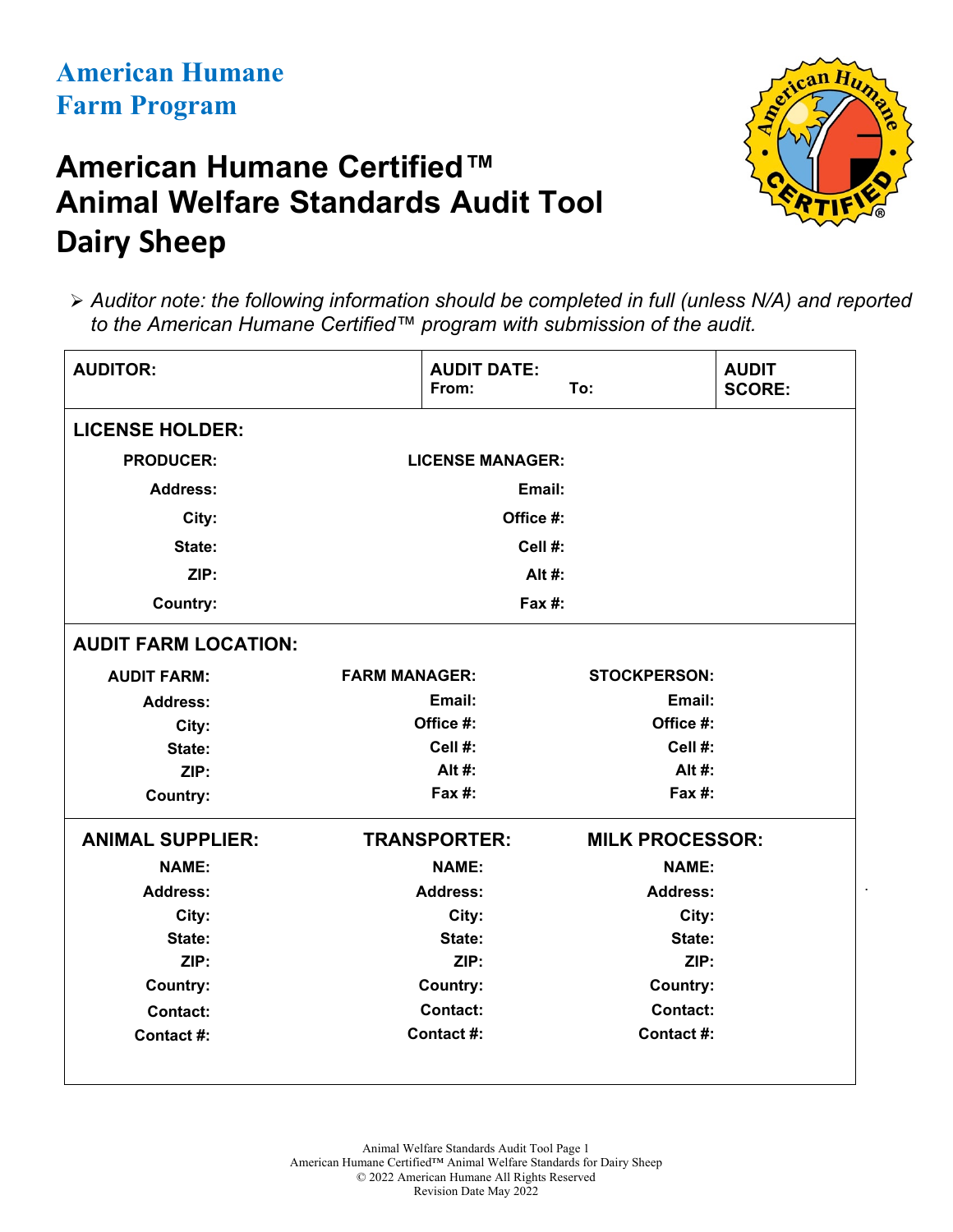#### **FARM DATA:** *(Audited location only)*

|                                                                                                              | udited location only)                                             |
|--------------------------------------------------------------------------------------------------------------|-------------------------------------------------------------------|
| <b>SECONDARY PREMISES</b><br>(Only if applicable)                                                            | <b>MAIN PREMISES</b>                                              |
| <b>Type of Housing:</b><br>(describe)                                                                        | <b>Type of Housing:</b><br>(describe)                             |
| Audited Housing Space (ft <sup>2</sup> ):<br>(Only if applicable)                                            | Audited Housing Space (ft <sup>2</sup> ):<br>(Only if applicable) |
| <b>Audited Grazing Space (acres):</b><br>(Only if applicable)                                                | <b>Audited Grazing Space (acres):</b><br>(Only if applicable)     |
| <b>FOR SECONDARY PREMISES ONLY:</b>                                                                          | <b>FOR MAIN PREMISES ONLY:</b>                                    |
| <b>Number of Milking Ewes:</b>                                                                               | <b>Number of Milking Ewes:</b>                                    |
| <b>Number of Dry Ewes:</b>                                                                                   | <b>Number of Dry Ewes:</b>                                        |
| <b>Number of Lambs:</b>                                                                                      | <b>Number of Lambs:</b>                                           |
| <b>Number of Rams:</b>                                                                                       | <b>Number of Rams:</b>                                            |
| <b>Total Number of Sheep:</b>                                                                                | <b>Total Number of Sheep:</b>                                     |
| <b>Milking Frequency:</b>                                                                                    | <b>Milking Frequency:</b>                                         |
| <b>Milking Times:</b>                                                                                        | <b>Milking Times:</b>                                             |
| <b>ALL LOCATIONS</b><br><b>Milk Purchaser:</b>                                                               | <b>Total Milk Shipped/ month:</b><br>(lbs)                        |
| For more locations, provide the same details as above for other sites on a separate attached piece of paper. |                                                                   |
|                                                                                                              |                                                                   |

**Name of Marketing or Producer Group if under Forward Contract:**

**List of Quality Assurance Programs:**

## **Audit Notes**

- *The American Humane Certified™ standards are written to cover facilities in varying geographic and temperature regions and facilities utilizing different systems. Therefore, not all sections in these standards*  apply to every facility. Farmers must comply with any local, state or federal mandates for handling and *processing milk that affect the environment or safety of their product.*
- *If an outside company is used for other processes such as marking/ identification or slaughter, documentation must be available showing that the individuals are properly trained in these areas. This can be accomplished through training documents and/or the Certificate of Conformances.*
- *For each producer, the audit process must include observations of at least one milking parlor per each auditday.*
- *If the auditor observes willful acts of abuse or neglect towards the animals during the course of the audit, s/he must suspend the audit and notify the manager, their audit company, and the American Humane Certified™ program immediately.*
- *Unless noted otherwise, for each audit item, select all boxes that apply regardless of whether the audit item is marked "Yes" or "No." For any audit item marked "No", provide reasons in the "Notes" section.*
- *A Certificate of Conformance (COC) is a document signed or otherwise authenticated by an individual certifying the degree to which terms or services meet specified requirements. A COC may be required when third parties, for example, are used for tasks like loading.*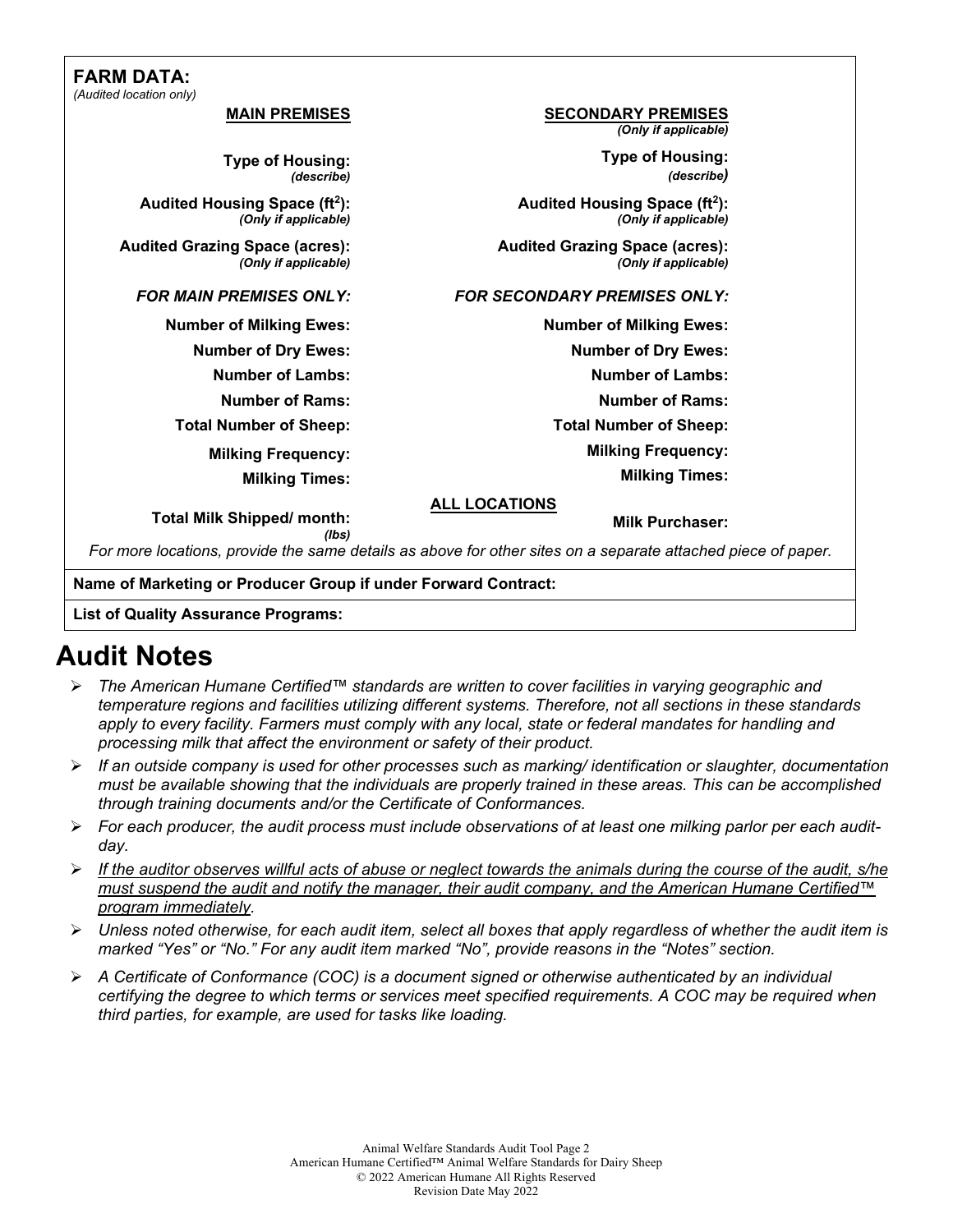## **Office Records/ Management**

.

*A high degree of caring and responsible management and husbandry is vital to help ensure good animal welfare. Managers and stockman must be thoroughly trained, skilled, and competent in animal husbandry and welfare and have a good working knowledge of their system and the livestock under their care.*

*The following records and documentation must be made available to the auditor at the time of the audit. These are to be maintained in the form of a Farm Manual at the main office.*

## **Company Policy & Employee Code of Conduct**

|                |                                                                                                                                                                                                                                                                                                                                                                                                                                                                                                                                                                                                                                                                                                                                                                                                                                                                                                                                                                                                                                                                                                                                                                                                                                                                                                                                                          | <b>Selection</b>                                   | <b>Score</b> |
|----------------|----------------------------------------------------------------------------------------------------------------------------------------------------------------------------------------------------------------------------------------------------------------------------------------------------------------------------------------------------------------------------------------------------------------------------------------------------------------------------------------------------------------------------------------------------------------------------------------------------------------------------------------------------------------------------------------------------------------------------------------------------------------------------------------------------------------------------------------------------------------------------------------------------------------------------------------------------------------------------------------------------------------------------------------------------------------------------------------------------------------------------------------------------------------------------------------------------------------------------------------------------------------------------------------------------------------------------------------------------------|----------------------------------------------------|--------------|
| M <sub>1</sub> | <b>Company Policy</b><br>The Company Policy must be available to all personnel, in their native language.<br>Personnel must sign and date that they have been provided a copy of, and that they<br>understand their responsibilities under, the Company Policy, which must include as a<br>minimum:<br>$\Box$<br>Emphasis of the company's commitment to providing an environment which<br>promotes high standards of animal welfare;<br>The company has implemented a "zero-tolerance" policy which states that<br>kicking, throwing, yelling at, purposefully scaring, and other acts of abuse or<br>neglect towards the animals will not be tolerated and, upon the discretion of<br>the company, these actions are grounds for immediate dismissal; and<br>$\Box$ The company has implemented an animal welfare "whistle blower" policy<br>that protects employees who report animal welfare issues.<br>American Humane recommends that the producer implement an incentive policy                                                                                                                                                                                                                                                                                                                                                                   | ப<br>Yes<br>◻<br><b>No</b><br>$\Box$<br>N/A        | /25          |
| M <sub>2</sub> | which rewards stockpersons/ crews for excellence in humane husbandry.<br><b>Employee Code of Conduct</b><br>An Employee Code of Conduct must be available to all personnel, in their native<br>language. Personnel must sign and date that they have been provided a copy of,<br>and that they understand their responsibilities under, this Code of Conduct, which<br>must include as a minimum:<br>$\Box$ All personnel are expected to handle the sheep in a positive and<br>compassionate manner at all times;<br>Each worker has the responsibility for and is expected to contribute to<br>upholding high standards of animal welfare at all times as they perform their<br>own duties;<br>In addition to the worker's assigned duties, each also must be cognizant that<br>the basic requirements such as adequate feed, water, clean bedding areas,<br>etc. must be provided to the sheep at all times, and a supervisor must be<br>notified if any of these basic necessities are lacking; and<br>All personnel have access to the Animal Welfare Incident Report or a<br>⊔<br>similar company document or company protocol (such as an 800 number)<br>for reporting incidences. Personnel must complete and submit this document<br>or otherwise report whenever they observe incidences related to animal<br>welfare that cause them concern. | <b>Yes</b><br>ப<br>ப<br><b>No</b><br>$\Box$<br>N/A | /25          |
| M3             | <b>Animal Welfare Officer</b><br>Each farm must have at least one designated Animal Welfare Officer (AWO). The<br>AWO is the individual who is responsible for ensuring the implementation of animal<br>welfare policies and for monitoring operations to help ensure that high standards of<br>animal welfare are being provided to the animals at all times.<br>Auditor note: The owner/ operator or license manager may designate him or<br>➤<br>herself as the AWO.<br>Auditor note:<br>Name/position of AWO                                                                                                                                                                                                                                                                                                                                                                                                                                                                                                                                                                                                                                                                                                                                                                                                                                         | <b>Yes</b><br>ப<br><b>No</b><br>ப<br>N/A           | /10          |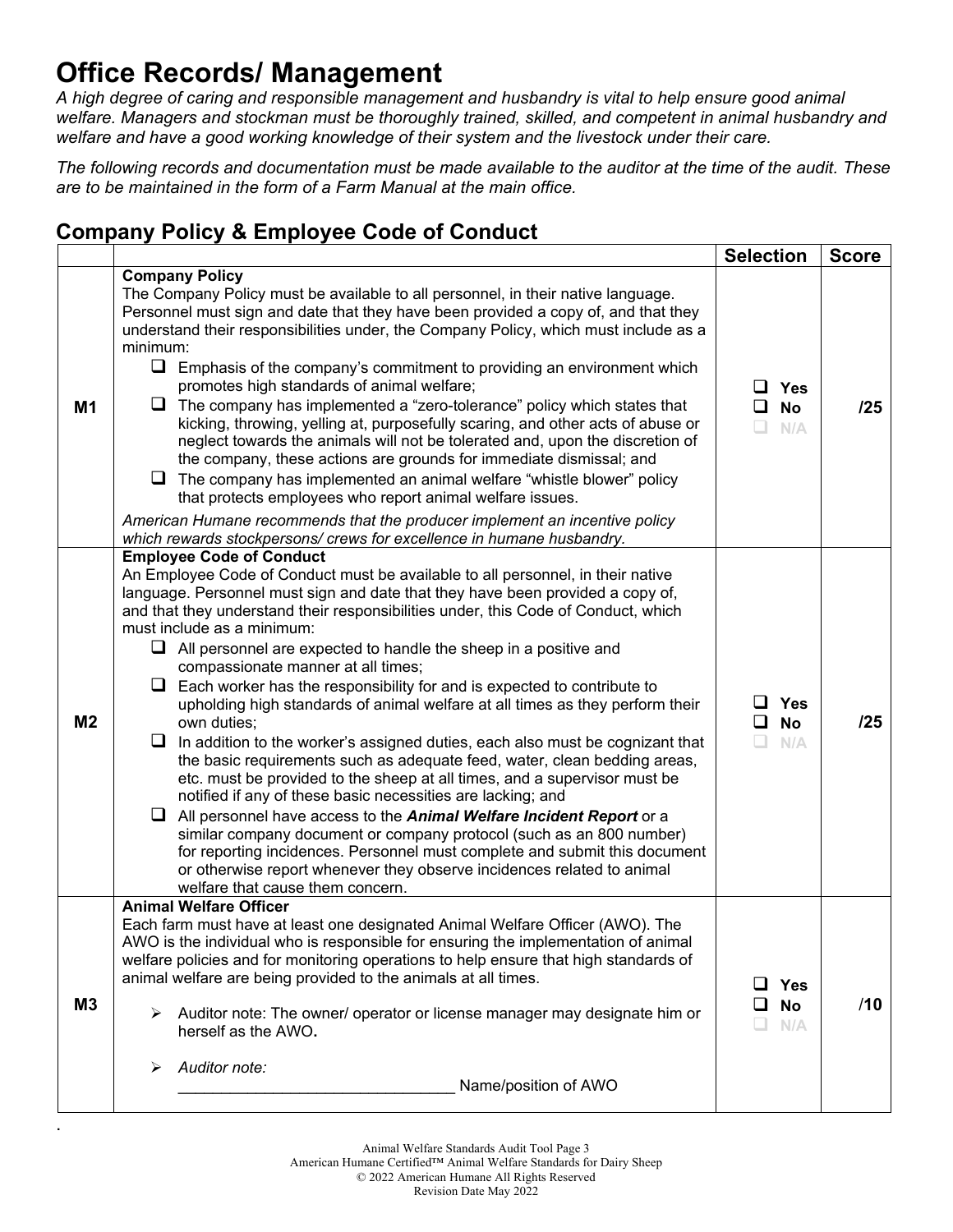## **Office Records & Documentation**

|    | <b>Records of Production</b>                                                                                                                                                                                                                                                                                                                                                                                                                                                             |                                |    |
|----|------------------------------------------------------------------------------------------------------------------------------------------------------------------------------------------------------------------------------------------------------------------------------------------------------------------------------------------------------------------------------------------------------------------------------------------------------------------------------------------|--------------------------------|----|
|    | Comprehensive production records must be available for at least one year in<br>electronic, graphic, or tabular form, recording performance parameters including but<br>not limited to:                                                                                                                                                                                                                                                                                                   |                                |    |
| M4 | $\Box$ Animal movement logs (incoming and outgoing stock);<br>Numbers and ages (i.e. lamb, weaned lamb, ewe, dry ewe, ram) of<br>ப<br>mortalities (with reasons stated, if known) and date;<br>Numbers and ages of downer animals and date;<br>⊔<br>$\Box$ Numbers and ages of cull animals (with reasons stated) and date;<br>$\Box$ Numbers of ill or injured animals (with reasons stated, if known);<br>$\Box$ Feed intake & water consumption; and<br>Monthly milk production.<br>ப | <b>Yes</b><br><b>No</b><br>N/A | /3 |
| M5 | <b>Building Checklists/ Site Plans</b><br>Records must be available for at least one year for each site with the following<br>information for all animals previously and currently maintained in that site:<br>Total square feet of bedding / loafing area;<br>Number of free-stalls or bedded (loafing) area;<br>Total square feet available to livestock;<br>Total head capacity in relation to age, weight, feeding and drinking, and                                                 | <b>Yes</b><br><b>No</b><br>N/A | /3 |
|    | bedding space;<br>Total numbers of waterers and feeders; and<br>$\Box$<br>Target air quality parameters and ammonia levels.                                                                                                                                                                                                                                                                                                                                                              |                                |    |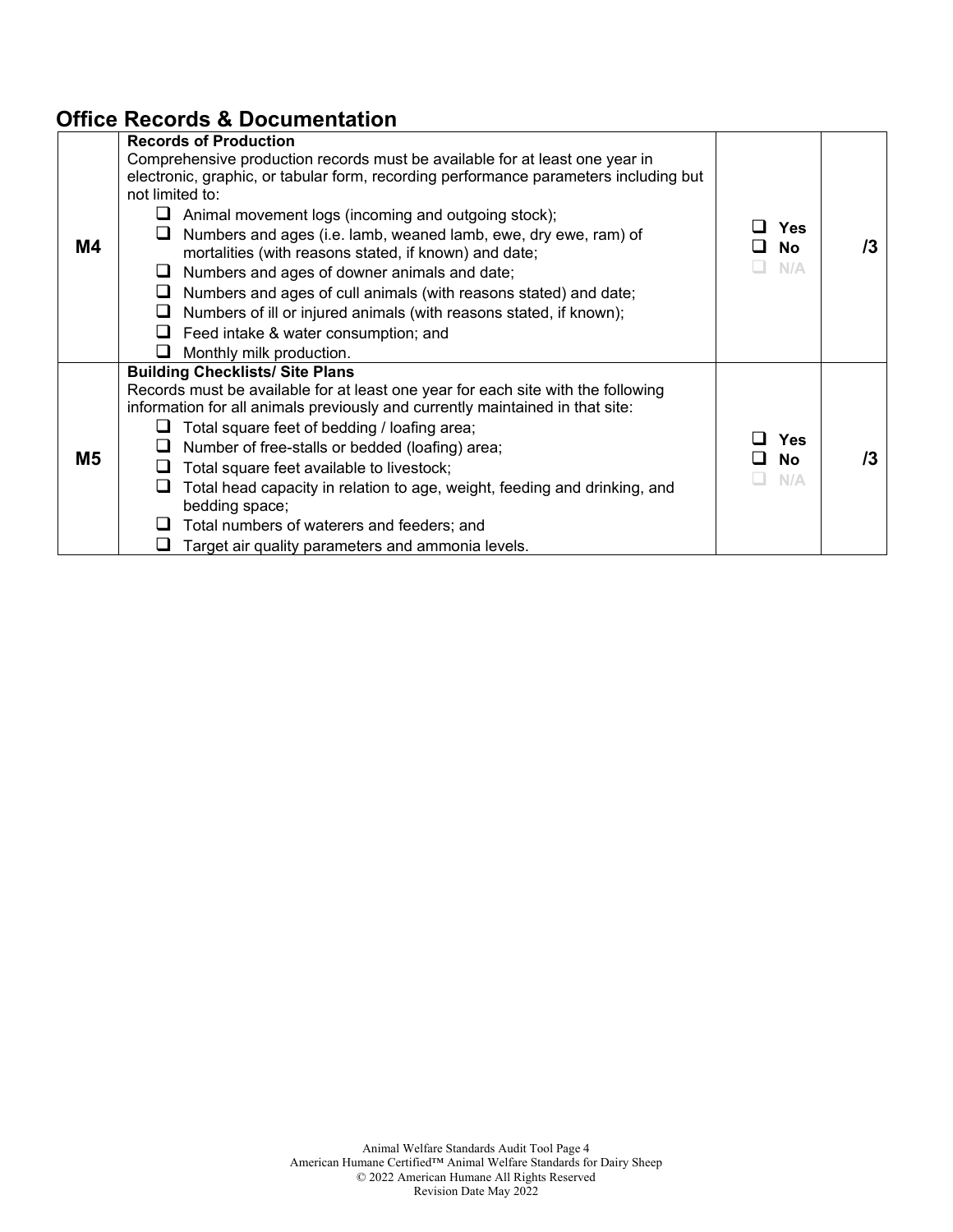| M <sub>6</sub> | <b>Standard Operating Procedures (SOPs)</b><br>SOPs must be available in regularly updated, comprehensive written instructions, in<br>workers' native language, relating to daily, weekly, and monthly activities and<br>procedures: Examples include but are not limited to:<br>$\Box$ Workers must sign and date that they understand and have been provided<br>copies of the sections of the SOPs that are relevant to their assigned duties;<br>Daily inspections of flocks and facilities, and records to be kept by<br>⊔.<br>responsible personnel;<br>$\Box$ Daily inspections of equipment (especially feed and water systems), routine<br>maintenance and cleaning, and back-up protocols to be followed, as well as<br>records to be kept by responsible personnel;<br>$\Box$ Daily monitoring and recording of maximum and minimum house<br>temperatures (unless automatically recorded);<br>$\Box$ Daily monitoring and recording of ventilation settings/ rates, any necessary<br>adjustments, and periodic ammonia;<br>$\Box$ Maintenance and management of litter;<br>$\Box$ Any biosecurity protocols (e.g. maintaining nets, checking rodent bait, etc.);<br>$\Box$ Maintenance and testing of Auxiliary Power Supply;<br>$\Box$ Maintenance and testing of Alarm Systems;<br>$\Box$ Maintenance and testing of Automatic Ventilation Systems; and<br>$\Box$ Any additional procedures to maintain compliance with any applicable local,<br>state, and federal regulations.<br>Note: SOPs for specific operations, where applicable, are noted later in the<br>standards:<br>$\Box$ Specific SOPs for lambs and weaning;<br>$\Box$ SOPs for Care & Handling of Sick or Injured Animals;<br>$\Box$ SOPs for Identification;<br>$\Box$ Exterior Access SOPs (where applicable); and<br>$\Box$ Handling/Transportation SOPs<br>$\triangleright$ Auditor note: Each barn should have instructions and logs posted for the | <b>Yes</b><br><b>No</b><br>N/A | /10 |
|----------------|----------------------------------------------------------------------------------------------------------------------------------------------------------------------------------------------------------------------------------------------------------------------------------------------------------------------------------------------------------------------------------------------------------------------------------------------------------------------------------------------------------------------------------------------------------------------------------------------------------------------------------------------------------------------------------------------------------------------------------------------------------------------------------------------------------------------------------------------------------------------------------------------------------------------------------------------------------------------------------------------------------------------------------------------------------------------------------------------------------------------------------------------------------------------------------------------------------------------------------------------------------------------------------------------------------------------------------------------------------------------------------------------------------------------------------------------------------------------------------------------------------------------------------------------------------------------------------------------------------------------------------------------------------------------------------------------------------------------------------------------------------------------------------------------------------------------------------------------------------------------------------------------------------------------------------------|--------------------------------|-----|
|                | daily/weekly/monthly procedures conducted on site.<br><b>Emergency Response Plan</b>                                                                                                                                                                                                                                                                                                                                                                                                                                                                                                                                                                                                                                                                                                                                                                                                                                                                                                                                                                                                                                                                                                                                                                                                                                                                                                                                                                                                                                                                                                                                                                                                                                                                                                                                                                                                                                                   |                                |     |
| <b>M7</b>      | The Emergency Response Plan must be available at the main office. This plan<br>includes:<br>$\Box$<br>Emergency contact information and numbers, i.e. fire department, local<br>utilities, etc.;<br>$\Box$<br>Primary and alternate numbers for at least three responsible farm workers,<br>and a "telephone tree" to help ensure that all responsible parties may be<br>contacted if necessary; and<br>Contingency plans and precautions to cope with emergencies in order to<br>⊔<br>safeguard the welfare of the animals, and the procedures to be followed by<br>those discovering an emergency such as fire, floods, storms or other severe<br>weather, interruption of power or water, etc.<br>Auditor note: When buildings are not located on the same property as the<br>➤<br>main office, an Emergency Response Plan must also be posted on-site.                                                                                                                                                                                                                                                                                                                                                                                                                                                                                                                                                                                                                                                                                                                                                                                                                                                                                                                                                                                                                                                                             | <b>Yes</b><br><b>No</b><br>N/A | /10 |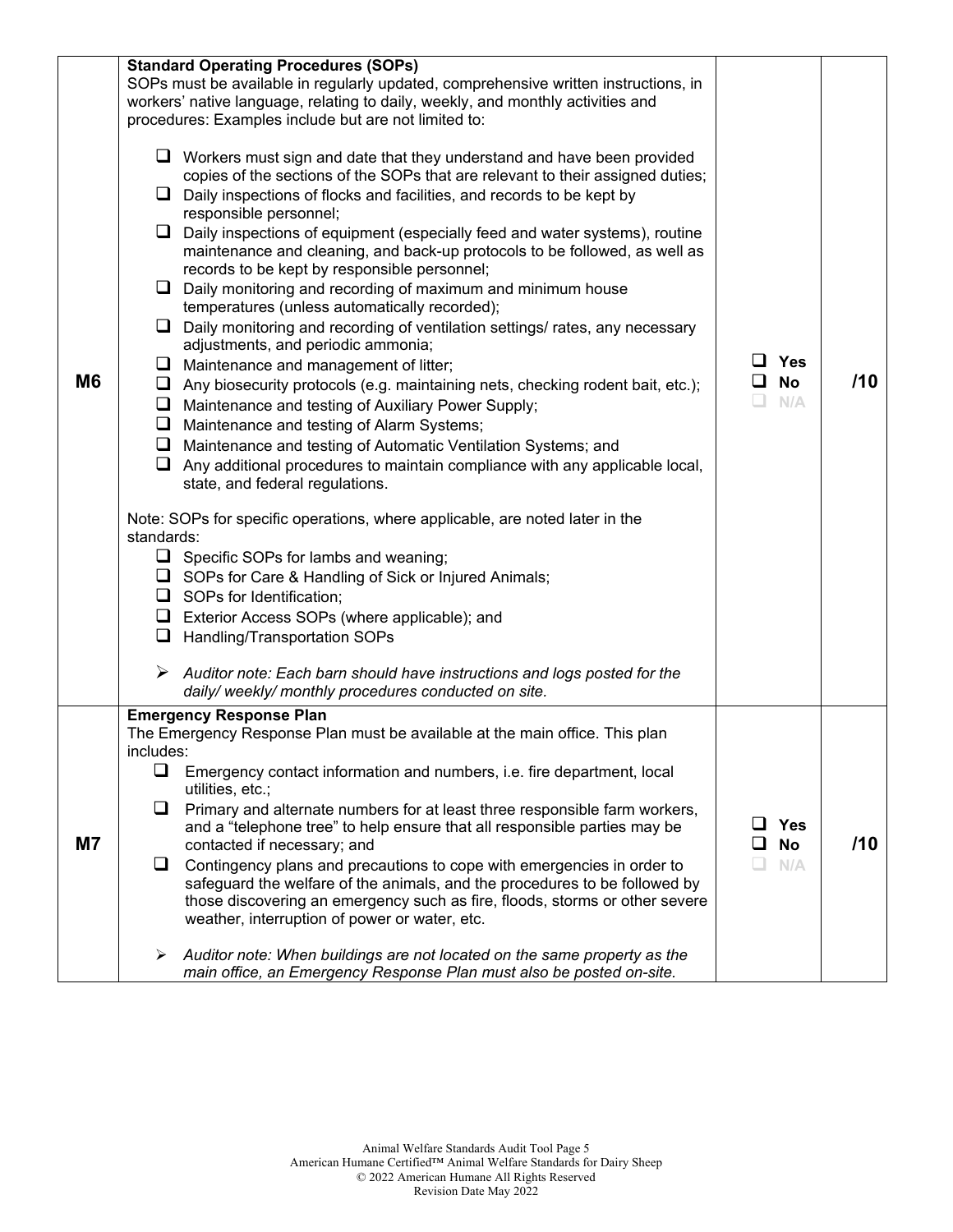## **Nutrition, Lighting, & Animal Health Plans**

|                | <b>Nutrition Plan</b>                                                                                                                                                                                                                                                                                                                  |                                           |            |
|----------------|----------------------------------------------------------------------------------------------------------------------------------------------------------------------------------------------------------------------------------------------------------------------------------------------------------------------------------------|-------------------------------------------|------------|
|                | A Nutrition Plan must be available at the main office. This plan includes:                                                                                                                                                                                                                                                             |                                           |            |
|                | $\Box$ Certification or proof that the diet has been developed in consultation with<br>a qualified livestock nutritionist OR in consultation with a veterinarian or<br>other qualified individual using commercially mixed feed.                                                                                                       |                                           |            |
|                | $\Box$ Demonstration that the diet conforms to the following requirements (such<br>as a letter from the livestock nutritionist/ other qualified individual or other<br>evidence which confirms the following):                                                                                                                         |                                           |            |
| M <sub>8</sub> | $\Box$ The diets for each age group have been developed in accordance<br>with the nutritional guidelines provided by the most recently<br>published National Research Council (NRC) standards;                                                                                                                                         | $\Box$ Yes<br><b>No</b><br>ப<br>N/A<br>L. | /10        |
|                | $\Box$ Feedstuffs do not contain ruminant-derived protein sources with the<br>exception of milk and milk products;                                                                                                                                                                                                                     |                                           |            |
|                | ப<br>Growth hormones/ promoters are not used as additives to the feed<br>in the stated formulation for the stated producer; and                                                                                                                                                                                                        |                                           |            |
|                | $\Box$ In-feed antibiotics or anti-parasitic agents are not used in the stated<br>formulation for the stated producer, except and unless for permitted<br>therapeutic reasons as prescribed by an attending veterinarian and<br>as documented in the Animal Health Plan.                                                               |                                           |            |
|                | The Nutrition Plan must also include specifications for:                                                                                                                                                                                                                                                                               |                                           |            |
| M <sub>9</sub> | $\Box$ A diet that is adjusted as appropriate to the animals' age and breed in<br>order to promote balanced nutrition. In all cases, nutritional maintenance<br>through feeding of quality forage, mineral concentrates, etc. must be<br>provided to maintain good health.                                                             |                                           |            |
|                | □ Changes in the type and quantity of feed must be introduced gradually (at<br>a minimum over 5-7 days) in order to limit the risks of digestive problems<br>such as acidosis.                                                                                                                                                         | $\Box$ Yes<br><b>No</b><br>ப<br>N/A       | 13         |
|                | $\Box$ Adult sheep must be provided with adequate fiber in their diets to support<br>good rumen health. If there is not sufficient fiber in their intended rations, it<br>should be supplemented. The fiber must be of such quality and length as<br>to stimulate rumination and help avoid acidosis by aiding in proper<br>digestion. |                                           |            |
|                | The Nutrition Plan must also include:                                                                                                                                                                                                                                                                                                  |                                           |            |
|                | $\Box$ Feed records that have been retained for at least one year (except in the<br>case of Veterinary Feed Directives, which are required by the U.S. Food<br>and Drug Administration to be kept for two years), including:                                                                                                           |                                           |            |
| <b>M10</b>     | $\Box$ Identification of feed mill and whether major or minor source of<br>feed; and                                                                                                                                                                                                                                                   | <b>Yes</b>                                |            |
|                | $\Box$ Feed constituents/ feed concentrates (minerals/amino acids, etc.)<br>used at each site.                                                                                                                                                                                                                                         | <b>No</b><br>N/A                          | $\sqrt{3}$ |
|                | $\Box$ The total amount of copper in the diet should not exceed 25 ppm if<br>there is adequate molybdenum and should be lower if the diet is<br>low in molybdenum.                                                                                                                                                                     |                                           |            |
|                | $\Box$ A written record of the feed ingredients, and the inclusion rate of<br>compound feeds and feed supplements;                                                                                                                                                                                                                     |                                           |            |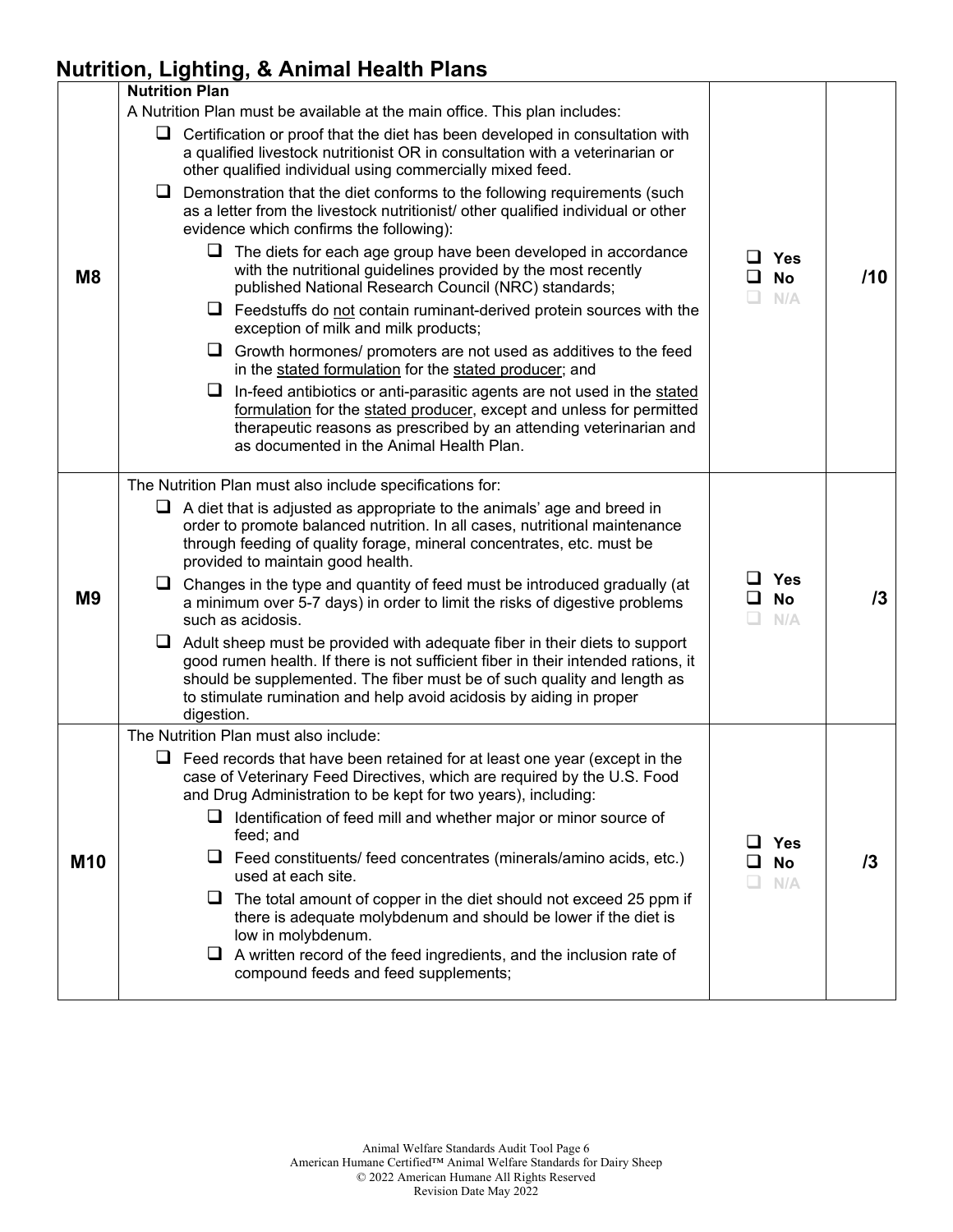|                 | Lighting                                                                                                                                                                                                                                                                                                                                                                                                                                                                                                                                                                                                                                                                                                                                                                                                                                                                                                                                                                                                                                                                                                                                                                                                                                                                                                                                                                                                                                                                                                                                                                                                                                                                                                                                                                                                                                                                                                                                                                                                                                                                                                                                                                                                                                                                                                                                                     |                                     |     |
|-----------------|--------------------------------------------------------------------------------------------------------------------------------------------------------------------------------------------------------------------------------------------------------------------------------------------------------------------------------------------------------------------------------------------------------------------------------------------------------------------------------------------------------------------------------------------------------------------------------------------------------------------------------------------------------------------------------------------------------------------------------------------------------------------------------------------------------------------------------------------------------------------------------------------------------------------------------------------------------------------------------------------------------------------------------------------------------------------------------------------------------------------------------------------------------------------------------------------------------------------------------------------------------------------------------------------------------------------------------------------------------------------------------------------------------------------------------------------------------------------------------------------------------------------------------------------------------------------------------------------------------------------------------------------------------------------------------------------------------------------------------------------------------------------------------------------------------------------------------------------------------------------------------------------------------------------------------------------------------------------------------------------------------------------------------------------------------------------------------------------------------------------------------------------------------------------------------------------------------------------------------------------------------------------------------------------------------------------------------------------------------------|-------------------------------------|-----|
| M11             | The lighting for the sheep must be designed and maintained to regulate a daily<br>cycle for all animals.<br>$\Box$ The sheep must be provided a minimum continuous period of 8 hours of<br>natural light supplemented by artificial light as needed:<br>$\Box$ For fully enclosed housing, artificial lighting must be provided as<br>needed to supplement natural light. The daytime light levels must<br>be bright enough to allow facilities and animals to be inspected<br>without additional portable lighting (such as a flashlight, portable<br>lamp, etc.)<br>The sheep must be provided the opportunity to rest. Within each<br>⊔<br>24-hour period, artificial lighting must be reduced to provide a<br>minimum period of 6 hours of continual darkness or the natural<br>period of darkness, if less. Note: 'darkness' refers to dimmed<br>lighting which allows the animals to rest. However, supplemental<br>lighting must be provided as needed to allow the safe movement of<br>animals and workers during nighttime milking and other activities.                                                                                                                                                                                                                                                                                                                                                                                                                                                                                                                                                                                                                                                                                                                                                                                                                                                                                                                                                                                                                                                                                                                                                                                                                                                                                            | $\Box$ Yes<br>ப<br>No<br>N/A        | /10 |
| M <sub>12</sub> | <b>Flock Health Plan</b><br>A written Flock Health Plan (FHP) must be available at the main office. This plan<br>must include:<br>$\Box$ Certification or proof that the FHP has been developed in consultation with<br>the flock veterinarian:<br>The flock veterinarian must sign and date the AHP; and<br>⊔<br>The FHP must be updated regularly, at least yearly;<br>⊔<br>$\Box$ Records of vaccination protocols and any vaccinations;<br>Records of treatment protocols and any treatments, including:<br>⊔<br>Identification of the animal(s);<br>u.<br>$\Box$ The type of treatment and reason for the treatment;<br>$\Box$ Dates of treatment;<br>$\Box$ The types/route of administration and quantities of medications used;<br>Details of the therapeutic use, defined as treatment, prevention and<br>⊔<br>control, as allowed by current laws, of any antibiotics (including<br>ionophores), antiparasitics, and antifungals, which includes the<br>requirements that antibiotics, antiparasitics, and antifungals must only be<br>used therapeutically as prescribed by the flock veterinarian;<br>Therapeutic use must be for individual animals OR for specific groups of<br>animals only when specified by the flock veterinarian through<br>determination that the entire group is at high risk of contracting disease;<br>$\Box$ Therapeutic use is in conformance with the latest edition of the FDA CVM<br>GFI #209 The Judicious Use of Medically Important Antimicrobial Drugs in<br><b>Food-Producing Animals</b><br>and complies with withdrawal periods;<br>$\Box$ Records of any surgical procedures;<br>$\Box$ Parasite control program;<br>Tolerance levels for overall flock performance;<br>⊔<br>Causes of morbidity and mortality where known; and<br>⊔<br>$\Box$ Targets for other aspects of flock health.<br>$\Box$ Livestock and poultry must not be implanted or injected with any growth<br>hormone/ growth promoter or fed antibiotics (except ionophores) or fed<br>beta-agonists for the purpose of boosting growth or feed efficiency.<br>$\Box$ NOTE: Treatment must never be withheld to maintain an antibiotic-free<br>production policy. Animals must be given appropriate treatment, including<br>antibiotics, if prescribed by the flock veterinarian, regardless of antibiotic-<br>free production policy. | <b>Yes</b><br><b>No</b><br>⊔<br>N/A | /25 |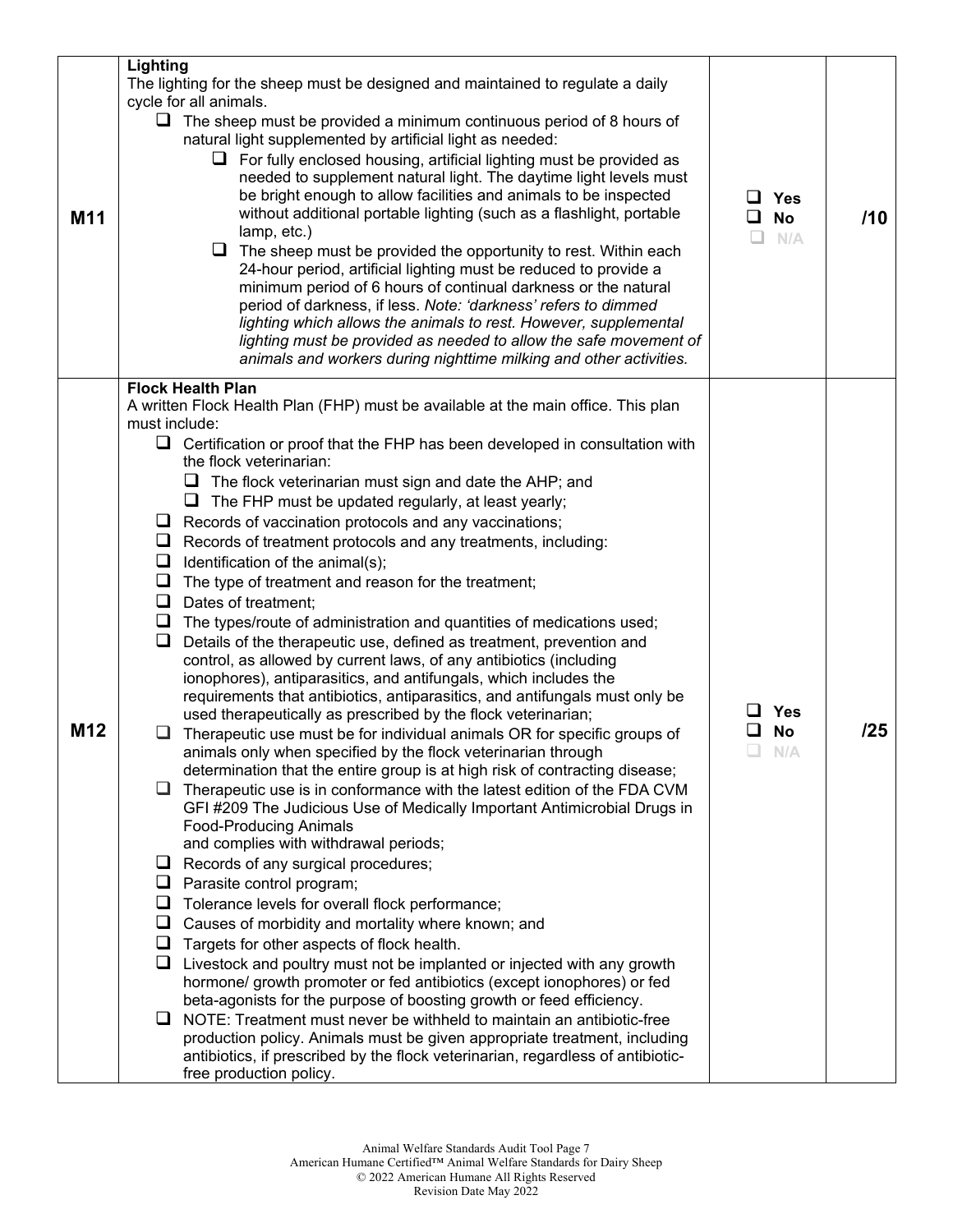| <b>M13</b> | <b>Flock Performance Parameters</b><br>Flock Performance Parameters must be continuously monitored for indicators of<br>disease or production disorders.<br>$\Box$ Monitoring of animal performance parameters must include review of<br>records of observations made during daily inspections, AND especially the<br>review of periodic assessment of specific health conditions (see<br>"Inspections of Livestock").<br>$\Box$ Tolerance limits for flock performance must be established. The flock must<br>be continually monitored for flock performance parameters including:<br>production diseases, infectious diseases, and injury as a result of housing/<br>husbandry/ and handling.<br>This includes, for example: mastitis, metabolic disorders -<br>$\circ$<br>(hypocalcaemia, hypomagnesaemia, ketosis, , bloat, acidosis),<br>anemia, pregnancy toxemia, septicemia, enteritis, problems at<br>lambing, repetitive physical injury, respiratory diseases, body<br>condition, and/or non-ambulatory animals.<br>$\Box$ All sudden deaths, disease outbreaks, and sheep humanely killed, must be<br>recorded, investigated when appropriate, and the outcome and any action<br>recorded.<br>If any flock performance parameters fall below the tolerance limits<br>identified in the FHP, or if the numbers of casualty or culled animals | <b>Yes</b><br><b>No</b><br>N/A | /10 |
|------------|---------------------------------------------------------------------------------------------------------------------------------------------------------------------------------------------------------------------------------------------------------------------------------------------------------------------------------------------------------------------------------------------------------------------------------------------------------------------------------------------------------------------------------------------------------------------------------------------------------------------------------------------------------------------------------------------------------------------------------------------------------------------------------------------------------------------------------------------------------------------------------------------------------------------------------------------------------------------------------------------------------------------------------------------------------------------------------------------------------------------------------------------------------------------------------------------------------------------------------------------------------------------------------------------------------------------------------------------------------|--------------------------------|-----|
|            | exceeds the parameters in the FHP, the veterinarian or properly trained<br>personnel must be informed and a program of action developed to remedy<br>the problem, as defined in the FHP. Rates of inspections are increased if<br>necessary.                                                                                                                                                                                                                                                                                                                                                                                                                                                                                                                                                                                                                                                                                                                                                                                                                                                                                                                                                                                                                                                                                                            |                                |     |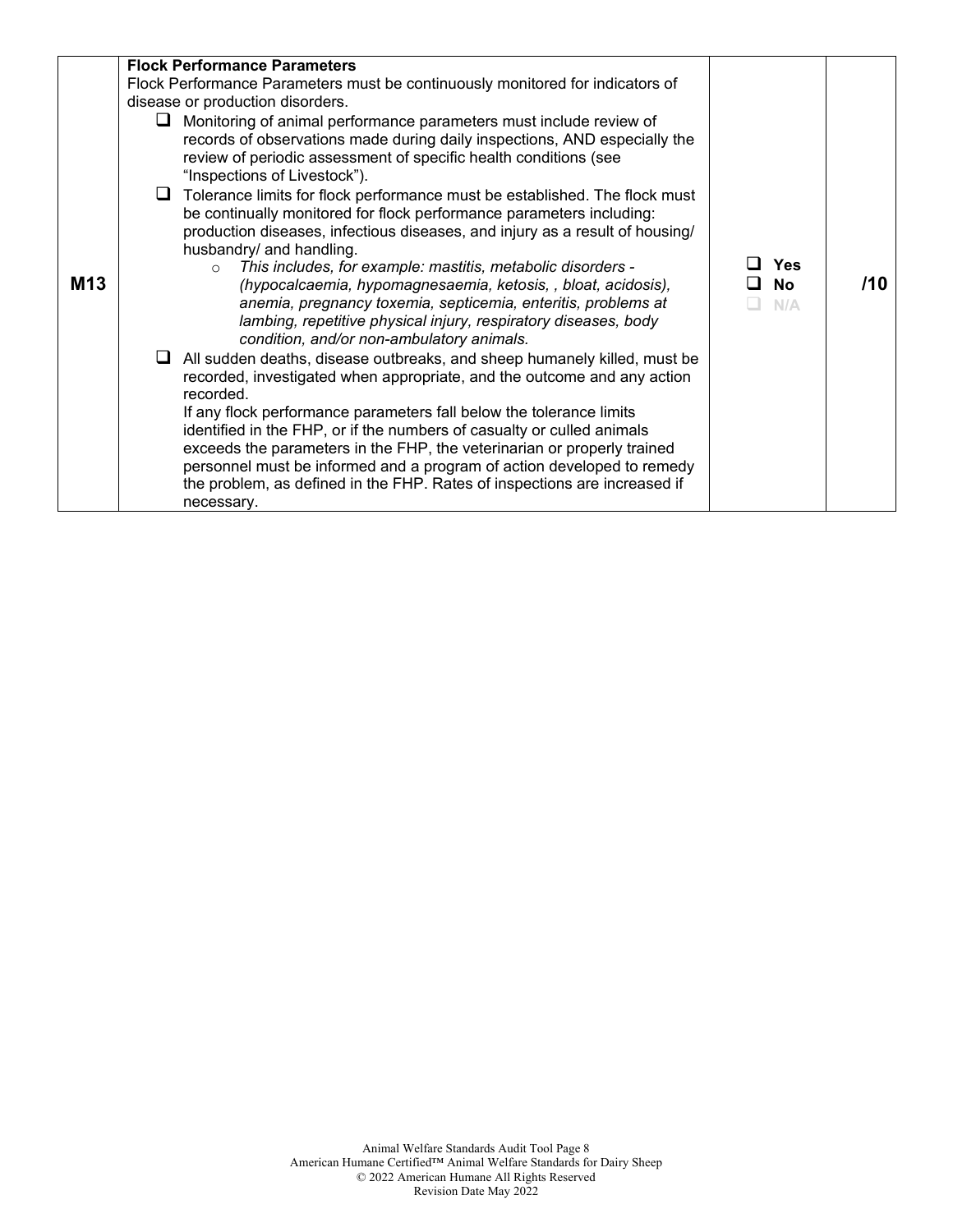|     |        | Action and Management Plans in the FHP                                                                                                                                                                                                                                                                                                                                                                                                                                                                                                                                                                                                                                                                                                                                                                                                                                                                                                                                                                                                                                                                                                                                                                                                                                                                                                               |                  |                         |     |
|-----|--------|------------------------------------------------------------------------------------------------------------------------------------------------------------------------------------------------------------------------------------------------------------------------------------------------------------------------------------------------------------------------------------------------------------------------------------------------------------------------------------------------------------------------------------------------------------------------------------------------------------------------------------------------------------------------------------------------------------------------------------------------------------------------------------------------------------------------------------------------------------------------------------------------------------------------------------------------------------------------------------------------------------------------------------------------------------------------------------------------------------------------------------------------------------------------------------------------------------------------------------------------------------------------------------------------------------------------------------------------------|------------------|-------------------------|-----|
|     |        | Records of any Action and Management Plans must be retained as part of the                                                                                                                                                                                                                                                                                                                                                                                                                                                                                                                                                                                                                                                                                                                                                                                                                                                                                                                                                                                                                                                                                                                                                                                                                                                                           |                  |                         |     |
|     |        | FHP, including but not limited to:                                                                                                                                                                                                                                                                                                                                                                                                                                                                                                                                                                                                                                                                                                                                                                                                                                                                                                                                                                                                                                                                                                                                                                                                                                                                                                                   |                  |                         |     |
|     |        | $\Box$ Action plans to remedy any problems which cause animal performance                                                                                                                                                                                                                                                                                                                                                                                                                                                                                                                                                                                                                                                                                                                                                                                                                                                                                                                                                                                                                                                                                                                                                                                                                                                                            |                  |                         |     |
|     |        | parameters to fall below tolerance limits;                                                                                                                                                                                                                                                                                                                                                                                                                                                                                                                                                                                                                                                                                                                                                                                                                                                                                                                                                                                                                                                                                                                                                                                                                                                                                                           |                  |                         |     |
| M14 | ⊔      | $\Box$ Procedures to be followed in the event of an outbreak of abnormal<br>behavior, including appropriate and immediate changes in the system of<br>management. If abnormal behavioral activities develop repeatedly and<br>inhibit normal functioning of the animal in any particular area, a program of<br>modification and enrichment must be developed and agreed upon<br>together with the farm veterinarian, with records kept (This excludes the<br>repeated rubbing of brushes designed for that purpose.)<br>For observation purposes the following possible repetitive<br>abnormal behavioral patterns may include repeated rubbing in the<br>absence of disease, tongue rolling/aerophagia, bar biting/chewing,<br>pica (licking/chewing solid objects), eating soil/sand/dirt, navel<br>sucking, ear sucking, and urine drinking. Observations are to be<br>made over an extended period of time.<br>$\Box$ Management plans for the prevention of physical maladies;<br>Management plans including methods for the prevention of acute foot<br>conditions (such as the use of foot-baths, sponge baths, individual spray<br>therapy, etc.):<br>The feet of all sheep must be inspected for signs of abnormal<br>$\circ$<br>wear, infection, or excessive growth at least annually, or as<br>required by a competent foot trimmer, and | $\Box$<br>$\Box$ | Yes<br><b>No</b><br>N/A | /10 |
|     |        | If a problem is identified, a foot care plan must be developed and<br>$\circ$<br>implemented using methods appropriate to the condition and the                                                                                                                                                                                                                                                                                                                                                                                                                                                                                                                                                                                                                                                                                                                                                                                                                                                                                                                                                                                                                                                                                                                                                                                                      |                  |                         |     |
|     |        | individual flock;                                                                                                                                                                                                                                                                                                                                                                                                                                                                                                                                                                                                                                                                                                                                                                                                                                                                                                                                                                                                                                                                                                                                                                                                                                                                                                                                    |                  |                         |     |
|     |        | $\Box$ Procedures for the prevention, detection, and control of common<br>diseases;                                                                                                                                                                                                                                                                                                                                                                                                                                                                                                                                                                                                                                                                                                                                                                                                                                                                                                                                                                                                                                                                                                                                                                                                                                                                  |                  |                         |     |
|     |        | $\Box$ Action plans for the prevention, detection, and control of external and<br>internal parasites and pests;                                                                                                                                                                                                                                                                                                                                                                                                                                                                                                                                                                                                                                                                                                                                                                                                                                                                                                                                                                                                                                                                                                                                                                                                                                      |                  |                         |     |
|     | $\Box$ | Action plans for the mitigation/ prevention of recurring injuries seen in a<br>number of sheep to suggest that there is a common cause and that is                                                                                                                                                                                                                                                                                                                                                                                                                                                                                                                                                                                                                                                                                                                                                                                                                                                                                                                                                                                                                                                                                                                                                                                                   |                  |                         |     |
|     |        | attributable to physical features of the environment or handling procedure;                                                                                                                                                                                                                                                                                                                                                                                                                                                                                                                                                                                                                                                                                                                                                                                                                                                                                                                                                                                                                                                                                                                                                                                                                                                                          |                  |                         |     |
|     |        | $\Box$ Action plans and procedures for providing comfort and optimizing the<br>recovery of animals following any treatments, illness, or injury.                                                                                                                                                                                                                                                                                                                                                                                                                                                                                                                                                                                                                                                                                                                                                                                                                                                                                                                                                                                                                                                                                                                                                                                                     |                  |                         |     |
|     |        | $\Box$ Procedures for quarantine of animals and when required;                                                                                                                                                                                                                                                                                                                                                                                                                                                                                                                                                                                                                                                                                                                                                                                                                                                                                                                                                                                                                                                                                                                                                                                                                                                                                       |                  |                         |     |
|     | ❏      | The program adopted and followed for the prevention and control of                                                                                                                                                                                                                                                                                                                                                                                                                                                                                                                                                                                                                                                                                                                                                                                                                                                                                                                                                                                                                                                                                                                                                                                                                                                                                   |                  |                         |     |
|     |        | organisms that cause food safety concerns; and                                                                                                                                                                                                                                                                                                                                                                                                                                                                                                                                                                                                                                                                                                                                                                                                                                                                                                                                                                                                                                                                                                                                                                                                                                                                                                       |                  |                         |     |
|     | ❏      | The program of control of mastitis.                                                                                                                                                                                                                                                                                                                                                                                                                                                                                                                                                                                                                                                                                                                                                                                                                                                                                                                                                                                                                                                                                                                                                                                                                                                                                                                  |                  |                         |     |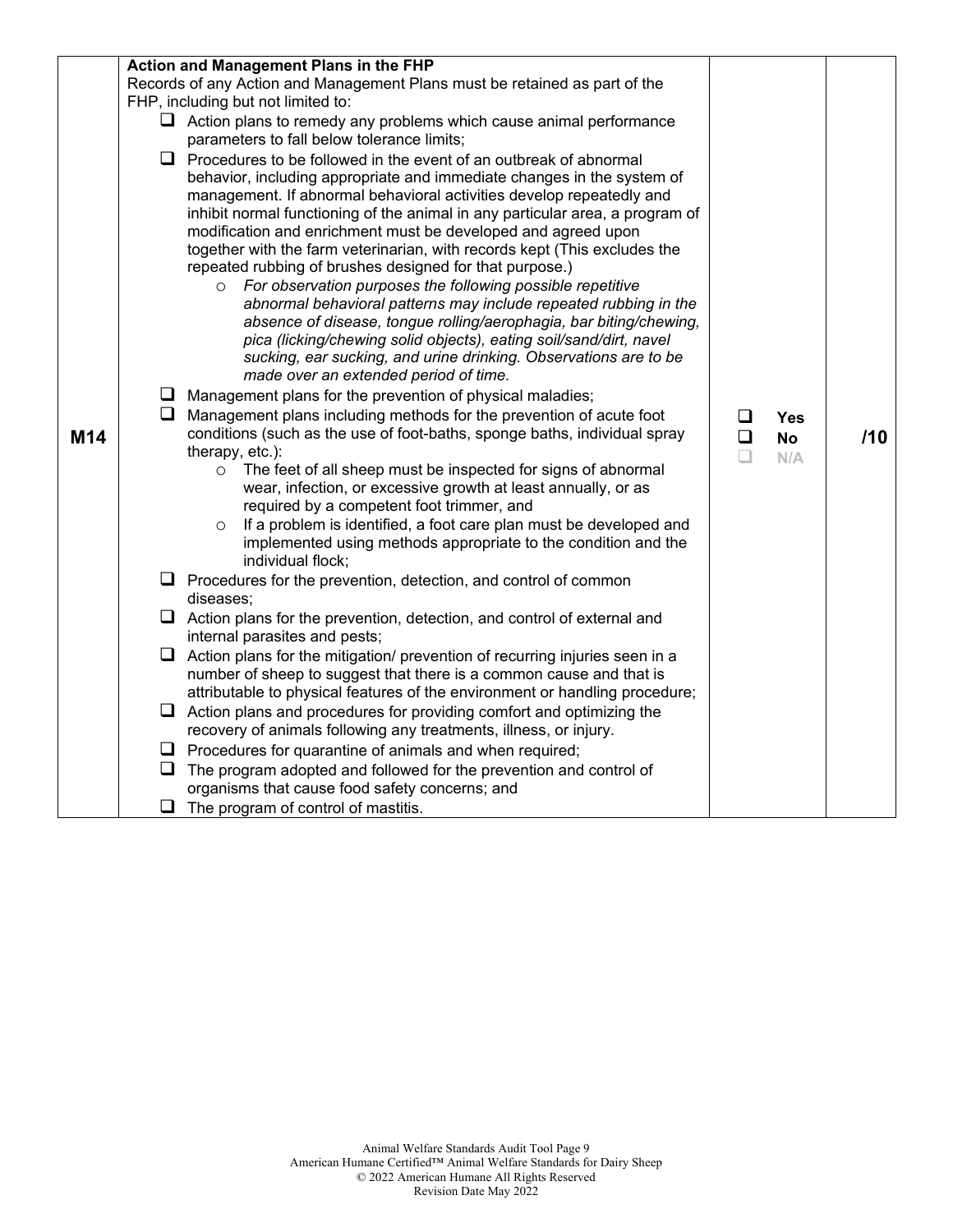|     | <b>Policy for the Control of Mastitis</b><br>All cases of mastitis must be identified and treated promptly with the underlying<br>predisposing factors corrected. Records must be available for a minimum of one<br>year with the following information at a minimum:<br>$\Box$ Incidences of individual ewes with clinical cases of mastitis must be<br>recorded. These ewes must be identified (for example, by leg bracelet) and<br>milked separately, and their milk must be segregated and properly<br>disposed of.                                                                                                                                                                                                              |                         |     |
|-----|---------------------------------------------------------------------------------------------------------------------------------------------------------------------------------------------------------------------------------------------------------------------------------------------------------------------------------------------------------------------------------------------------------------------------------------------------------------------------------------------------------------------------------------------------------------------------------------------------------------------------------------------------------------------------------------------------------------------------------------|-------------------------|-----|
| M15 | $\Box$ Records must be kept as part of the Flock Health Plan of any treatments<br>and medications used, including mastitis tubes or other therapeutic<br>antibiotic usage, and the recommended withdrawal times observed. Ewes<br>under antibiotic treatment must be identified (for example, by leg bracelet)<br>and their milk must be segregated and properly disposed of- it must not be<br>fed to lambs.<br>$\Box$ All drugs intended for lactating animals must be clearly labeled and kept<br>separate from drugs intended for nonlactating animals.<br>$\Box$ Flock somatic cell counts (SCCs) must be routinely monitored at the bulk<br>tank and recorded per the requirements of the USDA or state/local<br>jurisdictions. | Yes<br><b>No</b><br>N/A | /50 |
|     | Flock Average SCC from previous month<br>Max. Two-month Average SCC from previous year<br>(Check if applicable): Where flock SCCs exceed the target rate<br>averaged over any 2-month period, the specific organisms<br>involved must be identified, and an appropriate program of<br>mitigation with a focus on udder health must be developed in<br>consultation with the flock veterinarian. The implementation of this<br>program must be documented per the Flock Health Plan, and<br>records must show that the program has been maintained until<br>flock SCC rates drop to acceptable levels.<br>Measures must be in place to minimize the risk/incidence of mastitis in dry<br>ewes.                                         |                         |     |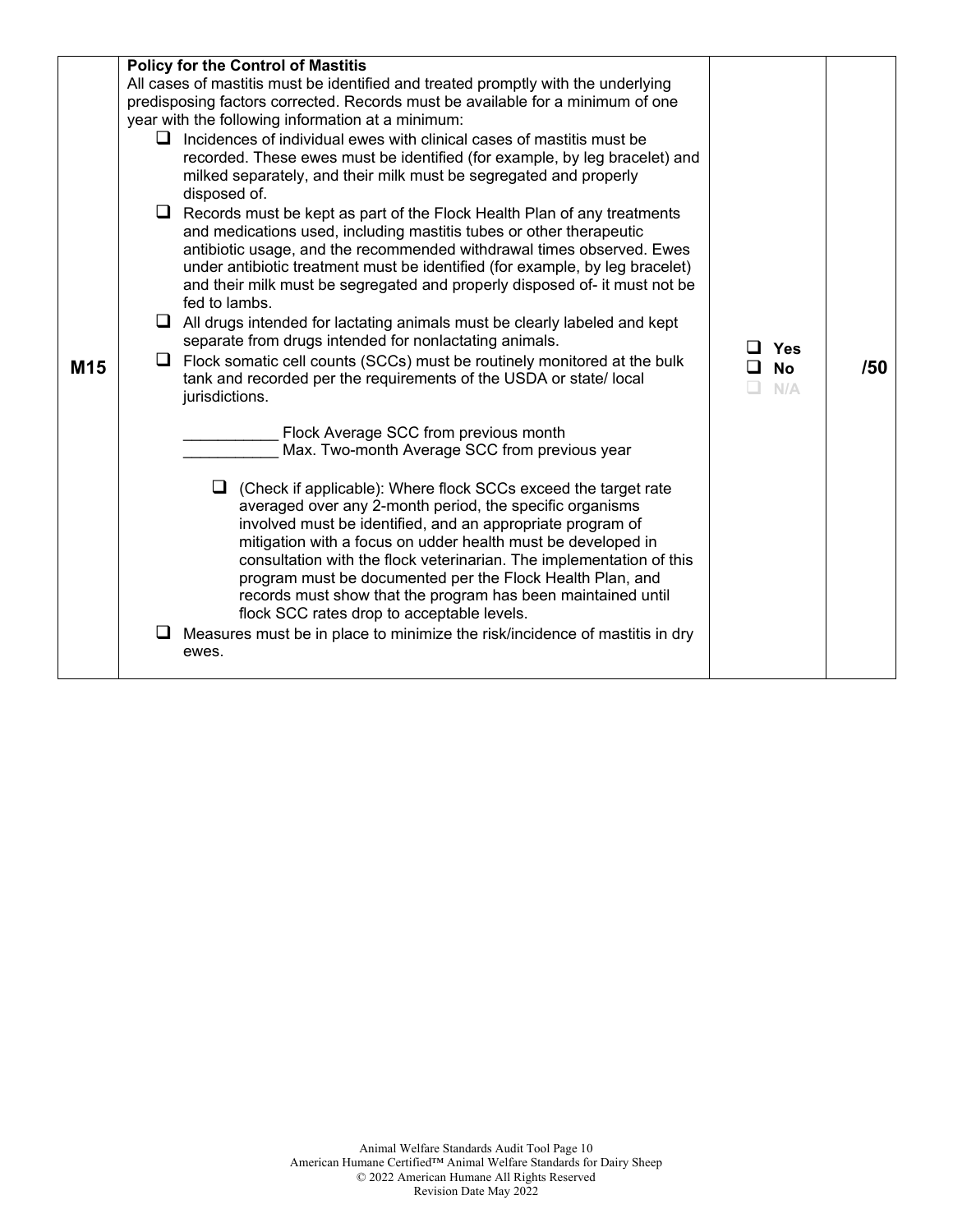### **Biosecurity & Sanitation Plans**

|                 | $\frac{1}{2}$                                                                                                                                                                                                                                                                                                                                                                                                                                                                                                                                                                                                                                                                                                                                                                                                                                                                                                                                                                                                                                                                                                                                                                                                                                                                                                                                                                                                                                                                                                                                                                                                                                           |                                                |            |
|-----------------|---------------------------------------------------------------------------------------------------------------------------------------------------------------------------------------------------------------------------------------------------------------------------------------------------------------------------------------------------------------------------------------------------------------------------------------------------------------------------------------------------------------------------------------------------------------------------------------------------------------------------------------------------------------------------------------------------------------------------------------------------------------------------------------------------------------------------------------------------------------------------------------------------------------------------------------------------------------------------------------------------------------------------------------------------------------------------------------------------------------------------------------------------------------------------------------------------------------------------------------------------------------------------------------------------------------------------------------------------------------------------------------------------------------------------------------------------------------------------------------------------------------------------------------------------------------------------------------------------------------------------------------------------------|------------------------------------------------|------------|
| M16             | <b>Biosecurity Plan, Structural/Access</b><br>The structural biosecurity plan must be available and include as a minimum:<br>$\Box$ Maintenance of perimeter fencing (where there is outside access), and<br>other physical methods for exclusion of pests, predators;<br>$\Box$ The posting of signs at the farm and/or building/barn entrances which<br>provide biosecurity instructions and information for farm personnel and<br>approved visitors;<br>$\Box$ The provisions of property gates and secured buildings/barns and the<br>exclusion of unapproved visitors; and<br>$\Box$ The logging of all approved visitors. Non-farm personnel are not permitted<br>on the site unless approved by farm managers.                                                                                                                                                                                                                                                                                                                                                                                                                                                                                                                                                                                                                                                                                                                                                                                                                                                                                                                                   | <b>Yes</b><br>ப<br>ப<br><b>No</b><br>N/A<br>ш  | 13         |
| M17             | <b>Biosecurity Plan, Operational</b><br>The operational biosecurity plan must be available and include as a minimum:<br>❏<br>The maintenance of outdoor areas adjacent to surrounding buildings to<br>keep vegetation short and tidy within at least 24" from the buildings/barns<br>(i.e. removing vegetation which provides shelter to pests and predators);<br>The maintenance of pest control methods and protocols such as baiting<br>⊔<br>and trapping;<br>❏<br>The removal of feed sources and the protection of bulk feed and water<br>supplies to reduce the attraction of pests, rodents, mold, etc.;<br>Facility/ equipment cleaning protocols and schedules; and<br>$\Box$<br>❏<br>The provision and maintenance of protective clothing, foot baths, and/or<br>shower facilities for workers, where appropriate.<br>The company policy for animals coming from other farms: Managers must<br>ப<br>be provided appropriate treatment and vaccination records by vendors<br>when new stock is brought onto the site;<br>As applicable, the company's timeframe for which new animals are to be<br>⊔<br>segregated before being mixed with other animals on the farm;<br>As applicable, description of isolation facilities for the purpose of observing/<br>⊔<br>testing new animals before integration with the rest of the flock;<br>❏<br>As applicable, the policy and procedures for the screening of hired rams for<br>potential disease prior to its introduction;<br>Parasite and pest control methods; and<br>u<br>As applicable, description of any other policy or procedure for maintaining<br>$\Box$<br>biosecurity at the dairy. | <b>Yes</b><br><b>No</b><br>ப<br>n.<br>N/A      | 13         |
| M18             | <b>Cleaning and Sanitation Plan</b><br>The Cleaning and Sanitation Plan must be available as part of the overall health<br>plan, including details for routine/ scheduled cleaning procedures.<br>Note: as examples, this includes routine cleaning and sanitation of waterers and<br>feeders; routine scraping/flushing of the alleyways; removal of manure; routine<br>cleaning and maintenance of the freestall bedding and lamb houses; routine,<br>thorough cleaning and sanitation of equipment and implements such as bucket<br>loaders, scrapers, shovels, etc.; cleaning and sanitation of equipment and<br>implements used for multiple purposes (i.e. buckets are cleaned and sanitized prior<br>to being used for feed, etc.)                                                                                                                                                                                                                                                                                                                                                                                                                                                                                                                                                                                                                                                                                                                                                                                                                                                                                                               | <b>Yes</b><br>ப<br><b>No</b><br>N/A            | $\sqrt{3}$ |
| M <sub>19</sub> | <b>Waste Disposal Plan</b><br>Each dairy must maintain a Waste Disposal Plan which details protocols for the<br>safe and proper disposal of medical waste, sharps, carcasses, and other waste<br>that poses a potential threat to animal and human health and safety.                                                                                                                                                                                                                                                                                                                                                                                                                                                                                                                                                                                                                                                                                                                                                                                                                                                                                                                                                                                                                                                                                                                                                                                                                                                                                                                                                                                   | ப<br><b>Yes</b><br>❏<br><b>No</b><br>N/A<br>u. | $\sqrt{3}$ |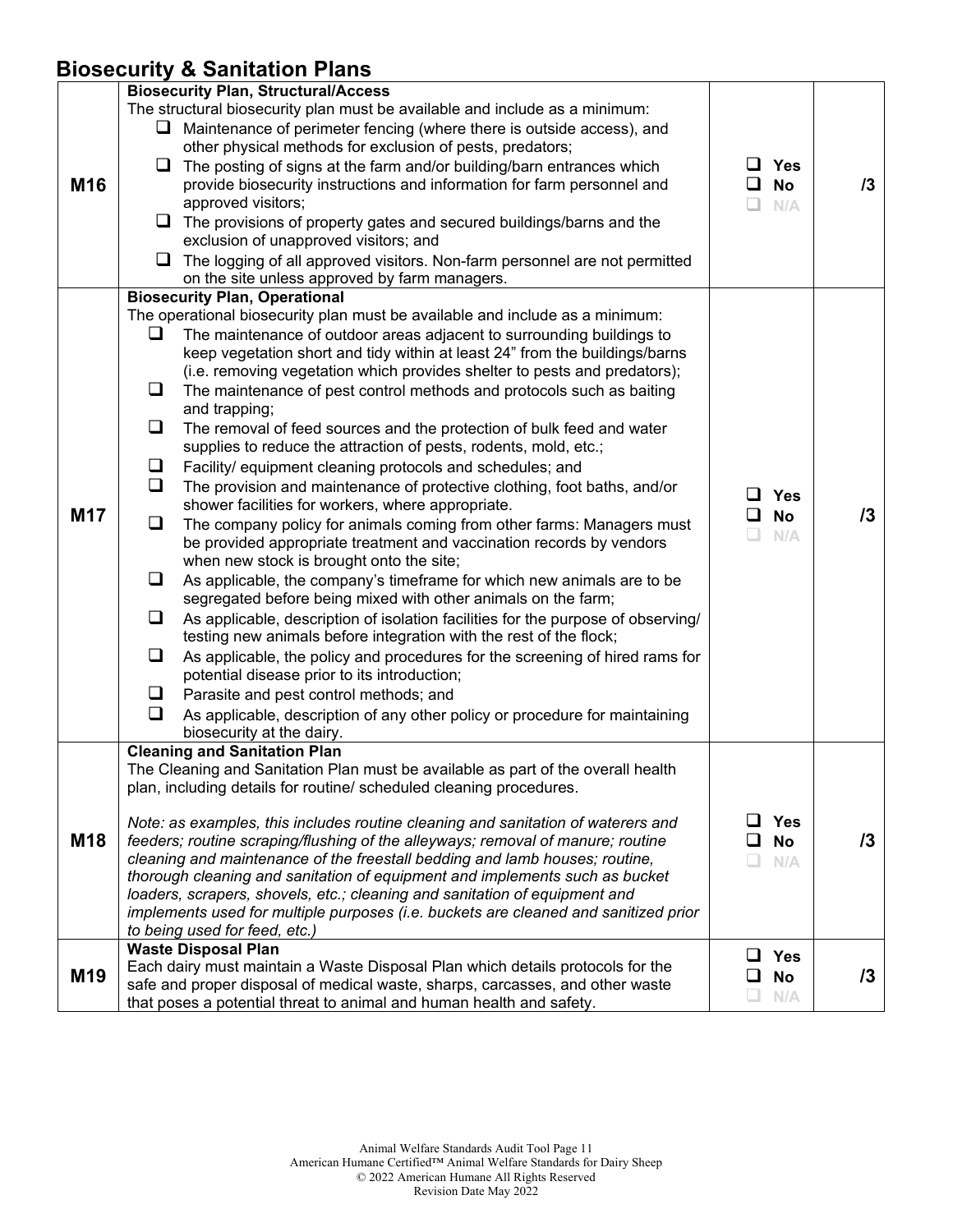## **SOPs for Lambs & Weaning**

| <b>M20</b> | <b>Navel Disinfection (Dipping)</b><br>The navels of new-born lambs must be dipped in an appropriate disinfectant per the<br>flock veterinarian as soon as possible after birth. The navels should be dipped a<br>second time after 12 to 18 hours, unless directed otherwise by the veterinarian.                                                                                                                                                                                                                                                                                                                                                                                                                                                                                                                             | ப<br>$\Box$  | $\Box$ Yes<br><b>No</b><br>N/A | /10 |
|------------|--------------------------------------------------------------------------------------------------------------------------------------------------------------------------------------------------------------------------------------------------------------------------------------------------------------------------------------------------------------------------------------------------------------------------------------------------------------------------------------------------------------------------------------------------------------------------------------------------------------------------------------------------------------------------------------------------------------------------------------------------------------------------------------------------------------------------------|--------------|--------------------------------|-----|
| M21        | <b>Colostrum for Lambs</b><br>For all lambs:<br>$\Box$<br>It is vital that each new-born lamb receives adequate, quality colostrum from<br>its dam, from another fresh ewe, or from a frozen or dried colostrum source<br>as soon as possible after birth, and no later than within the first 4 to 6 hours<br>of life.<br>When nursing is not possible, lambs should receive 10% of their body weight<br>u.<br>in colostrum per day which must be administered by bottle or clean, soft<br>stomach tube during the first 4 to 6 hours.<br>$\Box$ Lambs should receive no less than 10% of their body weight and no more<br>than 20% of their body weight in sheep milk or sheep milk replacer daily.<br>Records must show that purchased lambs have received colostrum as set<br>ப<br>out above.<br><b>Thermal Environment</b> | $\Box$<br>n  | $\Box$ Yes<br><b>No</b><br>N/A | /50 |
| M22        | Proper precautions must be taken to prevent and manage hypothermia in young<br>lambs. While healthy young lambs can tolerate low air temperatures, newborn<br>animals, lambs that have been transported or deprived of food, and sick lambs are all<br>particularly susceptible to hypothermia.<br>$\Box$ Hypothermia and additional stress must be avoided in well-ventilated,<br>unheated buildings by the use of thick, dry bedding and by preventing drafts.<br>$\Box$ Sick lambs must be provided artificial heat if ambient conditions warrant.                                                                                                                                                                                                                                                                          | ◻            | $\Box$ Yes<br><b>No</b><br>N/A | /10 |
| M23        | Lighting<br>Lambs must not be kept in total darkness.<br>$\Box$ To meet their behavioral and physiological needs, appropriate natural or<br>artificial lighting must be provided. Where provided, artificial lighting must<br>function for a period at least equivalent to the period of natural light normally<br>available between 9 a.m. and 5 p.m.<br>$\Box$<br>Suitable lighting (fixed or portable) must be available to allow the lambs to be<br>inspected at any time.                                                                                                                                                                                                                                                                                                                                                 | ப<br>◻<br>L. | <b>Yes</b><br><b>No</b><br>N/A | 13  |
| M24        | <b>Pre-Weaning</b><br>$\Box$ All lambs must receive adequate volumes of sheep milk or a quality sheep<br>milk replacer twice daily through the first 5 weeks of life, unless otherwise<br>recommended by the attending veterinarian.<br>$\Box$ If a teat system of lamb feeding is used, teats must be arranged so that the<br>lamb's neck is positioned horizontally or with a slight upward tilt.<br>$\Box$ After 14 days, lambs must have daily access to water and feed or forage<br>material containing sufficient digestible fiber to stimulate the development of<br>its rumen.<br>$\Box$ Unweaned lambs should have unlimited access to palatable starter and fresh<br>clean water after day 8.                                                                                                                        | ப            | <b>Yes</b><br><b>No</b><br>N/A | 13  |
| M25        | Weaning<br>$\Box$ Lambs must not be weaned before 5 weeks of age,<br>$\Box$ Lambs must not be weaned until they are eating adequate quantities of lamb<br>starter consistently (not weaned until 75% of their nutrition is coming from<br>solids); and<br>$\Box$ Milk must be provided until the rumen has developed sufficiently to utilize<br>solids as its sole source of nutrition<br>The removal of lambs from pens into social groups must not coincide with<br>weaning. Both of these procedures are stressful to the animals and hence<br>they must be carried out separately.                                                                                                                                                                                                                                         | ப<br>ப       | Yes<br><b>No</b><br>N/A        | /25 |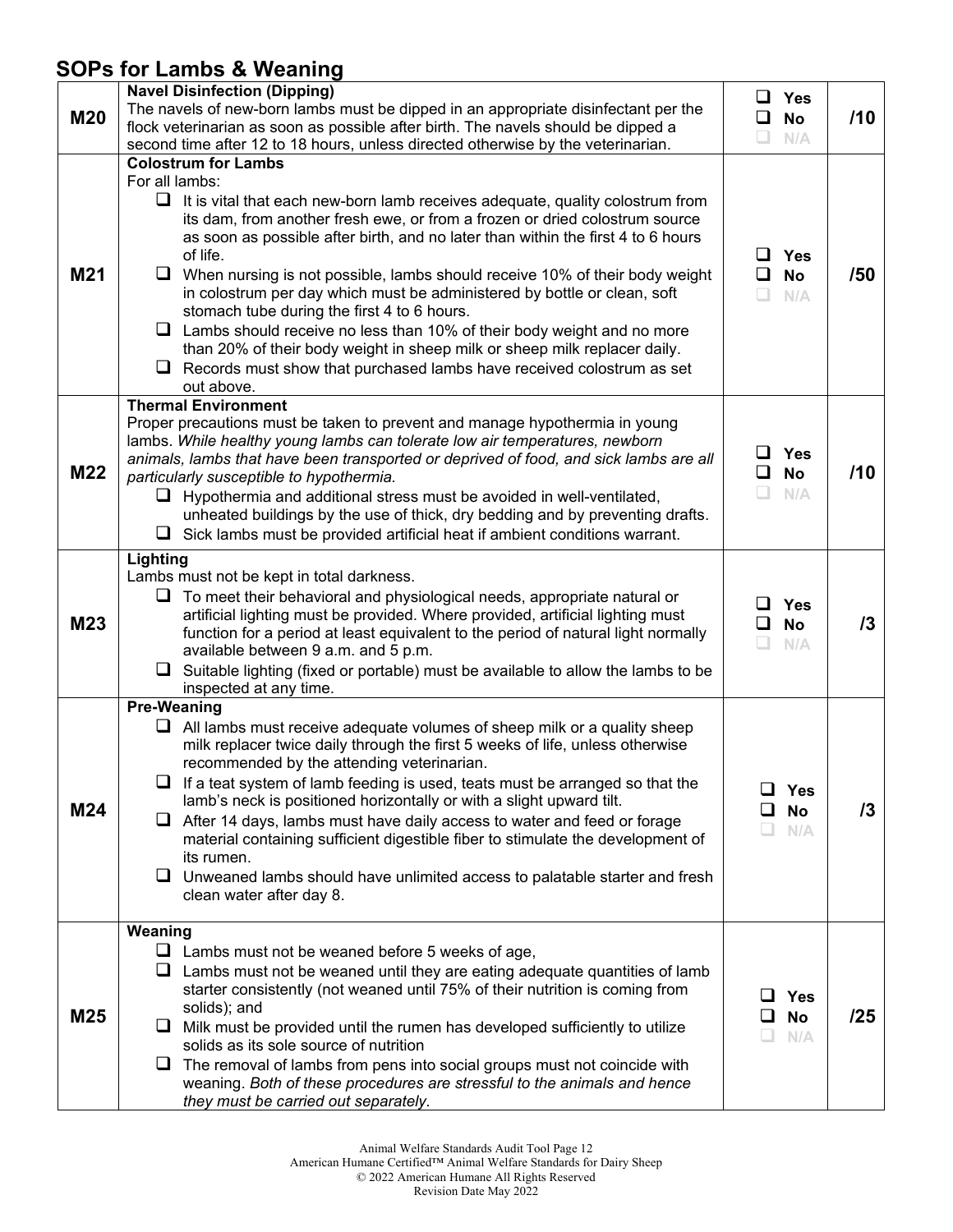| M26        | <b>Group Housing</b><br>All lambs must be group-housed by 8 weeks of age unless recommended otherwise<br>by the flock veterinarian.                                                                                                                                                                                                                 | Yes<br><b>No</b><br>N/A | /3 |
|------------|-----------------------------------------------------------------------------------------------------------------------------------------------------------------------------------------------------------------------------------------------------------------------------------------------------------------------------------------------------|-------------------------|----|
| <b>M27</b> | The mixing of lambs from different sources should be avoided. At arrival, unweaned<br>lambs must be rested in comfortable conditions that includes access to feed, water,<br>and clean, dry areas for bedding.                                                                                                                                      | Yes<br><b>No</b><br>N/A |    |
| <b>M28</b> | <b>Transport of Lambs</b><br>Newborn lambs must not be moved off the farm unless/ until:<br>They have received adequate colostrum as noted above;<br>They are eating well, i.e. suckling and drinking unaided;<br>They can walk easily and without assistance;<br>Their coats are dry; and<br>The transport carrier is clean, dry, and comfortable. | Yes<br>No<br>N/A        |    |

### **SOPs for Handling**

| M29        | Stockpersons/ handlers must take care to avoid causing unnecessary pain or<br>distress towards the sheep. Sheep must be handled calmly at all times, and at no<br>time are they to be yelled at or screamed at. Sheep must be handled with the least<br>amount of force needed. Efforts must be made to accustom/ familiarize the sheep<br>to contact with stockpersons/ handlers.                                                                                                                                                                                                                                                                                                                                                                                                                                                                                                    | ப<br>$\Box$<br>$\Box$             | <b>Yes</b><br><b>No</b><br>N/A | 13  |
|------------|---------------------------------------------------------------------------------------------------------------------------------------------------------------------------------------------------------------------------------------------------------------------------------------------------------------------------------------------------------------------------------------------------------------------------------------------------------------------------------------------------------------------------------------------------------------------------------------------------------------------------------------------------------------------------------------------------------------------------------------------------------------------------------------------------------------------------------------------------------------------------------------|-----------------------------------|--------------------------------|-----|
| <b>M30</b> | <b>Use of Handling Aids</b><br>$\Box$ Sticks and flags must be used only as benign handling aids (i.e., as<br>extensions of the arm).<br>⊔<br>Sticks must not be used for excessive hitting, beating, or poking the sheep.<br>ப<br>Electric prods must not be used except where animal and/or human safety is<br>in jeopardy and it is the means of last resort.<br>$\Box$ Electric prods must not be carried by stock-keepers as a matter of course.<br>$\Box$ Handlers must never use the tails of lambs or sheep by pulling or twisting<br>to direct the animal's movement.<br>$\triangleright$ Note: See "P/F1" below also.                                                                                                                                                                                                                                                       | ப<br>$\Box$<br>$\Box$             | <b>Yes</b><br><b>No</b><br>N/A | /25 |
| M31        | $\Box$ Sheep must not be driven unless the exit or the way forward for the lead<br>ewe is clear.<br>$\Box$ Sheep should be moved at a walk and must not be rushed or run along<br>alleyways, passageways, or through gateways.                                                                                                                                                                                                                                                                                                                                                                                                                                                                                                                                                                                                                                                        | $\Box$<br>$\Box$ No<br>$\Box$ N/A | Yes                            | 13  |
| M32        | <b>Sheep Handling Unit</b><br>A sheep-handling unit must be available, comprised of a collecting system and a<br>method of restraint, appropriate to the type, temperament, and numbers of stock to<br>be managed.                                                                                                                                                                                                                                                                                                                                                                                                                                                                                                                                                                                                                                                                    | $\Box$ Yes<br>0<br>$\square$ N/A  | <b>No</b>                      | 13  |
| M33        | <b>Use of Restraints</b><br>Sheep must not be closely restrained (i.e. tethered or stanchioned) except in the<br>following circumstances, and then for not more than 4 hours. Sheep must not be<br>deprived of water for more than 2 hours and sooner if the sheep are outside and/or<br>if conditions are hot. Close restraint is permitted only for the following<br>circumstances:<br>For the duration of any examination, routine test, blood sampling, or<br>$\circ$<br>veterinary treatment.<br>While they are being fed.<br>$\circ$<br>For the purpose of marking, washing, or weighing.<br>$\circ$<br>While facilities are being cleaned.<br>$\circ$<br>During artificial insemination.<br>$\circ$<br>Awaiting entry into the milking parlor.<br>$\circ$<br>During milking.<br>$\circ$<br>During hoof-trimming.<br>$\circ$<br>Awaiting loading for transportation.<br>$\circ$ | n                                 | <b>Yes</b><br><b>No</b><br>N/A | 13  |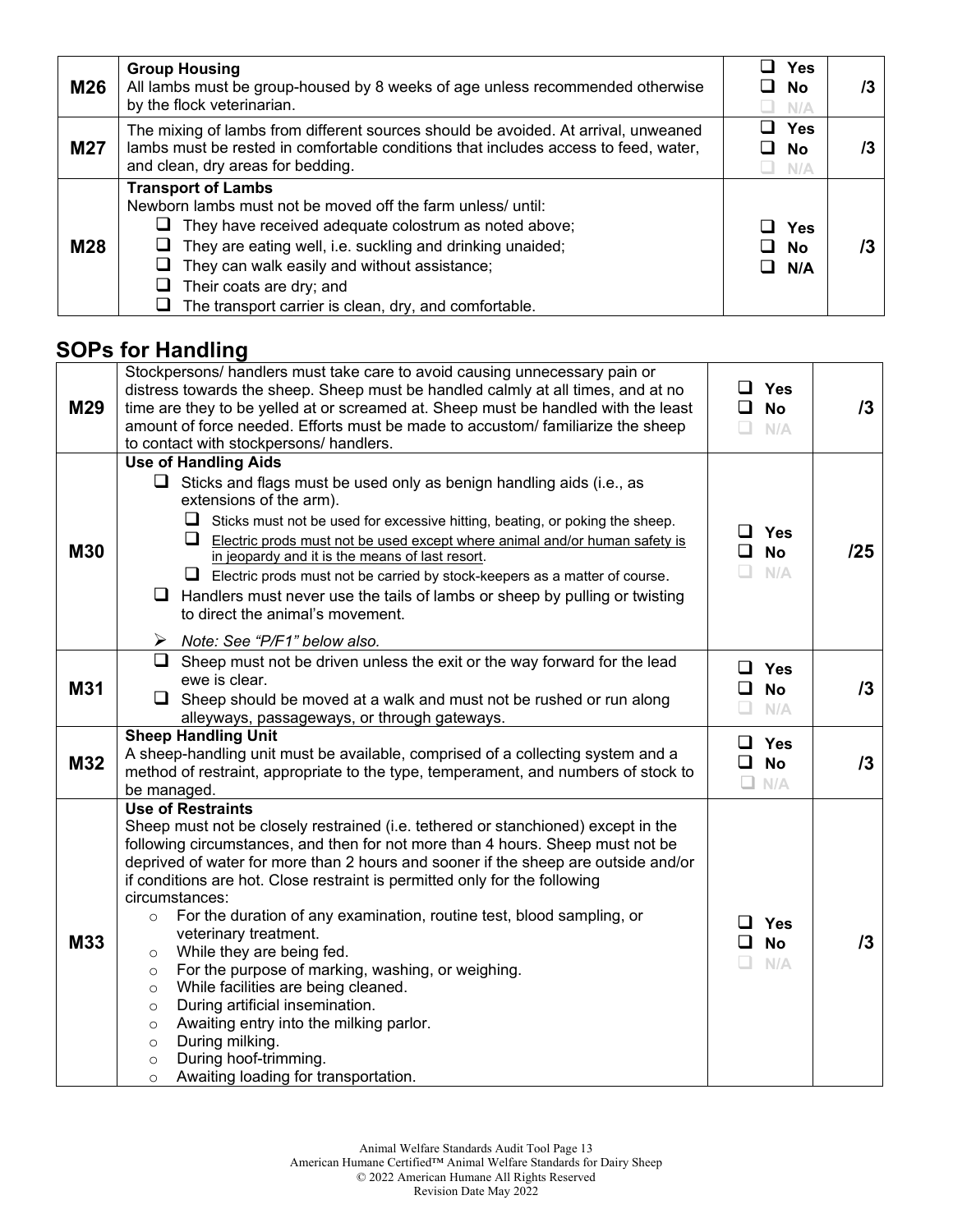| M34<br>Dogs or other animals, including working dogs must be properly trained, must not<br>No<br>cause injury or distress to sheep, and must be kept under control at all times.<br>N/A |  | Use of Dogs or Other Animals | Yes |  |
|-----------------------------------------------------------------------------------------------------------------------------------------------------------------------------------------|--|------------------------------|-----|--|
|-----------------------------------------------------------------------------------------------------------------------------------------------------------------------------------------|--|------------------------------|-----|--|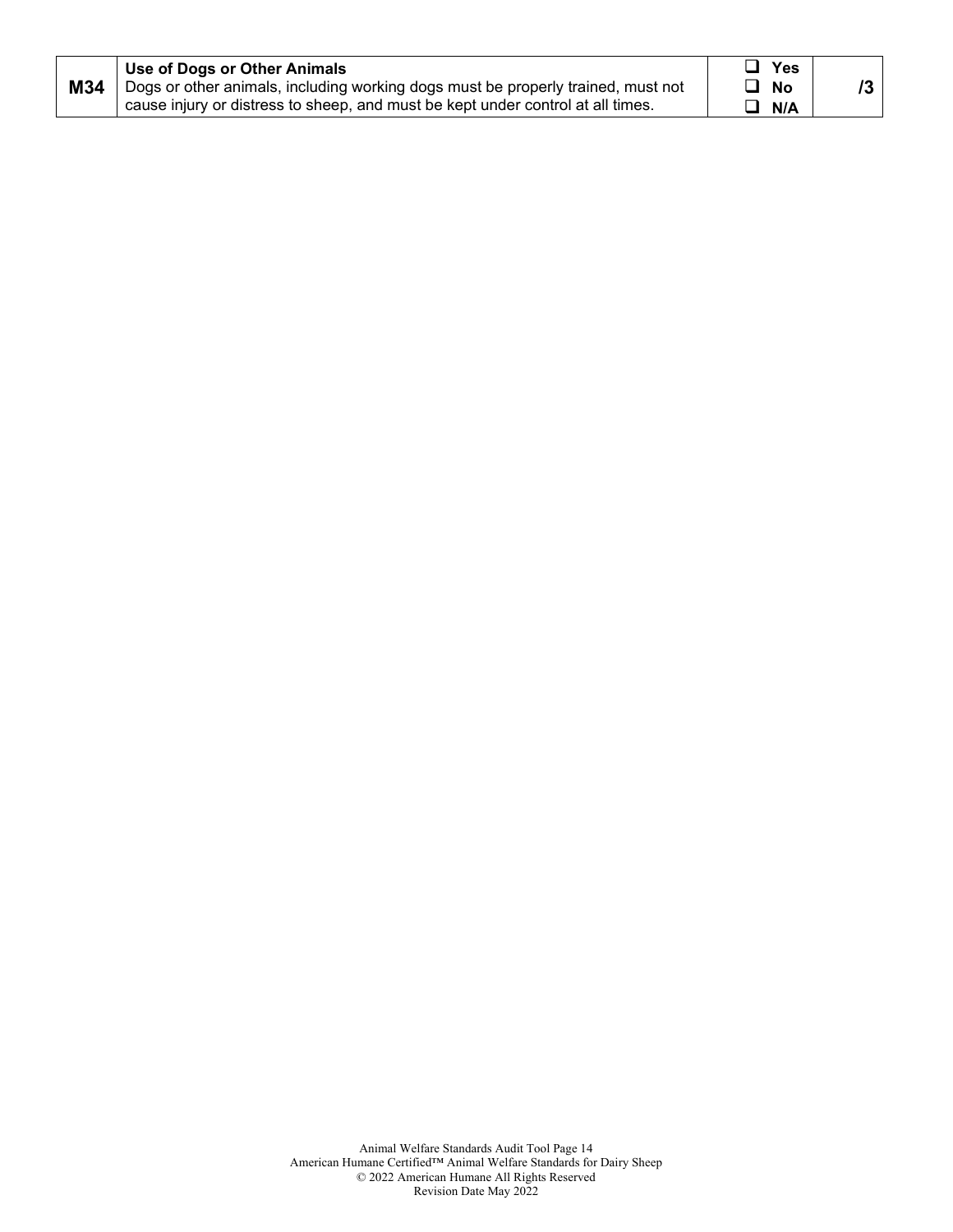## **SOPs for Care & Handling of Sick or Injured Animals**

| <b>No</b> | 13                                                                                              |
|-----------|-------------------------------------------------------------------------------------------------|
| N/A       |                                                                                                 |
|           |                                                                                                 |
|           |                                                                                                 |
|           |                                                                                                 |
| <b>No</b> | /50                                                                                             |
| N/A       |                                                                                                 |
|           |                                                                                                 |
|           |                                                                                                 |
|           |                                                                                                 |
|           |                                                                                                 |
|           |                                                                                                 |
|           |                                                                                                 |
|           |                                                                                                 |
|           |                                                                                                 |
|           | 125                                                                                             |
|           |                                                                                                 |
|           |                                                                                                 |
|           |                                                                                                 |
|           |                                                                                                 |
|           |                                                                                                 |
|           |                                                                                                 |
|           | □<br>Yes<br>❏<br>o.<br>$\square$ Yes<br>$\Box$<br>$\Box$<br>□ Yes<br>0<br><b>No</b><br>n<br>N/A |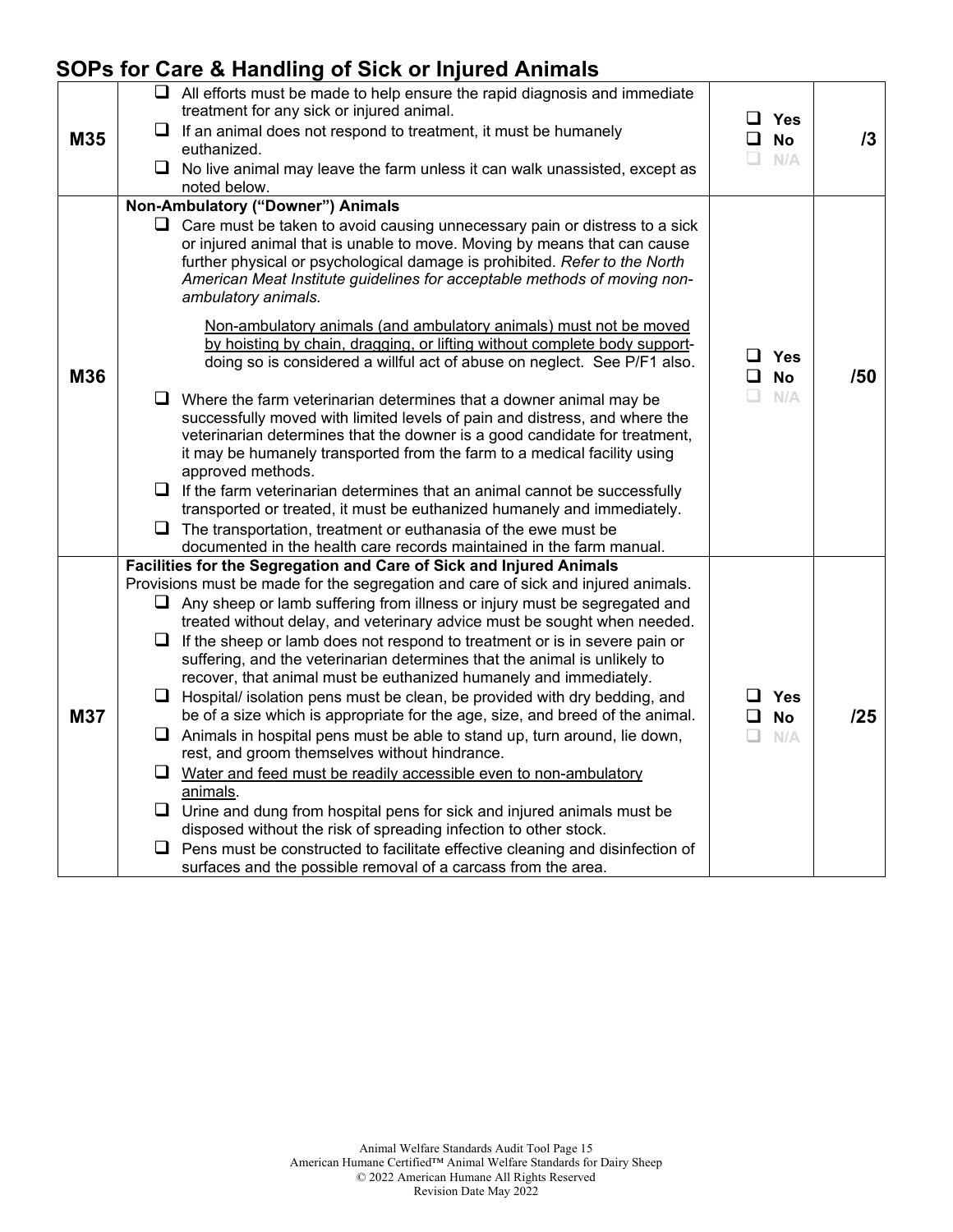## **SOPs for Identification**

| M38        | Where neckbands, tail-bands, ear tags, leg-bands, or RFIDs are used for<br>identification purposes, they must be fitted with care and adjusted as required to<br>avoid unnecessary pain or distress (for example by being too tight, etc.) Scrapie<br>premises identification tags must be placed per USDA guidelines.                                                                                                                                                                                                                                                                                                                                             | ⊔ Yes<br><b>No</b><br>N/A | /3  |
|------------|--------------------------------------------------------------------------------------------------------------------------------------------------------------------------------------------------------------------------------------------------------------------------------------------------------------------------------------------------------------------------------------------------------------------------------------------------------------------------------------------------------------------------------------------------------------------------------------------------------------------------------------------------------------------|---------------------------|-----|
| <b>M39</b> | Marking of sheep must be performed by trained personnel quickly, expertly, and<br>with the proper equipment in a manner that avoids unnecessary pain and distress.<br>The following methods of identification are NOT permitted for use in identification<br>of sheep:<br>Brands.<br>$\bigcirc$<br>Jaw-brands or ear-notching.<br>$\circ$<br>Ear-splitting, wattling, or any other surgical alterations for<br>$\circ$<br>identification.<br>Livestock markers for the temporary marking of livestock (i.e., crayons, chalk, and<br>paints) must be especially developed for that purpose and must be non-toxic.<br>Method(s) of identification used at the dairy. | <b>Yes</b><br>No.<br>N/A  | /25 |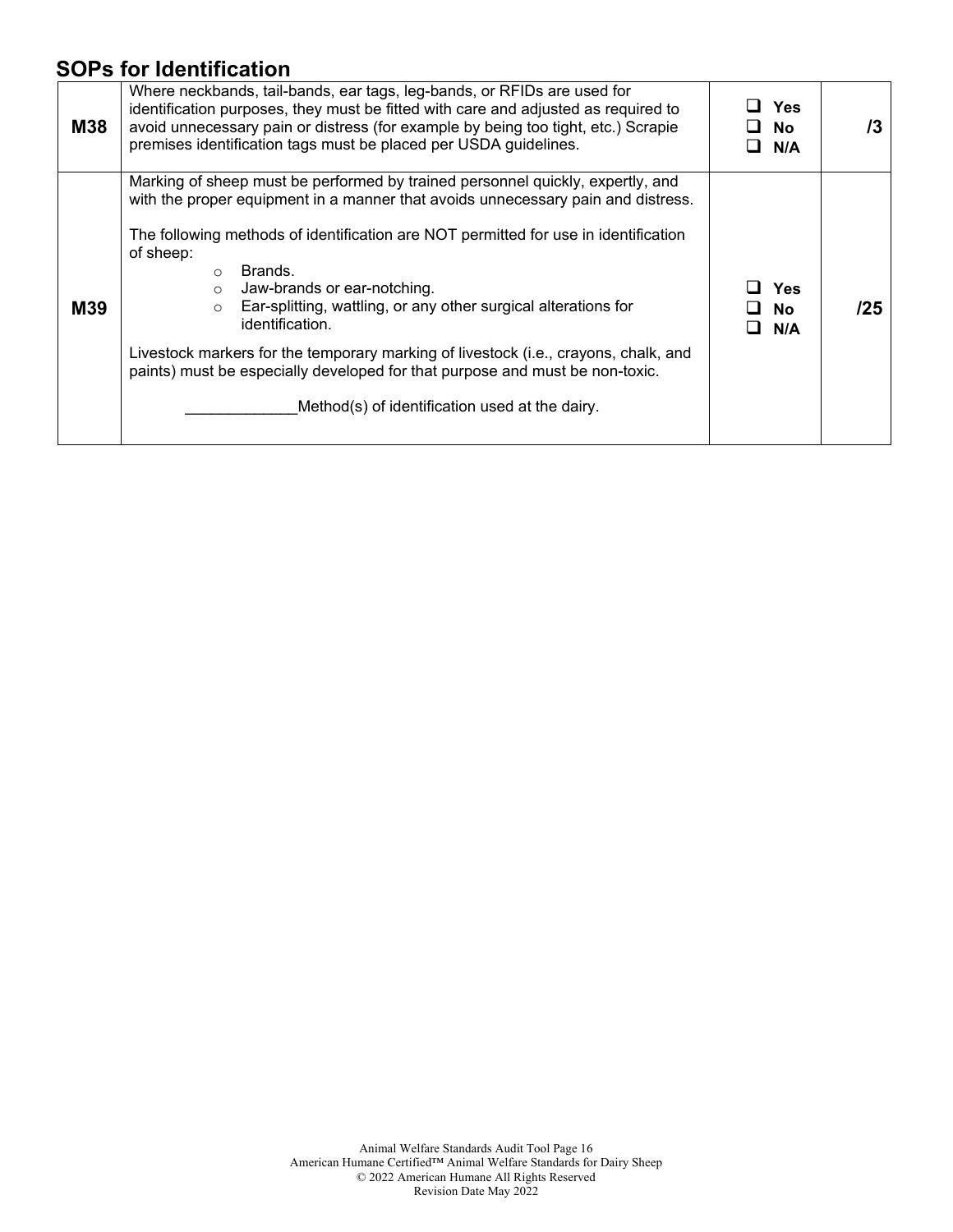#### **Records of Stockperson Training**

*The continuing education of personnel who have day-to-day contact with the sheep is one of the most important ways to help ensure behaviors that support and promote animal welfare. It is important to have documentation confirming personnel training in aspects of flock welfare appropriate to the level of operation (videos, manuals, SOPs).*

|     | <b>Training Documentation</b>                                                                                                                                                                                                                                                                                                                                                                                                                                                                                                                                                                                                                                                                                                                                                                                                                                                                                                                                                                                                                                                                                                                                                                                                                                                                                                                                                                                                                                                                                                                                                                                                                                                                                                                                                                                        |                                     |     |
|-----|----------------------------------------------------------------------------------------------------------------------------------------------------------------------------------------------------------------------------------------------------------------------------------------------------------------------------------------------------------------------------------------------------------------------------------------------------------------------------------------------------------------------------------------------------------------------------------------------------------------------------------------------------------------------------------------------------------------------------------------------------------------------------------------------------------------------------------------------------------------------------------------------------------------------------------------------------------------------------------------------------------------------------------------------------------------------------------------------------------------------------------------------------------------------------------------------------------------------------------------------------------------------------------------------------------------------------------------------------------------------------------------------------------------------------------------------------------------------------------------------------------------------------------------------------------------------------------------------------------------------------------------------------------------------------------------------------------------------------------------------------------------------------------------------------------------------|-------------------------------------|-----|
|     | Note: applies to all training in this section "Records of Stockperson Training"                                                                                                                                                                                                                                                                                                                                                                                                                                                                                                                                                                                                                                                                                                                                                                                                                                                                                                                                                                                                                                                                                                                                                                                                                                                                                                                                                                                                                                                                                                                                                                                                                                                                                                                                      |                                     |     |
| M40 | Documentation must be available confirming stockperson training at orientation, as<br>well as yearly updates (and opportunities for professional development) and<br>specialized training, appropriate to the level of operation. For all training of<br>personnel:<br>$\Box$ Training must be presented in the workers' native language.<br>⊔<br>Training may include videos, manuals, and/or SOPs, and must include<br>'hands-on' experience and evaluations.<br>⊔<br>Training must clearly define what is expected of each stockperson so that<br>each is fully aware of their duties and responsibilities.<br>❏<br>Training records must be signed by both the trainer and the trainee, and<br>include the training topic and date of orientation, yearly update/ refresher<br>course, or specialized training.                                                                                                                                                                                                                                                                                                                                                                                                                                                                                                                                                                                                                                                                                                                                                                                                                                                                                                                                                                                                  | ப<br><b>Yes</b><br><b>No</b><br>N/A | /10 |
|     |                                                                                                                                                                                                                                                                                                                                                                                                                                                                                                                                                                                                                                                                                                                                                                                                                                                                                                                                                                                                                                                                                                                                                                                                                                                                                                                                                                                                                                                                                                                                                                                                                                                                                                                                                                                                                      |                                     |     |
| M41 | <b>Training for All Stockpersons</b><br>Prior to being given responsibility for the welfare of livestock, all stockpersons must<br>be properly trained. As a minimum, the training program for all stockpersons in<br>direct contact with the animals must include review of the American Humane<br>Certified™ Animal Welfare Standards as well as how to:<br>$\Box$ Knowing the normal behavior of sheep and the flock and to recognize the<br>signs that indicate good health and welfare, so that in the eventuality of an<br>impending problem arising they are able to recognize it at the earliest<br>stages;<br>$\Box$ Training and validation in the safe, correct and approved methods of<br>handling sheep in a manner which minimizes unnecessary stress, including:<br>$\Box$ Understanding the behavioral characteristics of sheep and the likely stress<br>factors that sheep may be subjected to, how sheep react towards other<br>sheep, towards man, and to strange noises, sights, sounds, and smells;<br>Using visual fields (i.e. using the field of vision and blind spots, which<br>handlers should avoid entering) and flight zones (an imaginary area that if<br>handlers enter will make the animal want to move away. Handlers control an<br>animal's movement by understanding the flight zone);<br>$\Box$ How sheep lighting (as sheep prefer to move from the dark into the light);<br>and<br>$\Box$ When and how to use such things as sticks and other implements;<br>$\Box$ Having a basic knowledge of what constitutes proper nutrition in sheep;<br>Knowing normal body conditions in sheep and the necessary steps to be<br>taken if problems arise; and<br>⊔<br>Recognizing the signs of abnormal behavior and fear;<br>Recognizing deviations from normal sheep activity;<br>⊔ | ப<br><b>Yes</b><br>◻<br>No<br>N/A   | /10 |
|     | ⊔<br>Understand the physical and environmental requirements for sheep;                                                                                                                                                                                                                                                                                                                                                                                                                                                                                                                                                                                                                                                                                                                                                                                                                                                                                                                                                                                                                                                                                                                                                                                                                                                                                                                                                                                                                                                                                                                                                                                                                                                                                                                                               |                                     |     |
|     | Recognizing readily apparent behavioral actions of the sheep which indicate<br>⊔<br>an inability of the animals to thermoregulate and the actions that must be<br>taken to provide relief to the sheep, especially when immediate actions are<br>required;                                                                                                                                                                                                                                                                                                                                                                                                                                                                                                                                                                                                                                                                                                                                                                                                                                                                                                                                                                                                                                                                                                                                                                                                                                                                                                                                                                                                                                                                                                                                                           |                                     |     |
|     | $\Box$ Recognize the signs of common diseases, illnesses, and injuries and                                                                                                                                                                                                                                                                                                                                                                                                                                                                                                                                                                                                                                                                                                                                                                                                                                                                                                                                                                                                                                                                                                                                                                                                                                                                                                                                                                                                                                                                                                                                                                                                                                                                                                                                           |                                     |     |
|     | knowing when either direct action must be taken and/or when the<br>responsible personnel must be notified; and                                                                                                                                                                                                                                                                                                                                                                                                                                                                                                                                                                                                                                                                                                                                                                                                                                                                                                                                                                                                                                                                                                                                                                                                                                                                                                                                                                                                                                                                                                                                                                                                                                                                                                       |                                     |     |
|     | Knowing the procedures to be followed in the event of an emergency, i.e.<br>u.<br>the Emergency Response Plan.                                                                                                                                                                                                                                                                                                                                                                                                                                                                                                                                                                                                                                                                                                                                                                                                                                                                                                                                                                                                                                                                                                                                                                                                                                                                                                                                                                                                                                                                                                                                                                                                                                                                                                       |                                     |     |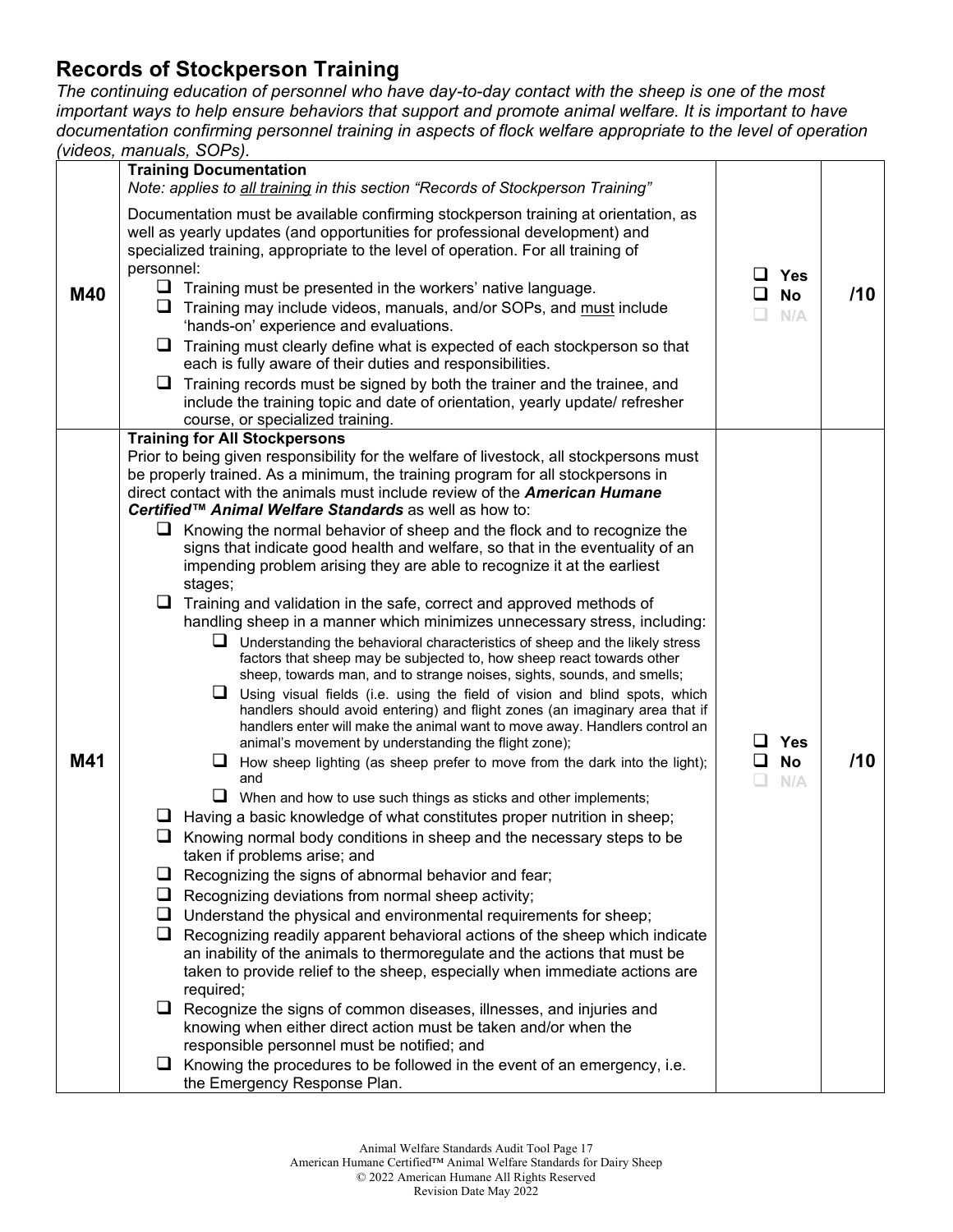| M42 | <b>Specialized Training of Stockpersons</b><br>Documentation must be available for the training of stockpersons to perform<br>specialized duties, with emphasis on animal welfare and minimizing pain and<br>distress to the animals. Prior to performing any procedures that have the potential to<br>cause suffering, the stockperson must be able to demonstrate to the trainer that<br>they are proficient in performing those procedures. Specialized training includes but<br>is not limited to:<br>$\Box$<br>Specific training in the correct procedures for performing inspections of the<br>sheep recognizing unusual conditions or behaviors; recognizing signs for<br>the early detection of injuries and lameness, sickness, and disease and the<br>appropriate and timely remedial actions to be taken, either by the direct<br>action of the stockperson or through the notification of the responsible<br>personnel;<br>$\Box$ Sick animals must be treated immediately, and any sheep suffering<br>from injuries must be segregated and treated or must be<br>euthanized immediately.<br>$\Box$ Specific training in performing body condition scoring and locomotion<br>scoring; Specific training for personnel responsible for any equipment which<br>impacts animal welfare, such as milking machines, crowd gates, restraining<br>equipment, downer handling equipment, etc., including:<br>$\Box$ recognizing normal operation of the equipment;<br>$\Box$ operating the equipment competently (e.g., heaters, lighting,<br>ventilation, flaps/fans);<br>$\Box$ carrying out routine maintenance to help ensure that the equipment<br>is kept in good working order;<br>recognizing common signs of malfunction; and<br>Carrying out any actions in the event of failures. Understanding the physical<br>u.<br>and environmental requirements for sheep throughout each season and<br>especially during breeding, lambing, and weaning;<br>$\Box$ Training in procedures for lambing and the care of the newborn lamb;<br>Training in the processes during breeding, particularly the selection of<br>u.<br>suitable rams, semen, and embryos for use in ewes;<br>$\Box$ Training in the functional anatomy of the normal hoof, and its care and<br>treatment; and<br>Q.<br>Training in the functional anatomy of the normal teat and udder, to<br>recognize signs of mastitis, and for the requirements to maintain good<br>parlor hygiene and a well-maintained milking machine. | $\Box$ Yes<br><b>No</b><br>⊔.<br>n.<br>N/A | /10 |
|-----|----------------------------------------------------------------------------------------------------------------------------------------------------------------------------------------------------------------------------------------------------------------------------------------------------------------------------------------------------------------------------------------------------------------------------------------------------------------------------------------------------------------------------------------------------------------------------------------------------------------------------------------------------------------------------------------------------------------------------------------------------------------------------------------------------------------------------------------------------------------------------------------------------------------------------------------------------------------------------------------------------------------------------------------------------------------------------------------------------------------------------------------------------------------------------------------------------------------------------------------------------------------------------------------------------------------------------------------------------------------------------------------------------------------------------------------------------------------------------------------------------------------------------------------------------------------------------------------------------------------------------------------------------------------------------------------------------------------------------------------------------------------------------------------------------------------------------------------------------------------------------------------------------------------------------------------------------------------------------------------------------------------------------------------------------------------------------------------------------------------------------------------------------------------------------------------------------------------------------------------------------------------------------------------------------------------------------------------------------------------------------------------------------------------------------------------------------------------------------------------------------------|--------------------------------------------|-----|
| M43 | <b>Further Training</b><br>Prior to performing procedures that have the potential to cause suffering (e.g.<br>injections, oral-dosing, foot-trimming, castration, identification, etc.), the stockperson<br>must be able to demonstrate to the trainer that they are proficient in performing<br>those procedures, with emphasis on animal welfare, minimizing pain and distress to<br>the animals, and optimizing recovery. Further training includes but is not limited to:<br>$\Box$ Specific training in recognizing cull and downer animals, determining<br>whether an animal needs to be euthanized and who is responsible for<br>making the decision, and determining whether transport of downers is<br>appropriate;<br>$\Box$ Specific training and confirmation of the approved stockpersons' proficiency<br>in approved techniques for euthanasia (See "Euthanasia Policy");<br>$\Box$ Specific training and confirmation of the approved stockpersons' proficiency<br>in approved husbandry procedures and protocols (See "SOPs for<br>Husbandry and Other Procedures"); and<br>$\Box$ Training in the proper methods of marking/ identifying sheep in a manner<br>that avoids unnecessary pain and distress (See "Identification").                                                                                                                                                                                                                                                                                                                                                                                                                                                                                                                                                                                                                                                                                                                                                                                                                                                                                                                                                                                                                                                                                                                                                                                                                                                         | <b>Yes</b><br><b>No</b><br>N/A             | /10 |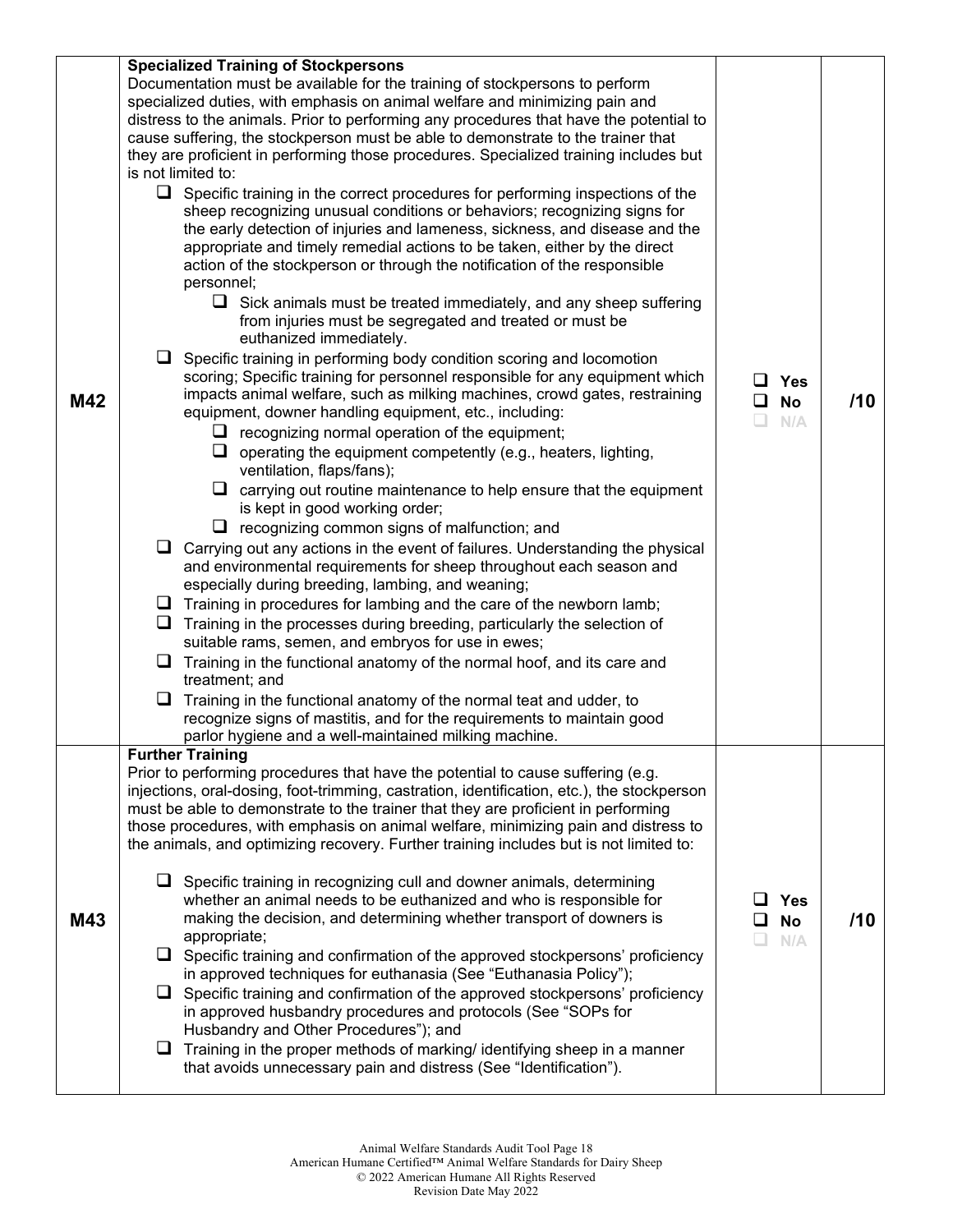| M44 | <b>Training of Outside Workers</b><br>Workers outside of the dairy's control, such as foot trimmers, transport companies,<br>etc., must be familiar with and conform to all requirements in these standards<br>related to their duties, including but not limited to approved handling and moving of<br>sheep including downers, approved protocols for the transport of sheep, and<br>performing their duties proficiently and in a manner that minimizes undue stress to<br>the animals, etc. | ⊔ Yes<br>$\Box$ No<br>$\Box$ N/A |  |
|-----|-------------------------------------------------------------------------------------------------------------------------------------------------------------------------------------------------------------------------------------------------------------------------------------------------------------------------------------------------------------------------------------------------------------------------------------------------------------------------------------------------|----------------------------------|--|
|     | Documentation must be available confirming the qualifications of any outside<br>employees, such as training records, a Certificate of Conformance, etc.                                                                                                                                                                                                                                                                                                                                         |                                  |  |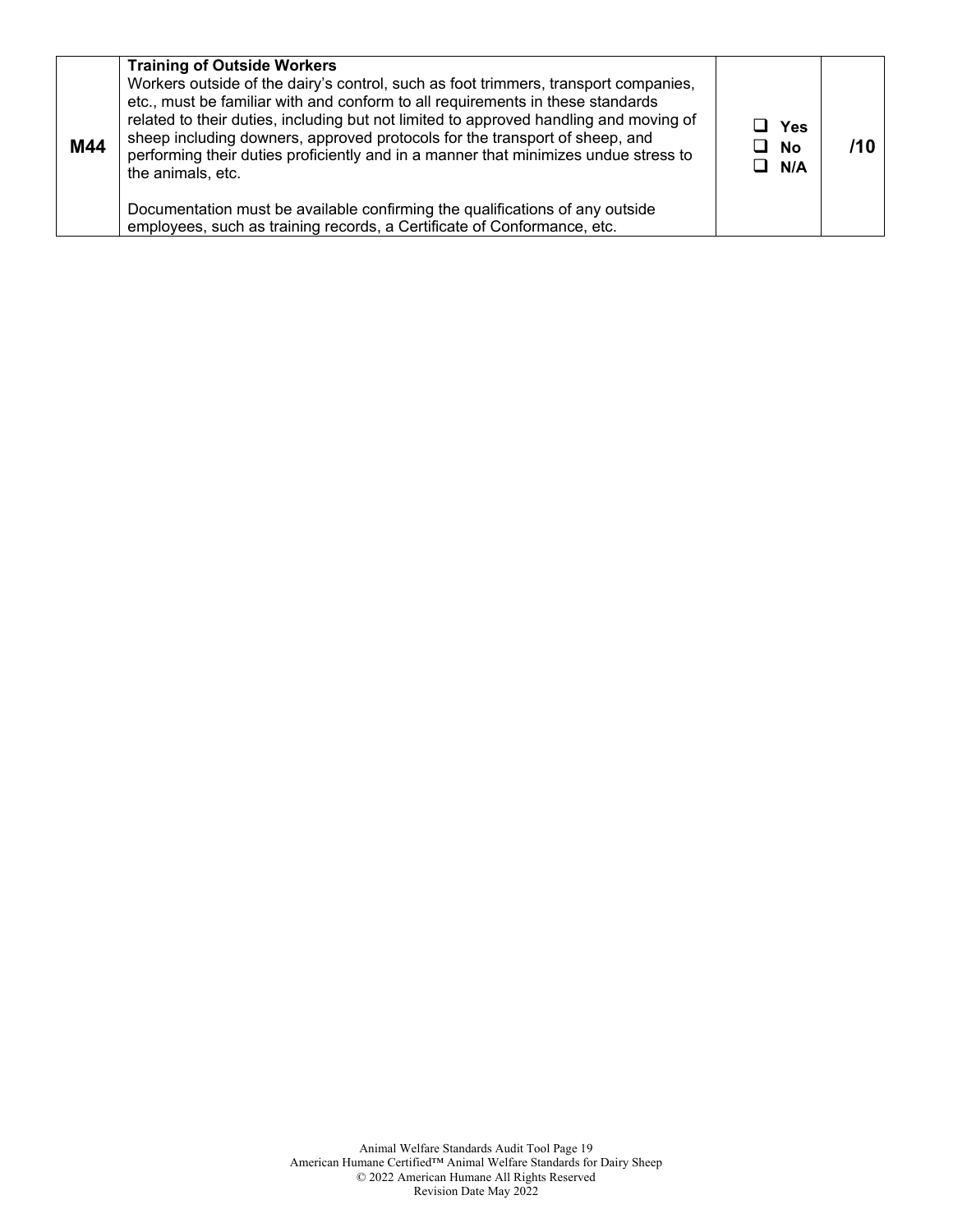#### **Inspections of Livestock**

|     |   | ווואפטנוטווא טו בועפאנטט                                                                                                                                                                                                                                                                                                                                                                                                                                                                                                                                                                                                                                                                                                                                                                                                                                                                                                                                                                                                                                                                                                                                                                                                                                                                                                                                                                                                                                                                                                                                                                                                                                                                                                                                                                                                                                                                                                                                                                                                                                                                                                                                                                                                                                                                                                                                                                                                                                                                                                                                                                                                                                                                                                                                  |   |                                |     |
|-----|---|-----------------------------------------------------------------------------------------------------------------------------------------------------------------------------------------------------------------------------------------------------------------------------------------------------------------------------------------------------------------------------------------------------------------------------------------------------------------------------------------------------------------------------------------------------------------------------------------------------------------------------------------------------------------------------------------------------------------------------------------------------------------------------------------------------------------------------------------------------------------------------------------------------------------------------------------------------------------------------------------------------------------------------------------------------------------------------------------------------------------------------------------------------------------------------------------------------------------------------------------------------------------------------------------------------------------------------------------------------------------------------------------------------------------------------------------------------------------------------------------------------------------------------------------------------------------------------------------------------------------------------------------------------------------------------------------------------------------------------------------------------------------------------------------------------------------------------------------------------------------------------------------------------------------------------------------------------------------------------------------------------------------------------------------------------------------------------------------------------------------------------------------------------------------------------------------------------------------------------------------------------------------------------------------------------------------------------------------------------------------------------------------------------------------------------------------------------------------------------------------------------------------------------------------------------------------------------------------------------------------------------------------------------------------------------------------------------------------------------------------------------------|---|--------------------------------|-----|
| M45 | u | Records must be kept on file for a minimum of one year showing that the animals<br>and facilities are inspected a minimum of once daily. These daily inspections<br>encompass the monitoring of animals' body condition and feed/water consumption;<br>signs of lameness; condition of the coat, udder, and leg; cleanliness of the animals;<br>and any signs of disease. All sheep must be inspected and monitored regularly to<br>confirm animal health and for the early detection of injuries and early signs<br>lameness, sickness, and disease so that appropriate and timely actions may be<br>taken. These records must include:<br>$\Box$ Identify the person performing the inspection, and the time (i.e. AM/PM) and<br>date of the inspection;<br>$\Box$ The numbers of mortalities with reasons stated, if known; and<br>$\Box$ The numbers of culls, with reasons stated. The numbers of ill or injured<br>animals, with causes of illness and injury stated, if known.<br>$\Box$ All sheep must be inspected at least daily including sheep in all facilities<br>(i.e. lambing areas, hospital pens, ram pens, etc.)<br>$\Box$ Where sheep are maintained on open range or pasture, efforts must be<br>made to track the location of the flock and check on its condition not less<br>than once per week or more often during extreme weather, or as soon as<br>possible after a severe weather event such as a blizzard. During times of<br>extreme weather conditions, sheep should be moved to a location where<br>there are natural areas for shelter from the prevailing wind.<br>$\Box$ Ewes lambing on pasture must be inspected at least once daily.<br>$\Box$ Every ewe must be inspected at drying-off, with a minimum dry period of 25<br>days.<br>$\Box$ Records must be kept on file for a minimum of one year of the following<br>circumstances at a minimum:<br>records of mortalities, including the date, the age of the animal and<br>$\circ$<br>the cause if known; and<br>records of culls, including the date, the age of the animal and the<br>$\circ$<br>reason for culling.<br>Carcasses must be removed away from live animals as soon as<br>$\circ$<br>practical after discovery and disposed of promptly thereafter.<br>The stockperson performing the inspections must proceed in a careful,<br>deliberate manner to avoid frightening the animals unnecessarily, and must<br>follow a path that allows them to see all each animal.<br>During inspections or at any other time, if the stockperson observes any<br>animal that appears to be behaving in an unusual manner, the stockperson<br>must immediately notify the responsible personnel who will determine<br>whether remedial actions are required. | ப | $\Box$ Yes<br><b>No</b><br>N/A | /10 |
|     |   | $\Box$ Ewes must be adequately prepared for lambing and subsequent milking by                                                                                                                                                                                                                                                                                                                                                                                                                                                                                                                                                                                                                                                                                                                                                                                                                                                                                                                                                                                                                                                                                                                                                                                                                                                                                                                                                                                                                                                                                                                                                                                                                                                                                                                                                                                                                                                                                                                                                                                                                                                                                                                                                                                                                                                                                                                                                                                                                                                                                                                                                                                                                                                                             |   |                                |     |
| M46 | ப | early introduction to pre- and post-lambing housing and the production<br>ration.<br>New ewes must be closely monitored when introduced into an established<br>flock of ewes.                                                                                                                                                                                                                                                                                                                                                                                                                                                                                                                                                                                                                                                                                                                                                                                                                                                                                                                                                                                                                                                                                                                                                                                                                                                                                                                                                                                                                                                                                                                                                                                                                                                                                                                                                                                                                                                                                                                                                                                                                                                                                                                                                                                                                                                                                                                                                                                                                                                                                                                                                                             |   | <b>Yes</b><br><b>No</b><br>N/A | 13  |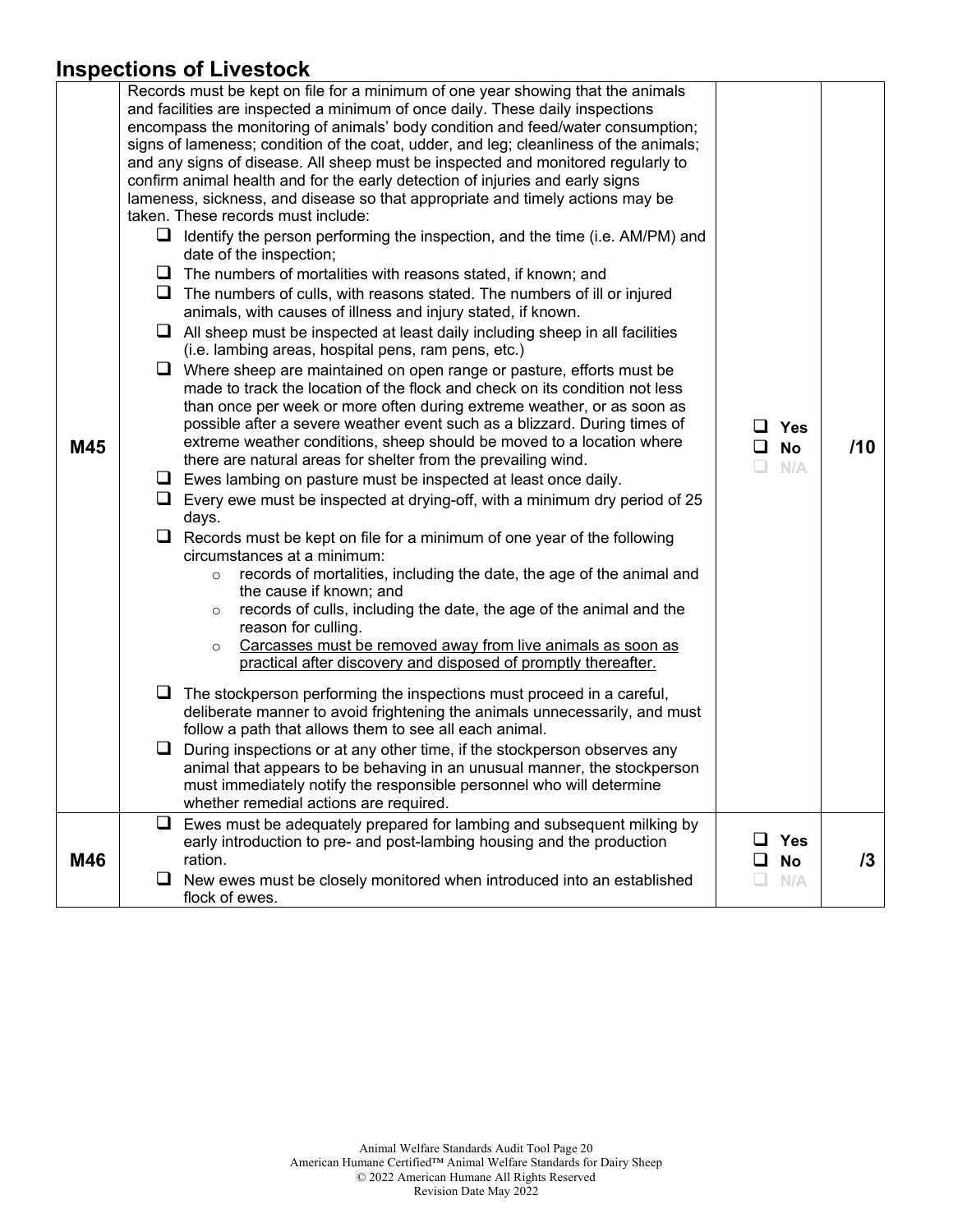| M47 | <b>Producer Observations and Scoring</b><br>Additionally, dairies are strongly encouraged to conduct and document flock health<br>on a routine basis throughout the year by keeping records of routine health and<br>environmental assessments. Recommended parameters for scoring are given in the<br>noted section of this checklist. Documentation may include but is not limited to<br>(check only the boxes that are applicable):<br>Body Condition Scoring (see FW1);<br>Slips and Falls Scoring (see E48); and<br>Lameness/ Locomotion Scoring (see E49).<br>Where an assessment is outside of the parameters noted, a program of mitigation<br>must be developed and continued until parameters return to normal. When<br>conducted, these records should be filed as part of the Flock Health Plan, including<br>any program of mitigation.<br>Auditor note: This question is scored either "Yes" if the dairy maintains<br>records of routine health and environmental assessments, or "N/A" if the<br>dairy does not. Do not score this question "No." | Yes<br>No<br>N/A | 71 O |
|-----|-------------------------------------------------------------------------------------------------------------------------------------------------------------------------------------------------------------------------------------------------------------------------------------------------------------------------------------------------------------------------------------------------------------------------------------------------------------------------------------------------------------------------------------------------------------------------------------------------------------------------------------------------------------------------------------------------------------------------------------------------------------------------------------------------------------------------------------------------------------------------------------------------------------------------------------------------------------------------------------------------------------------------------------------------------------------|------------------|------|
|-----|-------------------------------------------------------------------------------------------------------------------------------------------------------------------------------------------------------------------------------------------------------------------------------------------------------------------------------------------------------------------------------------------------------------------------------------------------------------------------------------------------------------------------------------------------------------------------------------------------------------------------------------------------------------------------------------------------------------------------------------------------------------------------------------------------------------------------------------------------------------------------------------------------------------------------------------------------------------------------------------------------------------------------------------------------------------------|------------------|------|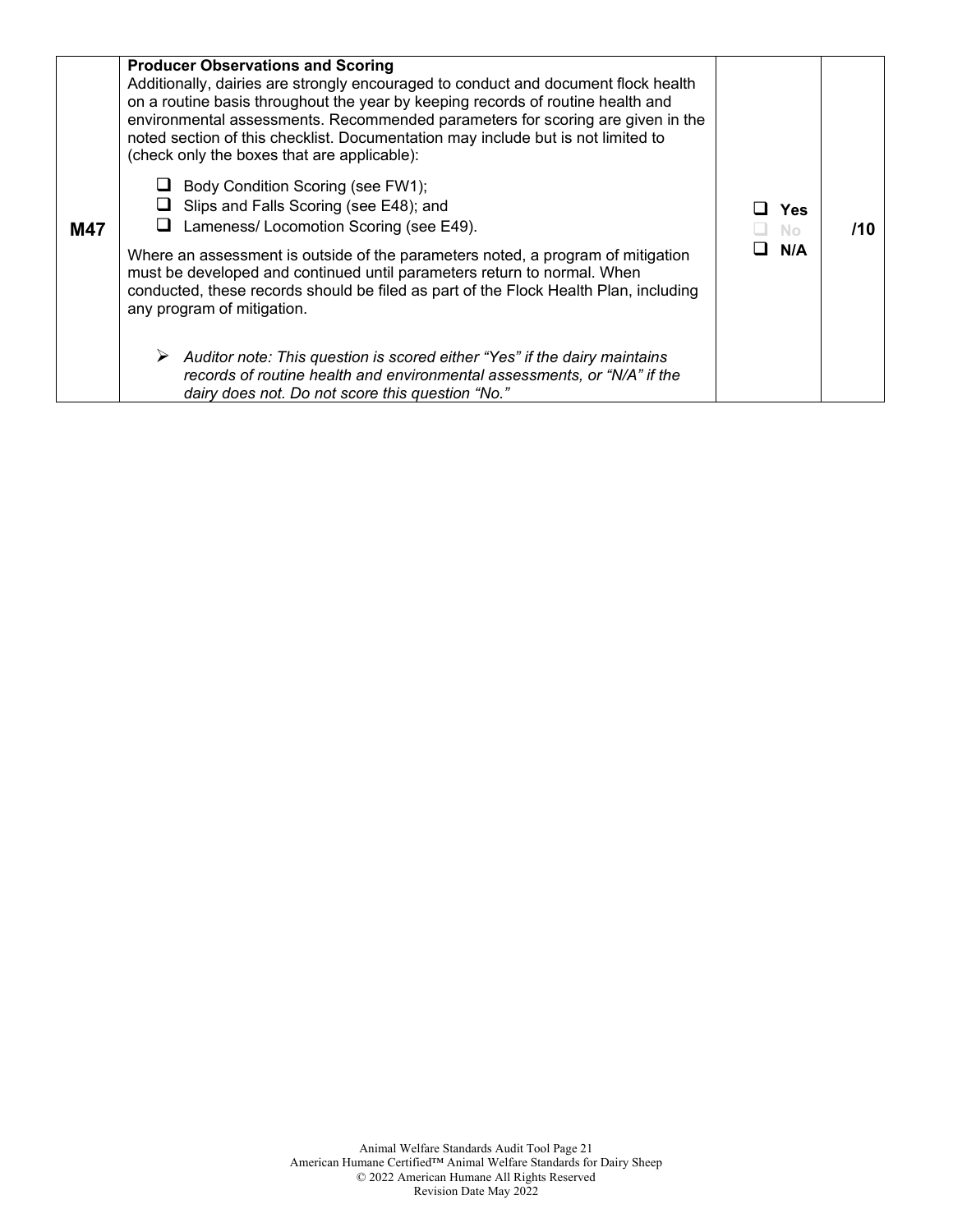## **Inspections & Maintenance of Equipment**

| M48        | <b>Equipment Inspections</b><br>Stockpersons must inspect all equipment on which the livestock rely on a daily<br>basis, such as water troughs, feeding facilities, fans, and especially the milking<br>equipment, whether the equipment is manual or automatic. Stockpersons must<br>also perform routine, scheduled maintenance as defined in the SOPs. Where a<br>defect is found (whether on inspection or at any other time):<br>It must be rectified immediately, with records kept of the nature of the<br>⊔<br>defect and how the defect was repaired; or<br>If the defect cannot be rectified immediately, the records must detail the<br>⊔<br>measures as specified in the SOPs that the stockperson followed in order<br>to safeguard the animals from suffering unnecessary pain or distress as a<br>result of the defect. These measures must be maintained until the defect<br>has been rectified.<br>Routine maintenance must be performed per the equipment<br>⊔<br>manufacturer's recommendations, with records kept. | Yes<br>ப<br><b>No</b><br>ப<br>$\Box$<br>N/A | 13 |
|------------|----------------------------------------------------------------------------------------------------------------------------------------------------------------------------------------------------------------------------------------------------------------------------------------------------------------------------------------------------------------------------------------------------------------------------------------------------------------------------------------------------------------------------------------------------------------------------------------------------------------------------------------------------------------------------------------------------------------------------------------------------------------------------------------------------------------------------------------------------------------------------------------------------------------------------------------------------------------------------------------------------------------------------------------|---------------------------------------------|----|
| M49        | <b>Inspections of Water Systems</b><br>Records must be kept showing the following:<br>$\Box$ Water availability must be checked daily;<br>Water delivery must be monitored to make sure water is provided at all<br>⊔<br>times, that is, the water delivery must keep pace with the demand of the<br>maximum number of ewes who are able to drink at the same time;<br>ப<br>The water source must not contain contaminants such as elevated levels<br>of feed, algae, manure, pathogens, etc.; and<br>$\Box$ Samples of water must be taken and recorded periodically to help ensure<br>that water quality is acceptable for sheep. State or local water quality<br>requirements must be followed.                                                                                                                                                                                                                                                                                                                                     | Yes<br>ப<br><b>No</b><br>ப<br>n<br>N/A      | 13 |
| <b>M50</b> | <b>Inspections and Maintenance of Milking Machines</b><br>Milking machinery/ the milking system must have a documented, routine<br>maintenance and cleaning plan. Proper application, function, and maintenance of<br>the milking machinery must be ensured by practicing the following:<br>$\Box$ Under- and over-milking must be avoided.<br>Appropriate teat cup liners must be used.<br>u.<br>Teat cup liners must be checked daily and damaged/rough teat liners must<br>⊔<br>be replaced.<br>Liners must be exchanged according to manufacturer's recommendations.<br>⊔<br>Pulsation rate release/squeeze ratio must be checked and corrected<br>regularly.<br>The vacuum regulator must be functioning correctly and prevent vacuum<br>fluctuation.<br>All milking equipment should be cleaned and disinfected between milking<br>⊔<br>sessions                                                                                                                                                                                 | Yes<br>l I<br><b>No</b><br>ப<br>N/A<br>u.   | 13 |
| M51        | <b>Inspections of Auxiliary Power Supply</b><br>$\Box$ Records must be kept showing that the auxiliary power supply (such as a<br>standby generator), is available on-site and is tested weekly under load,<br>with the outcome of the test documented.<br>Records must show that the auxiliary power supply has sufficient capacity<br>⊔<br>to operate critical equipment such as fans, feeders, waterers, and lights for<br>the duration of the outage.<br>➤<br>Auditor note: An Auxiliary Power Supply is not required for sites that rely<br>on manually operated equipment.                                                                                                                                                                                                                                                                                                                                                                                                                                                       | Yes<br>l 1<br><b>No</b><br>N/A              | 13 |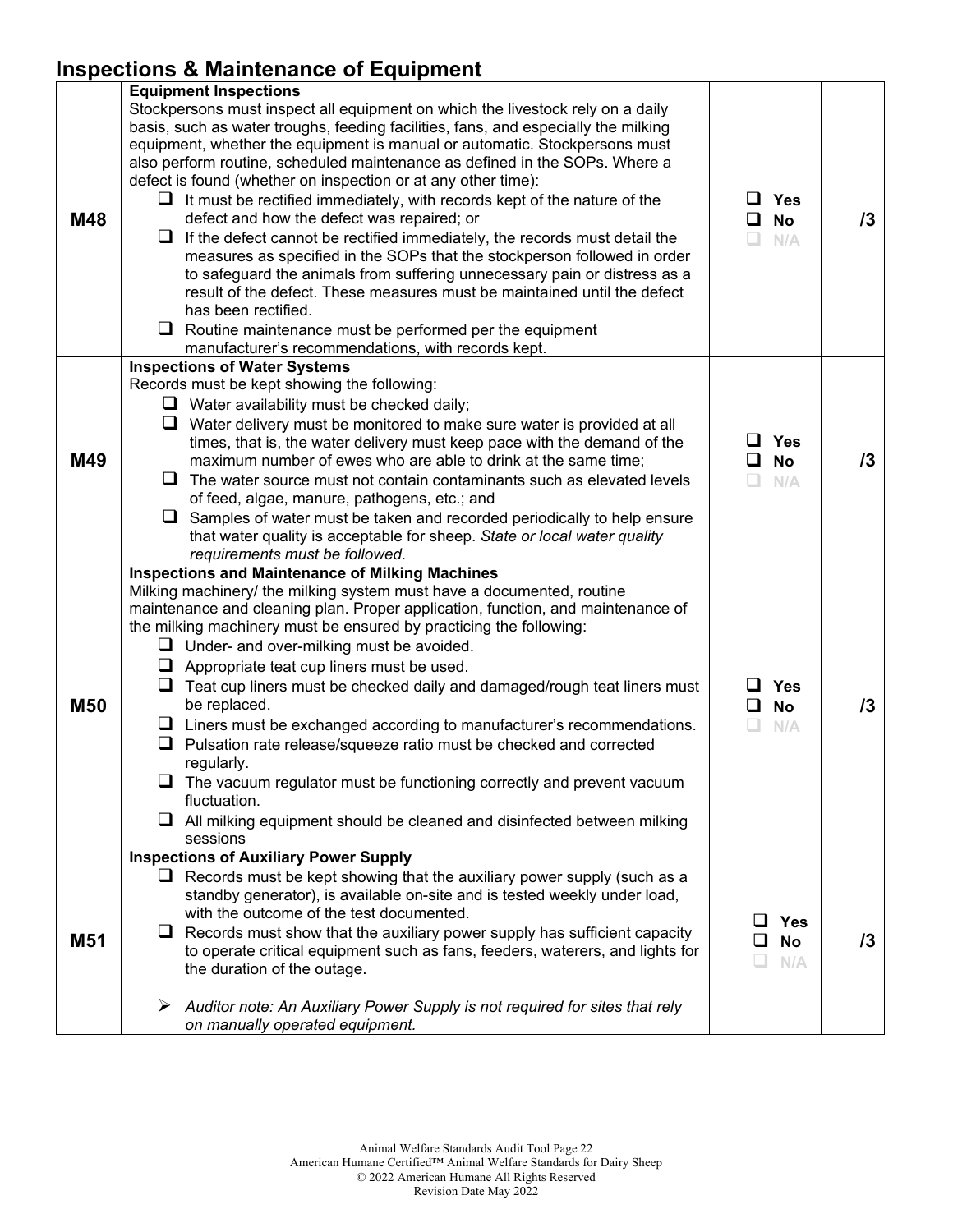|                 | <b>Inspections of Alarm Systems</b>                                                                                                                                                                                                                                                                                                                                                                                                                                                                                                                                                                                                                                                                                                                                                                                                                                                                                                                                                       |                                               |            |
|-----------------|-------------------------------------------------------------------------------------------------------------------------------------------------------------------------------------------------------------------------------------------------------------------------------------------------------------------------------------------------------------------------------------------------------------------------------------------------------------------------------------------------------------------------------------------------------------------------------------------------------------------------------------------------------------------------------------------------------------------------------------------------------------------------------------------------------------------------------------------------------------------------------------------------------------------------------------------------------------------------------------------|-----------------------------------------------|------------|
| M <sub>52</sub> | For controlled environment buildings (if applicable):<br>$\Box$ Records must be kept showing that alarm systems (audible & remote) are<br>tested weekly, with the outcome of the test documented.<br>Records must show that the alarm systems are operational even if the<br>u<br>principal electricity has failed.<br>Alarm systems must be installed and functional for giving notification in the event<br>of an emergency (e.g. during a power failure, high temperatures, water failure,<br>etc.)                                                                                                                                                                                                                                                                                                                                                                                                                                                                                    | $\Box$ Yes<br>$\square$ No<br>$\Box$<br>N/A   | 13         |
| M <sub>53</sub> | <b>Ventilation &amp; Environmental Controls</b><br>Where equipment is provided for ventilation (if applicable):<br>Maximum and minimum temperatures must be recorded daily.<br>u<br>Q.<br>Documentation on ventilation system must be available that include<br>information on design, capacity and CFM rating. A backup plan must be in<br>place to safeguard animals from suffering pain or distress as a result of a<br>malfunction of the ventilation equipment.<br>⊔<br>Ventilation equipment must be checked daily and maintained for proper<br>operation, with records kept.<br>$\Box$ Ventilation rates must be monitored and recorded daily, including any<br>adjustments made in order to maintain minimum ventilation requirements<br>and to maintain air quality parameters.                                                                                                                                                                                                  | $\square$ Yes<br>$\Box$ No<br>◻<br>N/A        | /3         |
| M54             | Monitoring of Ammonia Levels in Enclosed Environments<br>Where sheep are kept in enclosed environments, such as barns not exposed to<br>outside air, buildings, barns, etc., records must be available showing:<br>$\Box$ Results of tests of ammonia levels, measured monthly at the height of the<br>animals should ideally be maintained at less than 10 ppm but in any case<br>must not exceed 25 parts per million.<br>⊔<br>If any ammonia test result was in excess of 25 ppm, records must show<br>that a program of ammonia mitigation was implemented. Along with a<br>description of the steps taken to reduce ammonia levels, records must<br>show that testing was performed weekly until ammonia levels dropped<br>below 25 ppm.<br>Note: Provisions must be made to help ensure that aerial contaminants do not reach a level<br>at which they are noticeably unpleasant to a human observer. Ammonia levels are to be<br>maintained at less than 10 ppm wherever possible. | <b>Yes</b><br><b>No</b><br>□<br>N/A           | /25        |
| M <sub>55</sub> | <b>Inspections and Maintenance of Fencing</b><br>$\Box$ All fencing must be regularly inspected and maintained and be free of<br>sharp projections, protuberances, and other surfaces that may cause<br>injury to the animals.<br>Electric fences must be designed, installed, used, and maintained so that<br>u.<br>contact with them does not cause more than momentary discomfort to the<br>sheep.<br>Fencing must be built so that predators, both wild animals and domestic<br>⊔<br>dogs, cannot enter the enclosure.                                                                                                                                                                                                                                                                                                                                                                                                                                                                | <b>Yes</b><br><b>No</b><br>ப<br>$\Box$<br>N/A | $\sqrt{3}$ |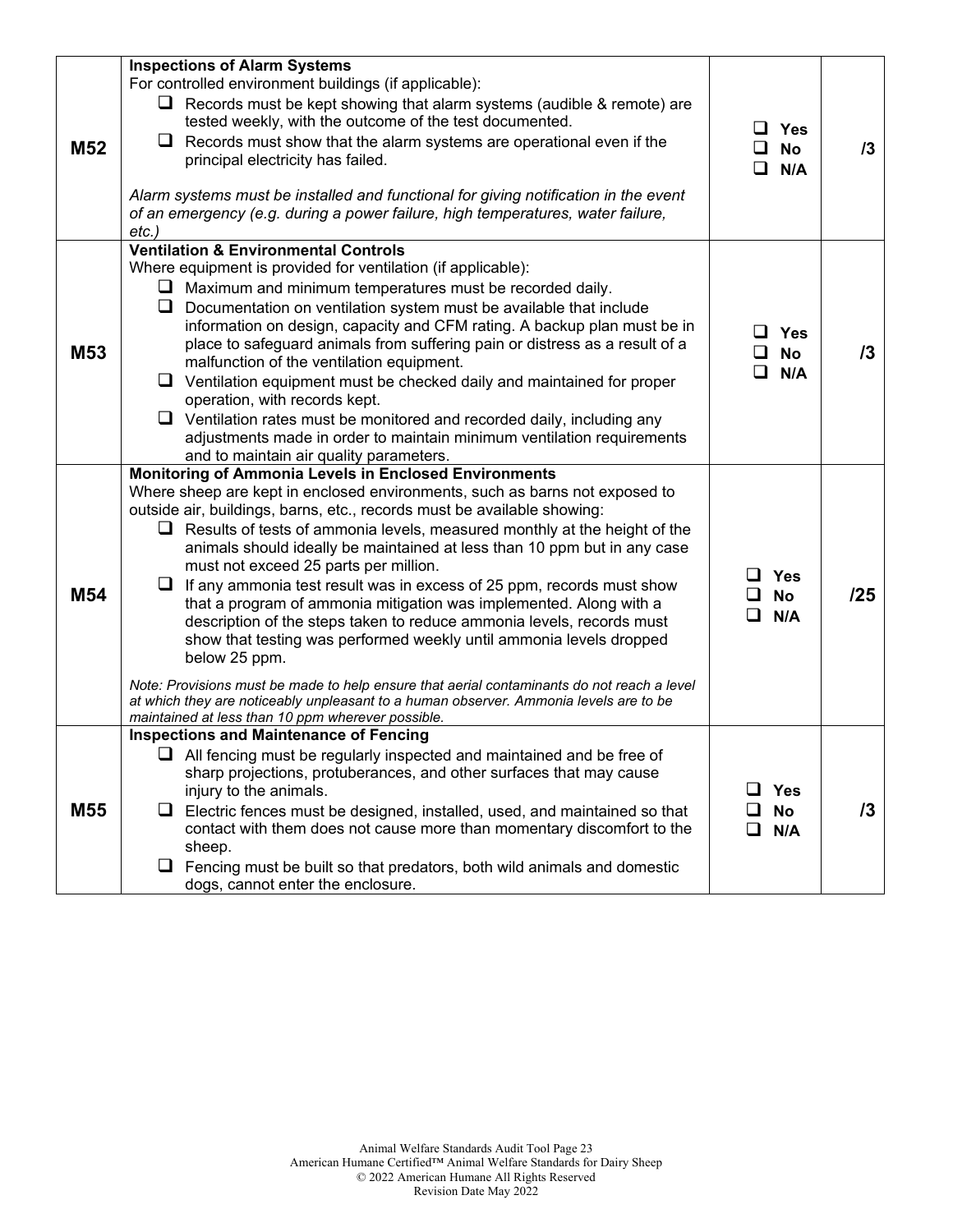## **SOPs for Husbandry and Other Procedures**

*Note: All local and/or state regulations must be followed.* 

|     | ivote. All local anu/or state regulations must be followed.                                                                                                 |            |     |
|-----|-------------------------------------------------------------------------------------------------------------------------------------------------------------|------------|-----|
|     | <b>Husbandry Procedures</b>                                                                                                                                 |            |     |
|     | Where necessary, producers must use only approved, humane husbandry                                                                                         |            |     |
|     | procedures accepted by the American Humane Certified™ program. All procedures                                                                               |            |     |
|     | must be performed at the earliest possible age. These practices must not be                                                                                 |            |     |
|     | performed on sick or injured animals. All of these practices must be performed by                                                                           |            |     |
|     | designated, trained and competent personnel or the flock veterinarian using                                                                                 |            |     |
|     | appropriate, well-maintained equipment in order to minimize suffering and optimize                                                                          |            |     |
|     | recovery.                                                                                                                                                   |            |     |
|     |                                                                                                                                                             |            |     |
|     | $\triangleright$ Auditor note: Check only the boxes that are applicable:                                                                                    |            |     |
|     | <b>Supernumerary Teat Removal:</b>                                                                                                                          |            |     |
|     | $\Box$ Removal of supernumerary teats is not permitted unless the teats will affect                                                                         |            |     |
|     | placement of the milking cup. In these cases, removal of supernumerary                                                                                      |            |     |
|     | teats must be performed within 10 days of life under local anesthesia.                                                                                      |            |     |
|     | $\Box$ If removal of supernumerary teats is necessary for lambs or ewes older                                                                               |            |     |
|     | than 10 days of age the procedure must be performed under local                                                                                             |            |     |
|     | anesthesia by a veterinarian.                                                                                                                               |            |     |
|     | Disbudding/Dehorning:                                                                                                                                       |            |     |
|     | $\Box$ Disbudding/dehorning is not recommended in sheep. If it necessary for a                                                                              |            |     |
|     | medical reason it should be performed by a veterinarian using appropriate                                                                                   |            |     |
|     | analgesia and the lambs must be given NSAID treatment for post-                                                                                             |            |     |
|     | procedure pain management. Efforts must be made to avoid dehorning                                                                                          |            |     |
|     | older sheep unless they prove to be dangerous to flock-mates or human                                                                                       |            |     |
|     | handlers.                                                                                                                                                   |            |     |
|     | Castration:                                                                                                                                                 |            |     |
|     | ⊔                                                                                                                                                           | Yes        |     |
|     | Castration must be performed at the earliest possible age. Castration                                                                                       | l 1        | /25 |
| M56 | through the application of a band (rubber ring) to restrict blood flow to the<br>scrotum is permissible after 24 hours of age and up through 7 days of age. | <b>No</b>  |     |
|     | If the band fails, a back-up method listed must be used between day 1 and                                                                                   | $\Box$ N/A |     |
|     | 8 weeks.                                                                                                                                                    |            |     |
|     | $\Box$ Where this is not possible, after 24 hours of age and up to 2 months of                                                                              |            |     |
|     | age, castration through use of a Burdizzo clamp or surgical castration,                                                                                     |            |     |
|     | performed by the veterinarian under anesthesia, are permissible.                                                                                            |            |     |
|     | After 2 months of age, castration must be performed surgically by the<br>⊔                                                                                  |            |     |
|     | veterinarian under local anesthesia with provisions made to control                                                                                         |            |     |
|     | bleeding.                                                                                                                                                   |            |     |
|     | $\Box$ In tetanus prone areas, or if ewe was not vaccinated prior to lambing and                                                                            |            |     |
|     | colostrum was administered, tetanus antitoxin should be administered                                                                                        |            |     |
|     | when castration is performed.                                                                                                                               |            |     |
|     |                                                                                                                                                             |            |     |
|     | Tail Docking:                                                                                                                                               |            |     |
|     | ப<br>Tail docking of lambs must not be carried out unless there is high risk of                                                                             |            |     |
|     | suffering due to fly strike.                                                                                                                                |            |     |
|     | $\Box$ Lambs are tail docked after 24 hours of age and before 14 days old.                                                                                  |            |     |
|     | $\Box$ Rubber rings or hot tail docking iron (thermocautery) are the only                                                                                   |            |     |
|     | acceptable tail docking tools.                                                                                                                              |            |     |
|     | The tail should be docked immediately below the third palpable joint or to<br>⊔                                                                             |            |     |
|     | the tip of the vulva in ewes to prevent perineal damage, protect the vulva                                                                                  |            |     |
|     | from sunburn, and to channel feces and urine from the breech area                                                                                           |            |     |
|     |                                                                                                                                                             |            |     |
|     |                                                                                                                                                             |            |     |
|     | <b>Surgical Procedures:</b>                                                                                                                                 |            |     |
|     | $\Box$ Surgical procedures such as Caesarian-sections must be performed by a                                                                                |            |     |
|     | qualified veterinarian.                                                                                                                                     |            |     |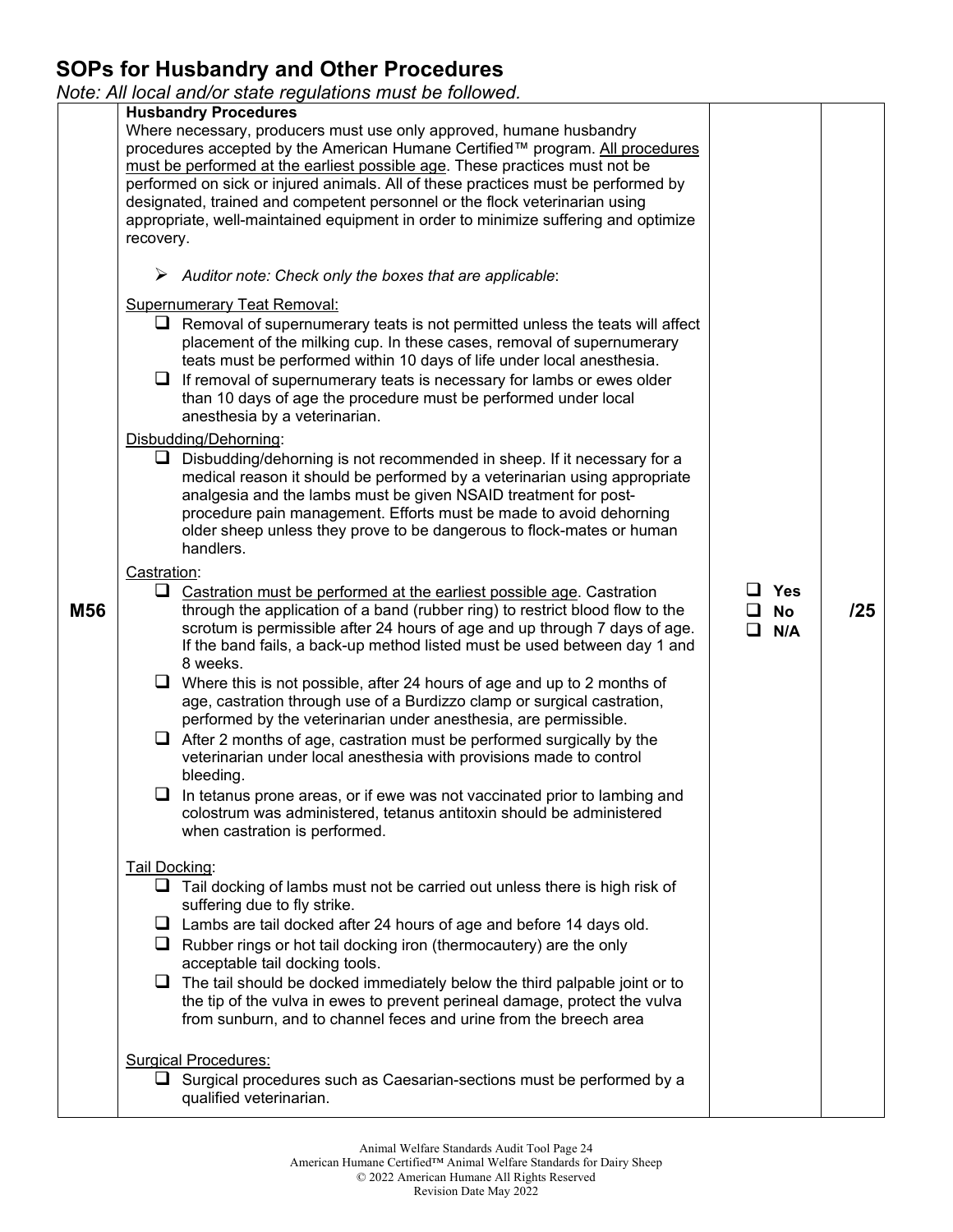| <b>M57</b>      | Induction of parturition must not be used as a routine management procedure, but<br>only used per a veterinarian's recommendation.                                                                                                                                                                                                                                                                                                                                                                                                                                                                                                                                                                                                                                             | ⊓<br><b>Yes</b><br><b>No</b><br>l 1<br>$\Box$<br>N/A | 13  |
|-----------------|--------------------------------------------------------------------------------------------------------------------------------------------------------------------------------------------------------------------------------------------------------------------------------------------------------------------------------------------------------------------------------------------------------------------------------------------------------------------------------------------------------------------------------------------------------------------------------------------------------------------------------------------------------------------------------------------------------------------------------------------------------------------------------|------------------------------------------------------|-----|
| M58             | Non-veterinarians performing per-rectum pregnancy detection must have received<br>appropriate training.                                                                                                                                                                                                                                                                                                                                                                                                                                                                                                                                                                                                                                                                        | $\Box$<br><b>Yes</b><br>l 1<br>No<br>□<br>N/A        | 13  |
| M <sub>59</sub> | Lambing aids may only be used to assist a delivery and not to produce a lamb as<br>quickly as possible. Before any type of aid is used, the sheep must be examined to<br>help ensure that the lamb is of a size where natural delivery can be reasonably<br>expected without causing undue pain and distress to either the ewe or the<br>offspring.                                                                                                                                                                                                                                                                                                                                                                                                                            | <b>Yes</b><br><b>No</b><br>N/A                       | 13  |
| <b>M60</b>      | <b>Shearing</b><br>$\Box$ Mature sheep must have the removal of fleece once a year<br>Managers must assure that all shearers have the proper training and are<br>⊔<br>experienced as to not cut the skin of the sheep, and, if it happens, use the<br>proper treatment of the wounds.<br>$\Box$ Managers must provide proper supervision during the training of shearers.<br>Sheep should be handled and restrained in a way that does not cause<br>injury.<br>$\Box$ Weather conditions must be considered when shearing sheep and proper<br>housing provided in detrimental conditions such as cold weather or the<br>possibility of sunburn.<br>$\Box$ Appropriate cover comb should be used to leave behind approximately<br>10mm of wool for winter and to avoid sunburn. | Yes<br><b>No</b><br>N/A                              | 110 |
| M61             | Wool should be clean and not impede normal movement, defecation, urination, or<br>access to the udder.                                                                                                                                                                                                                                                                                                                                                                                                                                                                                                                                                                                                                                                                         | <b>Yes</b><br>No<br>N/A                              | 13  |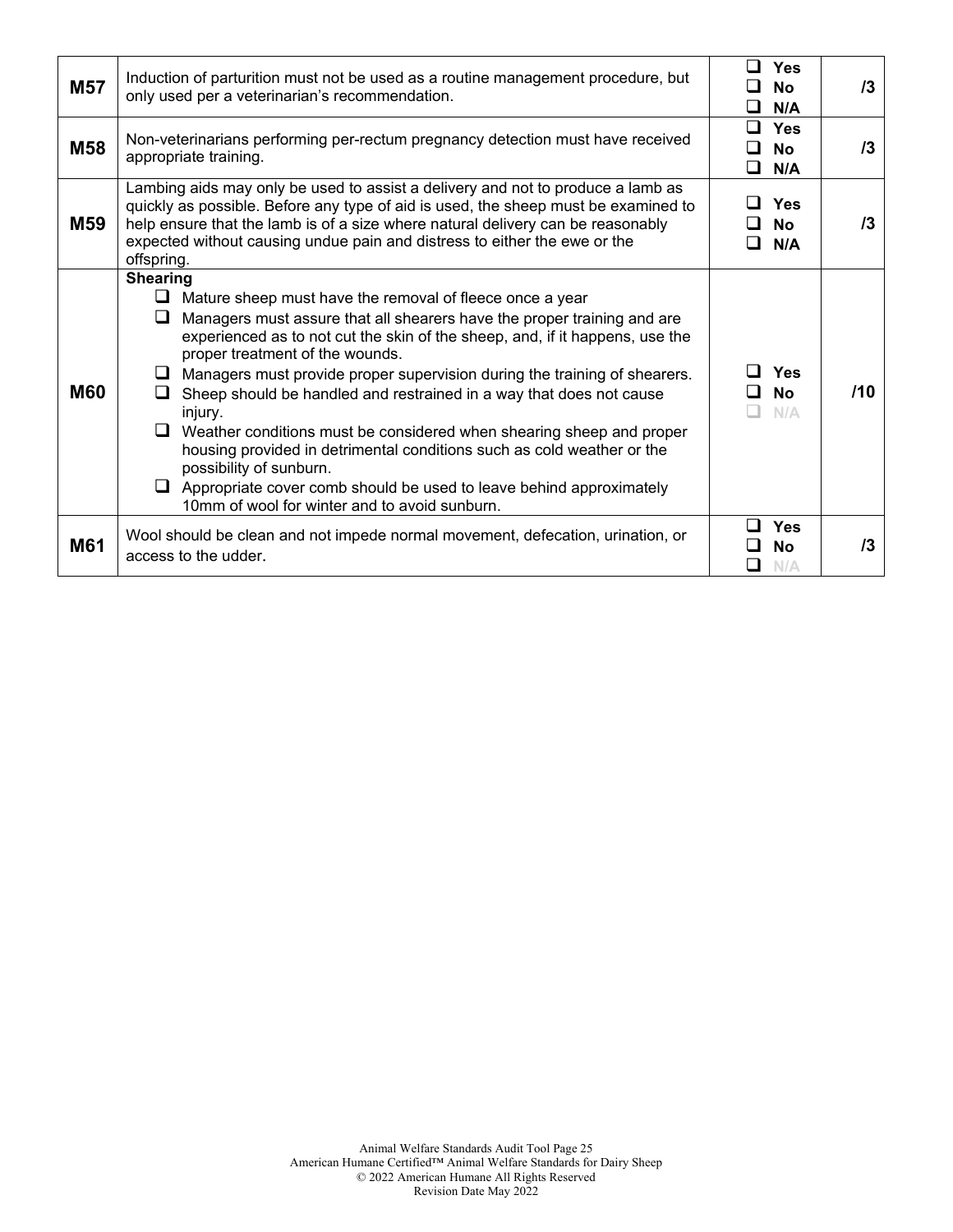### **Euthanasia Policy**

*The Euthanasia Policy includes provisions for routine euthanasia (culls). Euthanasia and disposal of carcasses* 

|     |                                                                                                                                            | must be consistent with applicable local, state, and federal regulations.                                                                     |                 |     |
|-----|--------------------------------------------------------------------------------------------------------------------------------------------|-----------------------------------------------------------------------------------------------------------------------------------------------|-----------------|-----|
|     |                                                                                                                                            | <b>Euthanasia Policy</b>                                                                                                                      |                 |     |
|     |                                                                                                                                            | A Euthanasia Policy must be available which includes provisions for humane and                                                                |                 |     |
|     |                                                                                                                                            | timely euthanasia. This policy must include:                                                                                                  |                 |     |
|     |                                                                                                                                            | $\Box$ Only properly trained, designated farm personnel or the flock veterinarian                                                             |                 |     |
|     |                                                                                                                                            | are to perform euthanasia. A trained handler should demonstrate proper                                                                        |                 |     |
|     |                                                                                                                                            | use of the euthanasia equipment to the auditor.                                                                                               |                 |     |
|     |                                                                                                                                            | $\Box$ Training records which identify: the names of the stockpersons who have                                                                |                 |     |
|     |                                                                                                                                            | undergone training; the name of the trainer; the specific method(s) of<br>euthanasia covered in the training; confirmation that the trainees' |                 |     |
|     |                                                                                                                                            | competence in performing the procedure was validated by the trainer,                                                                          |                 |     |
|     |                                                                                                                                            | including proper techniques and proper use of any equipment; and the                                                                          |                 |     |
|     |                                                                                                                                            | date(s) that the training occurred.                                                                                                           |                 |     |
|     |                                                                                                                                            | $\Box$ Procedures stating that:                                                                                                               |                 |     |
|     |                                                                                                                                            | $\Box$ If there is any doubt as to whether euthanasia is required: the                                                                        |                 |     |
|     |                                                                                                                                            | veterinarian or properly trained personnel must be called at an early                                                                         |                 |     |
|     |                                                                                                                                            | stage to advise whether treatment is possible; OR                                                                                             |                 |     |
|     |                                                                                                                                            | $\Box$ If the veterinarian or properly trained personnel determine that an                                                                    |                 |     |
|     |                                                                                                                                            | animal is in severe, uncontrollable pain, then the animal must be                                                                             |                 |     |
|     | promptly and humanely euthanized to prevent further suffering.<br>$\Box$ For euthanasia equipment: records showing that equipment has been |                                                                                                                                               |                 |     |
|     |                                                                                                                                            |                                                                                                                                               |                 |     |
|     |                                                                                                                                            | maintained per the manufacturer's recommendations and that it is stored                                                                       |                 |     |
|     |                                                                                                                                            | securely, protected from the elements, and kept clean.                                                                                        | $\Box$ Yes      |     |
| M62 | $\Box$                                                                                                                                     | The approved methods of euthanasia that are to be used for each age                                                                           | <b>No</b><br>⊔. | /50 |
|     |                                                                                                                                            | group of animals and under what circumstances. These methods must be                                                                          | N/A<br>L.       |     |
|     | performed promptly to prevent further suffering and must comply with the                                                                   |                                                                                                                                               |                 |     |
|     |                                                                                                                                            | latest edition of the American Veterinary Medical Association's AVMA<br><b>Guidelines for the Euthanasia of Animals.</b>                      |                 |     |
|     |                                                                                                                                            | $\Box$ Procedures stating that the persons performing euthanasia must verify that                                                             |                 |     |
|     |                                                                                                                                            | each animal has been properly euthanized through the absence of:                                                                              |                 |     |
|     |                                                                                                                                            | $\Box$ Breathing for five minutes;                                                                                                            |                 |     |
|     |                                                                                                                                            | $\Box$ A heart beat for five minutes; and/ or                                                                                                 |                 |     |
|     |                                                                                                                                            | $\Box$ A corneal reflex (a blinking reflex upon touching the eye.)                                                                            |                 |     |
|     | u.                                                                                                                                         | If necessary, the same method or an alternate method is performed                                                                             |                 |     |
|     |                                                                                                                                            | immediately to help ensure that the animal does not suffer.                                                                                   |                 |     |
|     |                                                                                                                                            | $\Box$ Logs stating the reason for euthanasia, the date, the competent personnel                                                              |                 |     |
|     |                                                                                                                                            | performing the euthanasia, numbers of animals euthanized, and the                                                                             |                 |     |
|     |                                                                                                                                            | procedure used.                                                                                                                               |                 |     |
|     |                                                                                                                                            | $\Box$ Procedures for the prompt, proper disposal of carcasses and records of the                                                             |                 |     |
|     |                                                                                                                                            | name of the outlet through which all such carcasses are disposed, unless                                                                      |                 |     |
|     |                                                                                                                                            | carcasses are disposed of on-farm, in which case records are kept of the                                                                      |                 |     |
|     |                                                                                                                                            | disposal method. Disposal must meet all state, local, and/or federal                                                                          |                 |     |
|     |                                                                                                                                            | regulations.                                                                                                                                  |                 |     |
|     |                                                                                                                                            | Nothing stated here is intended to discourage the prompt diagnosis and                                                                        |                 |     |
|     |                                                                                                                                            | appropriate treatment of any ill or injured animal.                                                                                           |                 |     |
|     |                                                                                                                                            |                                                                                                                                               |                 |     |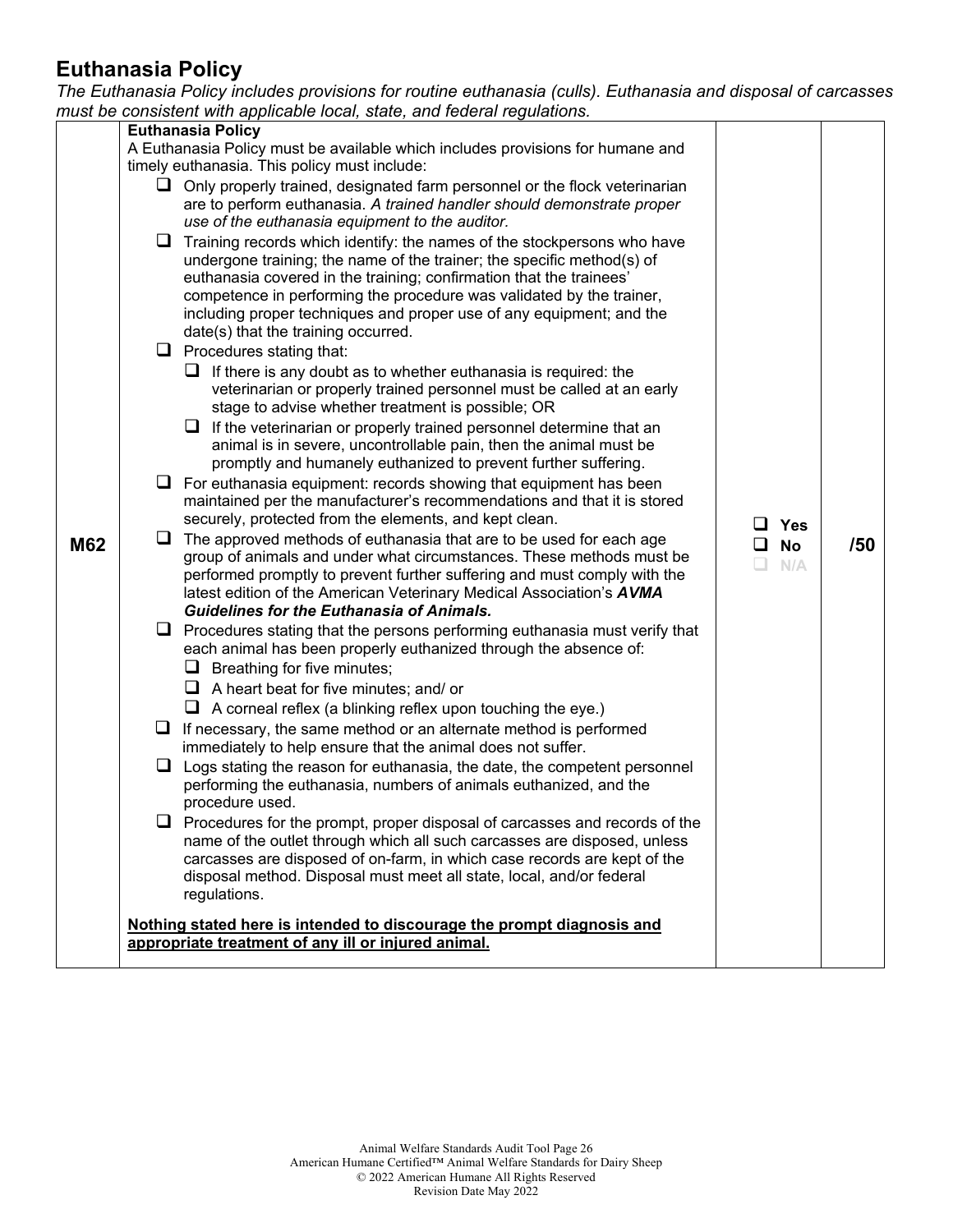## **On-Site/ Food & Water**

*Livestock must be free from unnecessary hunger, thirst and malnutrition by being provided with a wholesome diet and continuous access to fresh water and a diet that maintains full health and promotes a positive state of well-being. Feed and water must be distributed in such a way that livestock can eat and drink without undue competition.* 

#### **Food**

|                 |                                                                                                                                                                                                                                                                                                                                                                                                                                                                                                                                                                                                                                                                                                                                                                                                                                                                                                                                                                                                                                                                                                                                                                                                                                                                                                                                                                                                                                                                                                                                              | <b>Selection</b>                               | <b>Score</b> |
|-----------------|----------------------------------------------------------------------------------------------------------------------------------------------------------------------------------------------------------------------------------------------------------------------------------------------------------------------------------------------------------------------------------------------------------------------------------------------------------------------------------------------------------------------------------------------------------------------------------------------------------------------------------------------------------------------------------------------------------------------------------------------------------------------------------------------------------------------------------------------------------------------------------------------------------------------------------------------------------------------------------------------------------------------------------------------------------------------------------------------------------------------------------------------------------------------------------------------------------------------------------------------------------------------------------------------------------------------------------------------------------------------------------------------------------------------------------------------------------------------------------------------------------------------------------------------|------------------------------------------------|--------------|
| FW <sub>1</sub> | <b>Body Condition Score</b><br>$\Box$ Sheep must be fed a wholesome and appropriate diet for their age and<br>species and which is fed to them in sufficient quantity so that they sustain full<br>health and over their maximum foreseeable lifespan. Sheep must have daily<br>access to food, unless otherwise required by the veterinarian.<br>Body condition change in sheep must be carefully planned, monitored, and<br>⊔<br>maintained according to the stage of production using a Body Condition<br>Score (BCS) on a 1 to 5 scale, or an equivalent BCS:<br>1. Severe under-conditioning or extremely thin<br>2. Frame obvious<br>3. Frame and covering well-balanced<br>4. Frame not as visible as covering<br>5. Severe over-conditioning or extremely fat<br>$\Box$ Any animal with a BCS of less than 1.5 must be placed under individual<br>treatment in order to bring BCS back to acceptable levels.<br>$\Box$ Any animal with a BCS of greater than 4.5 must have a documented<br>nutrition and reproductive plan in concert with the nutritionist and<br>veterinarian in order to bring BCS back to acceptable levels.<br>$\Box$ Unless a sheep has been recently sheared, BCS score must be<br>determined by physical palpation.<br>$\triangleright$ Auditor note: All lactating ewes must be included in the sample. Record all<br>lactating ewes with either a BCS less than 2.0 or more than 4.5 and compare to<br>the total number of lactating ewes.<br>Percentage of lactating ewes with a BCS between 2.0 and 4.5. | Yes<br>ப<br><b>No</b><br>N/A                   | /50          |
| FW <sub>2</sub> | Where climate allows for quality grazing, dairy sheep may be able to receive a large<br>proportion of their nutritional requirements by grazing pasture.<br>$\Box$ In some climatic regions, growing conditions determine that grass is not a<br>relevant crop. These sheep should have free, voluntary access to the pasture,<br>or exercise lot for at least 4 to 5 hours per day, weather permitting.<br>When pasture quality is poor, nutritional maintenance through feeding of<br>quality forage and concentrate is appropriate. All sheep, regardless of<br>location, should have access to turn out lots for 4 hours per day, weather<br>permitting.                                                                                                                                                                                                                                                                                                                                                                                                                                                                                                                                                                                                                                                                                                                                                                                                                                                                                 | ப<br>Yes<br><b>No</b><br>N/A                   | 13           |
| FW <sub>3</sub> | <b>Bunk Space</b><br>Adequate bunk space must be provided so that sheep do not need to compete for<br>food:<br>❏<br>Minimum bunk space must be one linear foot per animal; or<br>❏<br>Eight head gates per 10 feet of feeder.                                                                                                                                                                                                                                                                                                                                                                                                                                                                                                                                                                                                                                                                                                                                                                                                                                                                                                                                                                                                                                                                                                                                                                                                                                                                                                                | <b>Yes</b><br>ப<br><b>No</b><br>ப<br>N/A<br>L. | /10          |
| FW4             | ❏<br>Feed troughs/bunks must be clean and free of stale or moldy feed.<br>Feeding equipment must be designed, constructed, placed, and maintained<br>⊔<br>so that contamination of the animals' feed is minimized.                                                                                                                                                                                                                                                                                                                                                                                                                                                                                                                                                                                                                                                                                                                                                                                                                                                                                                                                                                                                                                                                                                                                                                                                                                                                                                                           | ❏<br><b>Yes</b><br><b>No</b><br>ப<br>N/A       | /10          |

American Humane Certified™ Animal Welfare Standards for Dairy Sheep

© 2022 American Humane All Rights Reserved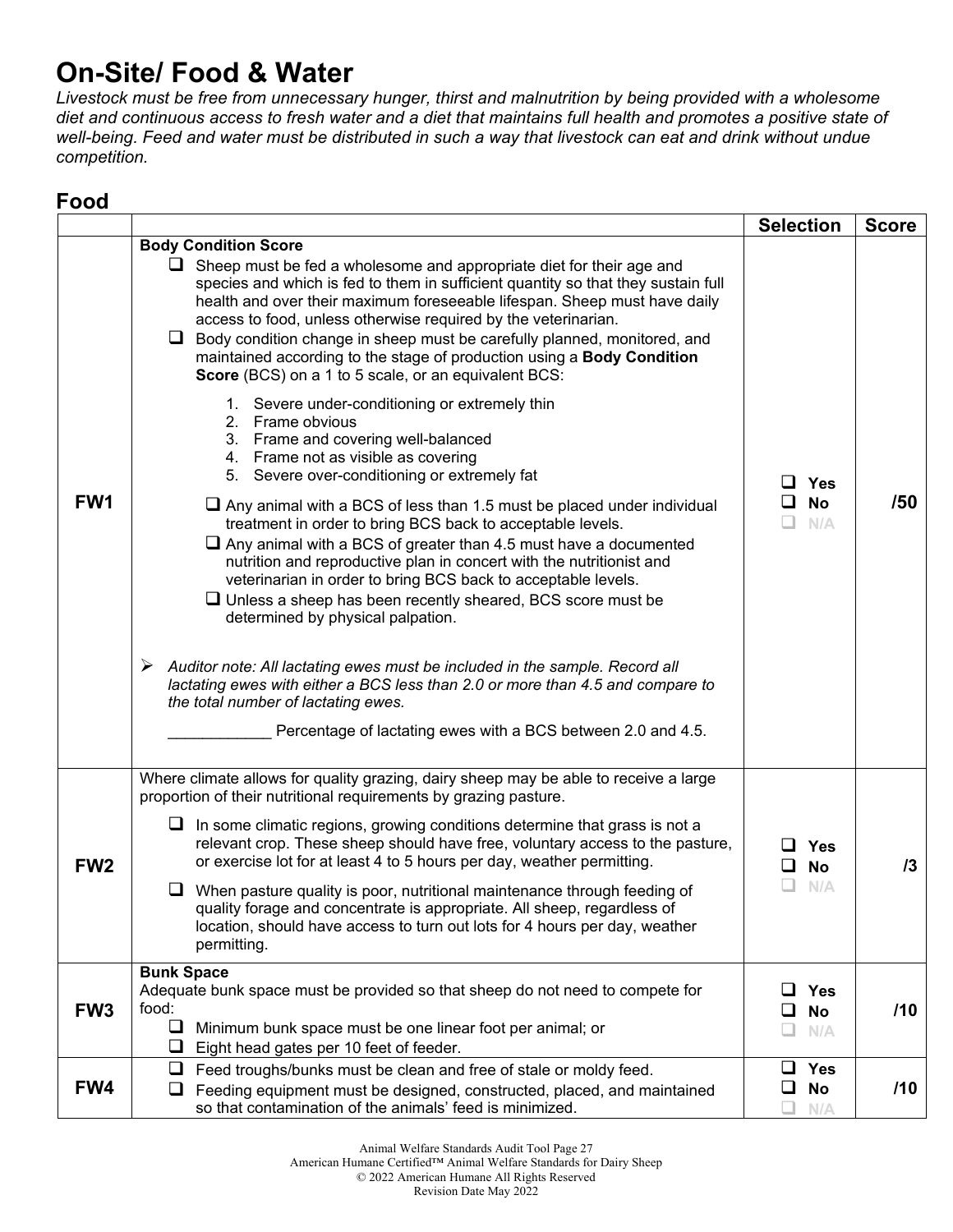|                 | $\Box$ Automatic feed delivery systems (e.g., grain delivery systems in milking barns<br>or in corrals) must be clean and free of stale feed and in good working order.<br>$\Box$ Feed troughs for sheep should be placed above floor level. |                                  |  |
|-----------------|----------------------------------------------------------------------------------------------------------------------------------------------------------------------------------------------------------------------------------------------|----------------------------------|--|
| FW <sub>5</sub> | Non-feed items/ products (such as herbicides, pesticides, chemicals, machinery oil,<br>etc.) must be stored away from the feed mixing or ingredient and supplement storage<br>areas.                                                         | ⊿ Yes<br>$\Box$ No<br>$\Box$ N/A |  |
| FW <sub>6</sub> | Control practices must be in place to minimize access to poisonous plants and<br>unsuitable feedstuffs.                                                                                                                                      | ∃ Yes<br>⊔ No<br>_I N/A          |  |

#### **Water**

|                 | <b>Access to Water</b>                                                                                                                                                                                                                                                                                                                                                                                                                                                                                                                                                                                                                                                                                                                                                                                     |                                                                |     |
|-----------------|------------------------------------------------------------------------------------------------------------------------------------------------------------------------------------------------------------------------------------------------------------------------------------------------------------------------------------------------------------------------------------------------------------------------------------------------------------------------------------------------------------------------------------------------------------------------------------------------------------------------------------------------------------------------------------------------------------------------------------------------------------------------------------------------------------|----------------------------------------------------------------|-----|
| FW7             | $\Box$ All sheep, including lambs older than 8 days and sheep in confinement, must<br>be provided with continuous access to an adequate supply of clean, fresh<br>drinking water each day, except when otherwise required by the attending<br>veterinarian.<br>$\Box$ The availability of water, which includes the flow rate of the water delivery<br>systems, must meet the demands of the flock.<br>$\Box$ Water tanks, troughs, etc. must be full when not being used, and must not<br>completely drain when sheep are drinking.<br>$\Box$ Waterers must be placed at a height appropriate to the size and age of the<br>sheep.                                                                                                                                                                        | $\Box$<br><b>Yes</b><br><b>□</b><br><b>No</b><br>$\Box$<br>N/A | /50 |
|                 | For indoor housing:                                                                                                                                                                                                                                                                                                                                                                                                                                                                                                                                                                                                                                                                                                                                                                                        |                                                                |     |
| FW <sub>8</sub> | $\Box$ All waterers must be thoroughly clean: watering equipment must be designed,<br>constructed, placed, and maintained so that contamination of the animals'<br>water is minimized.<br>$\Box$ Water troughs, waterers, and nipples must be kept thoroughly cleaned and<br>must be checked daily to ensure that they are dispensing water.<br>$\Box$ Water troughs must not leak resulting in wetting/fouling of the bedded areas.<br>The area surrounding water tanks, troughs, etc. should be on concrete where<br>possible.                                                                                                                                                                                                                                                                           | <b>Yes</b><br>$\mathsf{L}$<br><b>No</b><br>ப<br>$\Box$<br>N/A  | /3  |
|                 | When sheep are kept primarily on pasture:                                                                                                                                                                                                                                                                                                                                                                                                                                                                                                                                                                                                                                                                                                                                                                  |                                                                |     |
| FW <sub>9</sub> | $\Box$ Clean, fresh water must always be available, and must meet the requirements<br>for 'Access to Water' noted above.<br>$\Box$ During winter, the water supply must be kept clear of ice.<br>$\Box$ The area around the water troughs must be managed to avoid excessive<br>wetting/ sodden ground and mud. The area around water tanks, troughs, etc.<br>should be placed on concrete aprons to limit mud or sodden ground.<br>$\Box$ Local, state, and federal laws regarding sheep access to running or still water<br>resources must be followed.<br>$\Box$ Natural surface water sources are not recommended but, if used, advice must<br>be taken regarding any potential disease risk.<br>The potential contamination of rivers, ponds, or streams with sheep feces<br>ப<br>must be considered. | <b>Yes</b><br>ப<br>0<br><b>No</b><br>$\Box$<br>N/A             | /3  |
|                 | <b>Emergency Water Supply</b>                                                                                                                                                                                                                                                                                                                                                                                                                                                                                                                                                                                                                                                                                                                                                                              | $\Box$<br><b>Yes</b>                                           |     |
| <b>FW10</b>     | Provisions must be in place to help ensure an emergency supply of suitable drinking<br>water in case normal supplies fail (e.g., due to freezing, drought, power failure, well<br>malfunction, etc.).                                                                                                                                                                                                                                                                                                                                                                                                                                                                                                                                                                                                      | <b>No</b><br>ப<br>N/A                                          | /10 |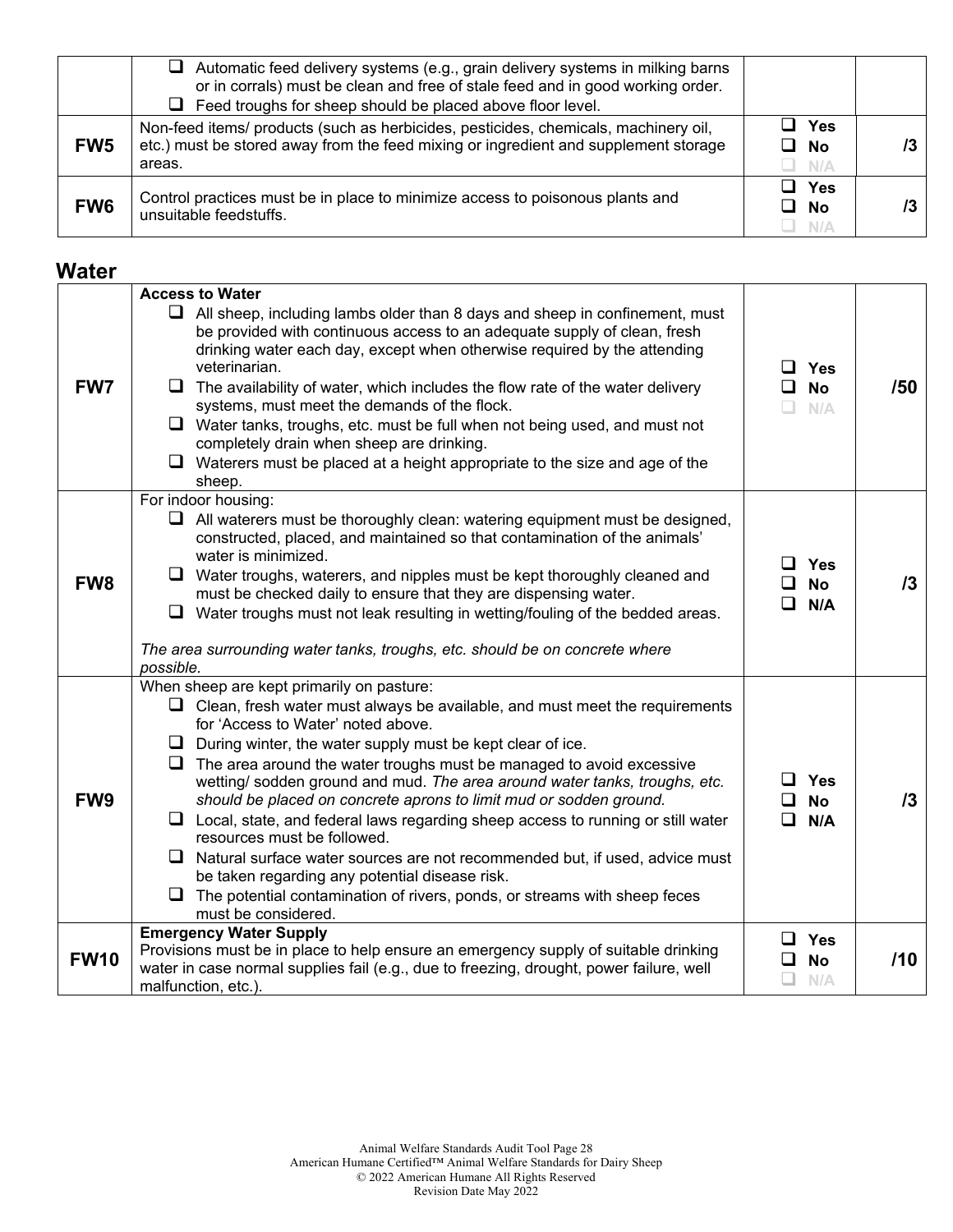## **On-Site/ Environment**

*The environment must take into account the animal's welfare needs and provide the best husbandry approaches; must meet all industry standards and governmental regulations; must be designed to help protect the sheep from unnecessary physical and thermal discomfort, fear, and distress; and must allow them to perform their natural behaviors. All equipment and fixtures must be selected, installed, and maintained to optimize the well-being of the sheep. The animals must be protected from unnecessary pain, injury, and disease, and their environment must be conducive to good health.*

#### **Buildings**

| E1             | A copy of the current American Humane Certified™ Animal Welfare Standards<br>for Dairy Sheep must be available on-site as a reference for all stock-keepers/<br>workers.                                                                                                                                                                                                                                                                                                                                                                                                                                                                                                                                                                                                                                                                                                                                                                                                                                                                                                                                                                                                                                                                                                                                                                                                                                                                                                                                                                                                | <b>Yes</b><br>ப<br><b>No</b><br>$\Box$<br>N/A       | 13  |
|----------------|-------------------------------------------------------------------------------------------------------------------------------------------------------------------------------------------------------------------------------------------------------------------------------------------------------------------------------------------------------------------------------------------------------------------------------------------------------------------------------------------------------------------------------------------------------------------------------------------------------------------------------------------------------------------------------------------------------------------------------------------------------------------------------------------------------------------------------------------------------------------------------------------------------------------------------------------------------------------------------------------------------------------------------------------------------------------------------------------------------------------------------------------------------------------------------------------------------------------------------------------------------------------------------------------------------------------------------------------------------------------------------------------------------------------------------------------------------------------------------------------------------------------------------------------------------------------------|-----------------------------------------------------|-----|
| E <sub>2</sub> | <b>Biosecurity Plan, Structural/Access</b><br>Structural biosecurity must be maintained by:<br>$\Box$ Perimeter fencing (where there is outside access), and other physical<br>methods for exclusion of pests, predators;<br>$\Box$ Signs posted at the farm and/or building/barn entrances which provide<br>biosecurity instructions and information for farm personnel and approved<br>visitors;<br>$\Box$ Property gates and secured buildings/barns and the exclusion of<br>unapproved visitors; and<br>$\Box$ Logging of all approved visitors. (Log should include statement that non-<br>farm personnel are not permitted on the site except by approval from farm<br>managers.)                                                                                                                                                                                                                                                                                                                                                                                                                                                                                                                                                                                                                                                                                                                                                                                                                                                                                 | <b>.</b><br>Yes<br><b>No</b><br>$\Box$<br>□.<br>N/A | /10 |
| E <sub>3</sub> | <b>Biosecurity Plan, Operational</b><br>Operational biosecurity must be maintained by:<br>The vegetation adjacent to surrounding buildings is kept short and tidy<br>ப<br>within at least 24" from the buildings/barns;<br>$\Box$ Pest control methods and protocols such as baiting and trapping are in<br>place along with schedules for maintenance of pest control systems;<br>$\Box$<br>Bulk feed and emergency water sources are covered and protected, and<br>other potential attractants of pests, rodents, mold, etc. are removed (i.e.<br>open trash cans with food waste or other items not necessary to the<br>operation of the house);<br>$\Box$ Facility/ equipment cleaning protocols and schedules; and<br>$\Box$<br>The provision and maintenance of protective clothing, foot baths, and/or<br>shower facilities for workers, where appropriate.<br>⊔<br>Managers are provided appropriate treatment and vaccination records by<br>vendors when new stock is brought onto the site;<br>$\Box$ As applicable, records and timeframes for new animals segregated before<br>being mixed with other animals on the farm;<br>As applicable, records for isolation facilities and observations/ testing new<br>⊔<br>animals before integration with the rest of the flock;<br>$\Box$<br>As applicable, records of screening hired rams for potential disease prior to<br>its introduction;<br>Parasite and pest control methods; and<br>┙<br>$\Box$<br>As applicable, records of any other policy or procedure for maintaining<br>biosecurity at the dairy. | ⊿ Yes<br><b>No</b><br>$\Box$<br>n.<br>N/A           | /10 |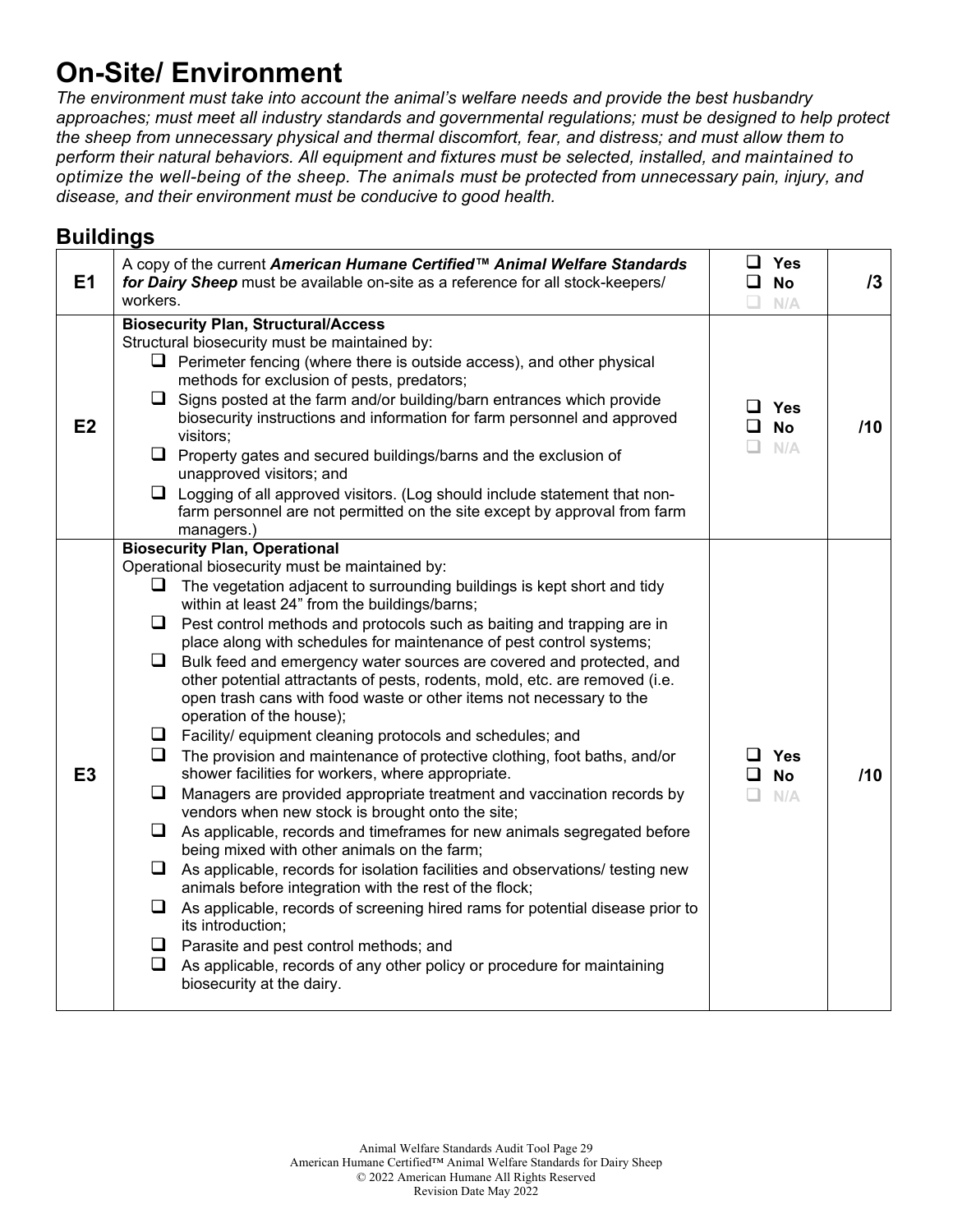| E4 | <b>Emergency Response Plan</b><br>An Emergency Response Plan (ERP) must be posted at the entrances to all<br>houses, with the exception that the ERP may be posted at a central office or the<br>main office if the office is located on the same site as the facility. The ERP must<br>include:<br>Emergency contact information and numbers, i.e. fire department, local<br>⊔<br>utilities, etc.;<br>$\Box$ Primary and alternate numbers for at least three responsible farm workers,<br>and a "telephone tree" to help ensure that all responsible parties may be<br>contacted if necessary; and<br>Contingency plans and precautions to cope with emergencies in order to safeguard<br>the welfare of the animals, and the procedures to be followed by those discovering<br>an emergency such as fire, floods, storms or other severe weather, interruption of<br>power or water, etc. | Yes<br>No<br>N/A | /10 |
|----|----------------------------------------------------------------------------------------------------------------------------------------------------------------------------------------------------------------------------------------------------------------------------------------------------------------------------------------------------------------------------------------------------------------------------------------------------------------------------------------------------------------------------------------------------------------------------------------------------------------------------------------------------------------------------------------------------------------------------------------------------------------------------------------------------------------------------------------------------------------------------------------------|------------------|-----|
|----|----------------------------------------------------------------------------------------------------------------------------------------------------------------------------------------------------------------------------------------------------------------------------------------------------------------------------------------------------------------------------------------------------------------------------------------------------------------------------------------------------------------------------------------------------------------------------------------------------------------------------------------------------------------------------------------------------------------------------------------------------------------------------------------------------------------------------------------------------------------------------------------------|------------------|-----|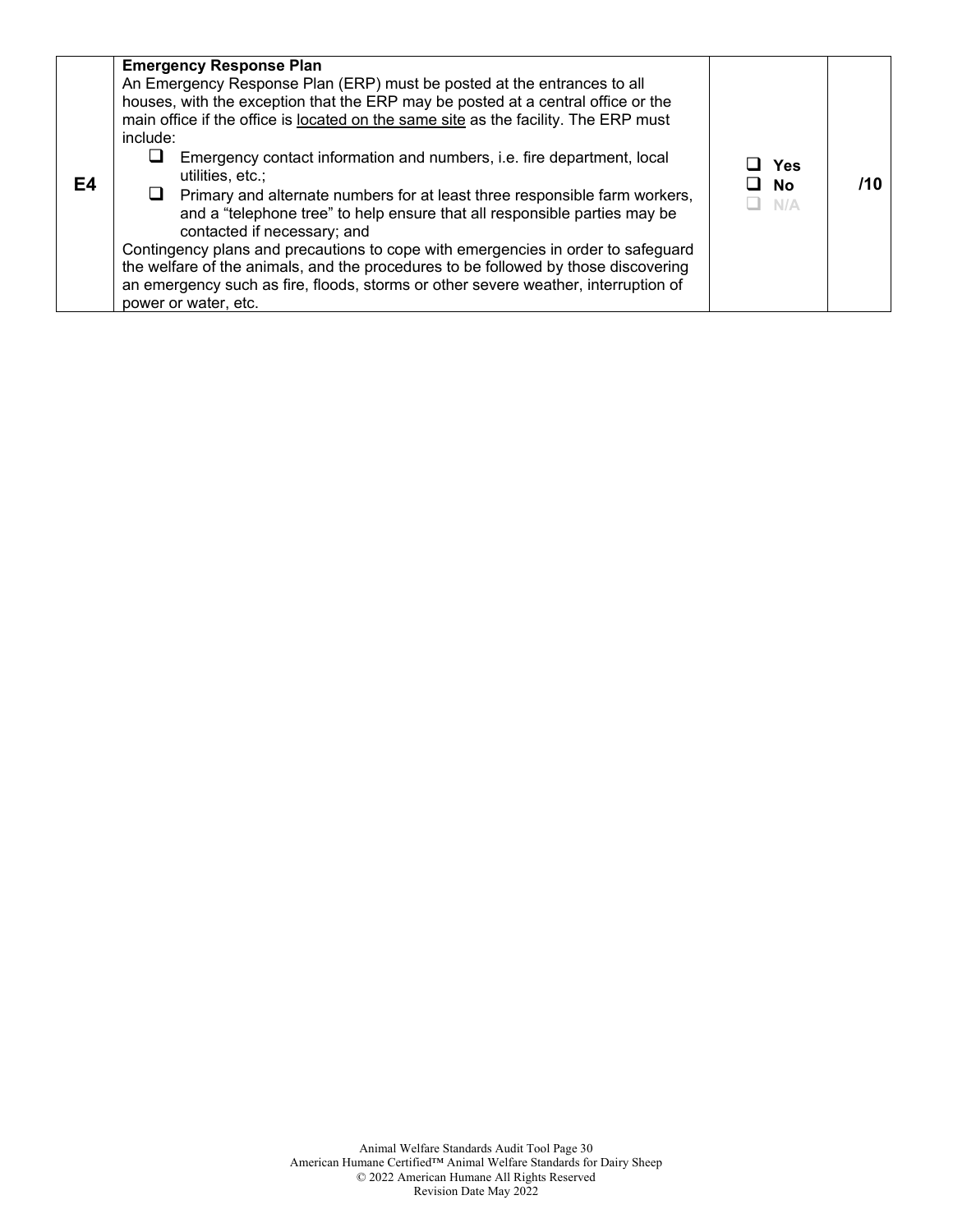## **Environmental Safety**

|                 | .                                                                                                                                                                                                                                                                                                                                                                                                                                                                                                                                                                                                                                                                                                                                                                                                                                                                                                                                                           |                   |                                |     |
|-----------------|-------------------------------------------------------------------------------------------------------------------------------------------------------------------------------------------------------------------------------------------------------------------------------------------------------------------------------------------------------------------------------------------------------------------------------------------------------------------------------------------------------------------------------------------------------------------------------------------------------------------------------------------------------------------------------------------------------------------------------------------------------------------------------------------------------------------------------------------------------------------------------------------------------------------------------------------------------------|-------------------|--------------------------------|-----|
|                 | <b>Environmental Safety</b><br>Physical features of the environment must not cause recurring injuries to the sheep.                                                                                                                                                                                                                                                                                                                                                                                                                                                                                                                                                                                                                                                                                                                                                                                                                                         |                   |                                |     |
|                 | Injury is defined as damage severe enough for the formation of granular scar tissue that is<br>to an extent significantly greater than would be caused by accidental bumps and scratches.<br>Excessive occurrence of the following may be indicators of a poor environment: neck<br>calluses; knee and/or hock swellings/calluses; teat/udder injuries; broken tails; hematomas;<br>chronic scar tissue; soft hooves; inter-digital infections; laminitis; abscesses; and/or bruised<br>soles.                                                                                                                                                                                                                                                                                                                                                                                                                                                              |                   |                                |     |
| E <sub>5</sub>  | $\Box$ The interior of any building, including the floor and all internal fittings/surfaces to<br>which livestock have access, must be designed, constructed, maintained, and<br>regularly inspected to help ensure that there are no sharp edges or protrusions<br>likely to cause injury or distress to the animal. This includes the provisions of<br>adequate and safe holding and handling facilities (whether indoors or outdoors) as<br>well as to transportation vehicles. Particular attention must be paid to handling<br>pens.<br>$\Box$ Floors must be made of non-slip material or must be maintained to reduce the risk<br>of slipping (sand, mats, or other materials are applied when necessary).<br>$\Box$ Concrete floors must be textured to add traction and prevent slipping<br>$\Box$ Floors must not be so rough as to cause hoof damage.<br>Farm alleyways must be maintained in order to prevent damage to the animals'<br>hooves. | ப<br>$\Box$<br>H. | Yes<br><b>No</b><br>N/A        | /25 |
|                 | Lesions and wounds on animals along with lameness are indicators of building conditions<br>that need immediate remediation. See also "Lameness/Locomotion Score" below.<br>Reference: Temple Grandin, PhD. 2010. Recommended Animal Handling Guidelines and Audit<br>Guide, 2010 Edition. North American Meat Institute Foundation.                                                                                                                                                                                                                                                                                                                                                                                                                                                                                                                                                                                                                         |                   |                                |     |
| E <sub>6</sub>  | $\Box$ Except where preservatives with an insecticidal role are used, sheep or lambs<br>must not come into contact with toxic fumes from chemicals.<br>u.<br>Creosote-treated wood and lead-based paint must not be used.                                                                                                                                                                                                                                                                                                                                                                                                                                                                                                                                                                                                                                                                                                                                   | $\Box$<br>$\Box$  | <b>Yes</b><br>No<br>N/A        | 13  |
| E7              | All electrical installations must be inaccessible to the sheep, well-insulated, safeguarded<br>from rodents, properly grounded, and regularly tested for stray voltage.                                                                                                                                                                                                                                                                                                                                                                                                                                                                                                                                                                                                                                                                                                                                                                                     | ❏<br>❏            | <b>Yes</b><br><b>No</b><br>N/A | 13  |
| E8              | $\Box$ Passages must be of such design and width, and so constructed, to allow animals<br>to pass freely.<br>$\Box$ Care must have been taken to minimize, and ideally exclude, the number of blind<br>alleyways in the buildings, in order to avoid the incidences of bullying by dominant<br>animals.                                                                                                                                                                                                                                                                                                                                                                                                                                                                                                                                                                                                                                                     | ப<br>❏<br>⊔       | <b>Yes</b><br><b>No</b><br>N/A | 13  |
| E <sub>9</sub>  | Internal surfaces of housing and pens must be made of materials which can readily be<br>cleansed and disinfected or easily be replaced when necessary.                                                                                                                                                                                                                                                                                                                                                                                                                                                                                                                                                                                                                                                                                                                                                                                                      | ❏<br>❏            | <b>Yes</b><br>No<br>N/A        | 13  |
| E <sub>10</sub> | Where used, euthanasia equipment must show no obvious signs of neglect, i.e. rust, dirt<br>and grime, and must be stored in a secure location protected from the elements.                                                                                                                                                                                                                                                                                                                                                                                                                                                                                                                                                                                                                                                                                                                                                                                  | $\Box$<br>❏<br>❏  | <b>Yes</b><br><b>No</b><br>N/A | 13  |
| E11             | Buildings must be a height adequate to allow the normal expression of mounting behavior<br>in estrus.                                                                                                                                                                                                                                                                                                                                                                                                                                                                                                                                                                                                                                                                                                                                                                                                                                                       | ❏<br>❏<br>❏       | <b>Yes</b><br>No<br>N/A        | 13  |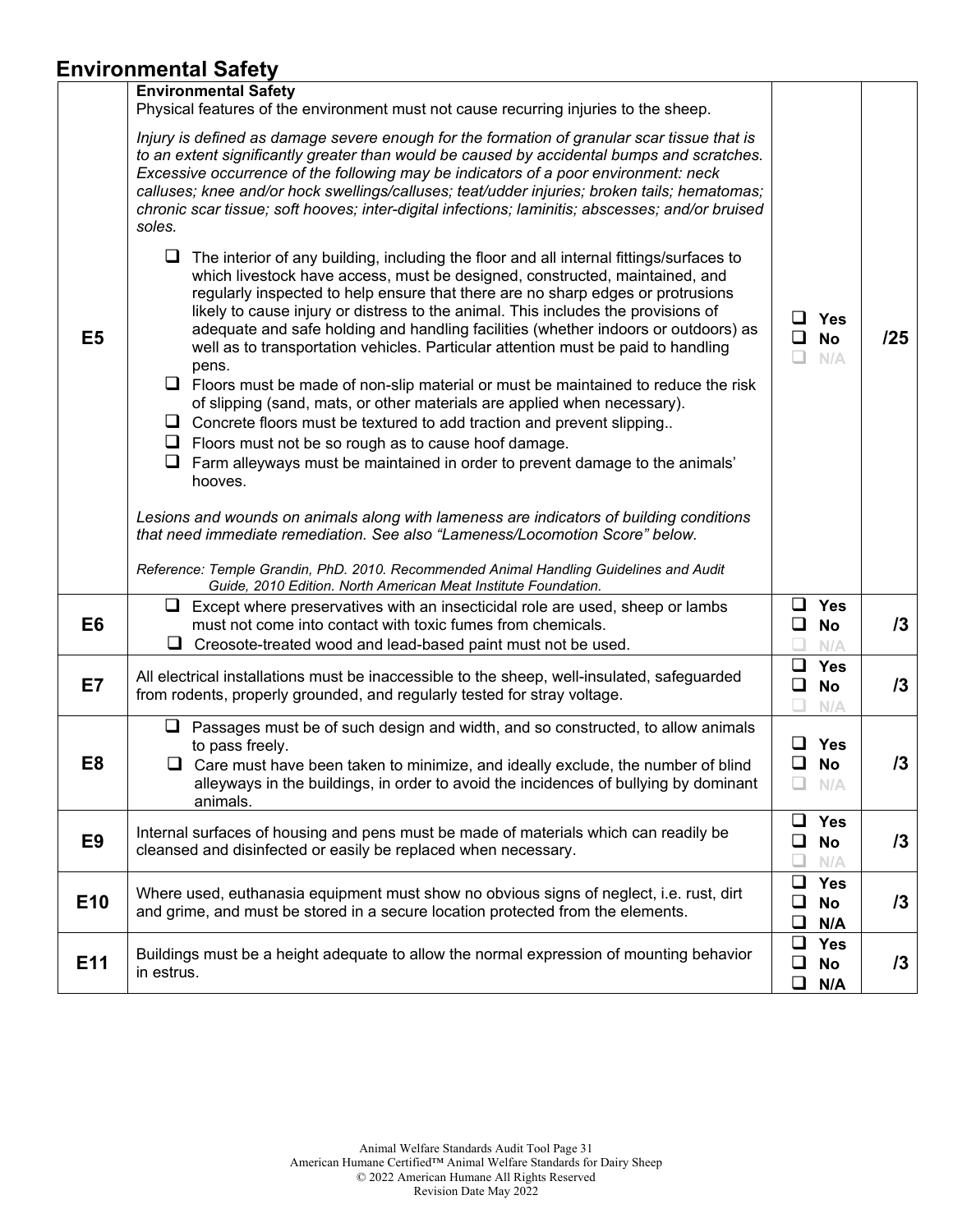### **Auxiliary Power Supply**

| E12 | <b>Auxiliary Power Supply</b><br>An auxiliary power supply, such as a standby generator, must be available and<br>functional and have sufficient capacity to operate critical equipment for the duration<br>of any power outage.<br>Auditor note: a stockperson must demonstrate that the auxiliary power supply is<br>➤<br>available and functional.<br>There must be records in the office that show that the auxiliary power<br>supply has sufficient capacity to operate critical equipment such as fans,<br>feeders, waterers, and lights for at least 24 hours; and that it has been<br>tested weekly under load, with the outcome of the test documented.<br>Auditor note: an Auxiliary Power Supply is not required for sites which rely on<br>manually operated equipment. | <b>Yes</b><br><b>No</b><br>- 1<br>N/A | /10 |
|-----|-------------------------------------------------------------------------------------------------------------------------------------------------------------------------------------------------------------------------------------------------------------------------------------------------------------------------------------------------------------------------------------------------------------------------------------------------------------------------------------------------------------------------------------------------------------------------------------------------------------------------------------------------------------------------------------------------------------------------------------------------------------------------------------|---------------------------------------|-----|
| E13 | <b>Alarm Systems</b><br>For controlled environment buildings/barns, alarm systems (audible & remote) must<br>be installed, functional, and operate even if the principal electricity has failed.<br>$\triangleright$ Auditor note: a stockperson must demonstrate that the alarm systems are<br>functional and operational even if the principal electricity has failed.<br>There must be records in the office that show that the alarm system are tested<br>weekly for emergency circumstances (including but not limited to power failure, high<br>temperatures, water failure, etc.), are operational even if the principal electricity has<br>failed, and that the outcome of the test has been recorded.                                                                      | <b>Yes</b><br><b>No</b><br>N/A        | /3  |

## **Thermal Environment & Ventilation**

| E14 | Sheep must be maintained in a thermally comfortable environment for their age<br>according to the species guidelines at all times.<br>Auditor note: the sheep must not show signs of being excessively hot or<br>➤<br>excessively cold.                                                                                                                                                                                                                                                                                                                                                                                                                   | <b>Yes</b><br><b>No</b><br><b>.</b><br>N/A | /10 |
|-----|-----------------------------------------------------------------------------------------------------------------------------------------------------------------------------------------------------------------------------------------------------------------------------------------------------------------------------------------------------------------------------------------------------------------------------------------------------------------------------------------------------------------------------------------------------------------------------------------------------------------------------------------------------------|--------------------------------------------|-----|
| E15 | <b>Ventilation</b><br>All structures must have effective ventilation, permitting air movement at<br>ப<br>low velocity while avoiding drafts and ingress of rain and snow.<br>Building ventilation must achieve a relative humidity below 80% when<br>ambient conditions allow.<br>$\Box$ System must provide adequate ventilation to remove the moisture produced<br>by the stock and to reduce the number of airborne pathogens being passed<br>from animal to animal.<br>A professional must be consulted to determine adequacy of design and to<br>rectify ventilation problems, including modifications to the ventilation rates<br>and/or equipment. | Yes<br><b>No</b><br>N/A                    | /10 |
| E16 | Where the automatic equipment includes a ventilation system, the system must<br>contain additional equipment or means of ventilation (whether automatic or not)<br>which, in the event of such a failure of the ventilation system, will provide adequate<br>ventilation so as to prevent the livestock from suffering unnecessary distress as a<br>result of the failure.                                                                                                                                                                                                                                                                                | <b>Yes</b><br>No<br>N/A                    | /3  |
| E17 | The ventilation system must be connected to an alarm to alert about potential<br>failure.                                                                                                                                                                                                                                                                                                                                                                                                                                                                                                                                                                 | <b>Yes</b><br><b>No</b><br>N/A             | /3  |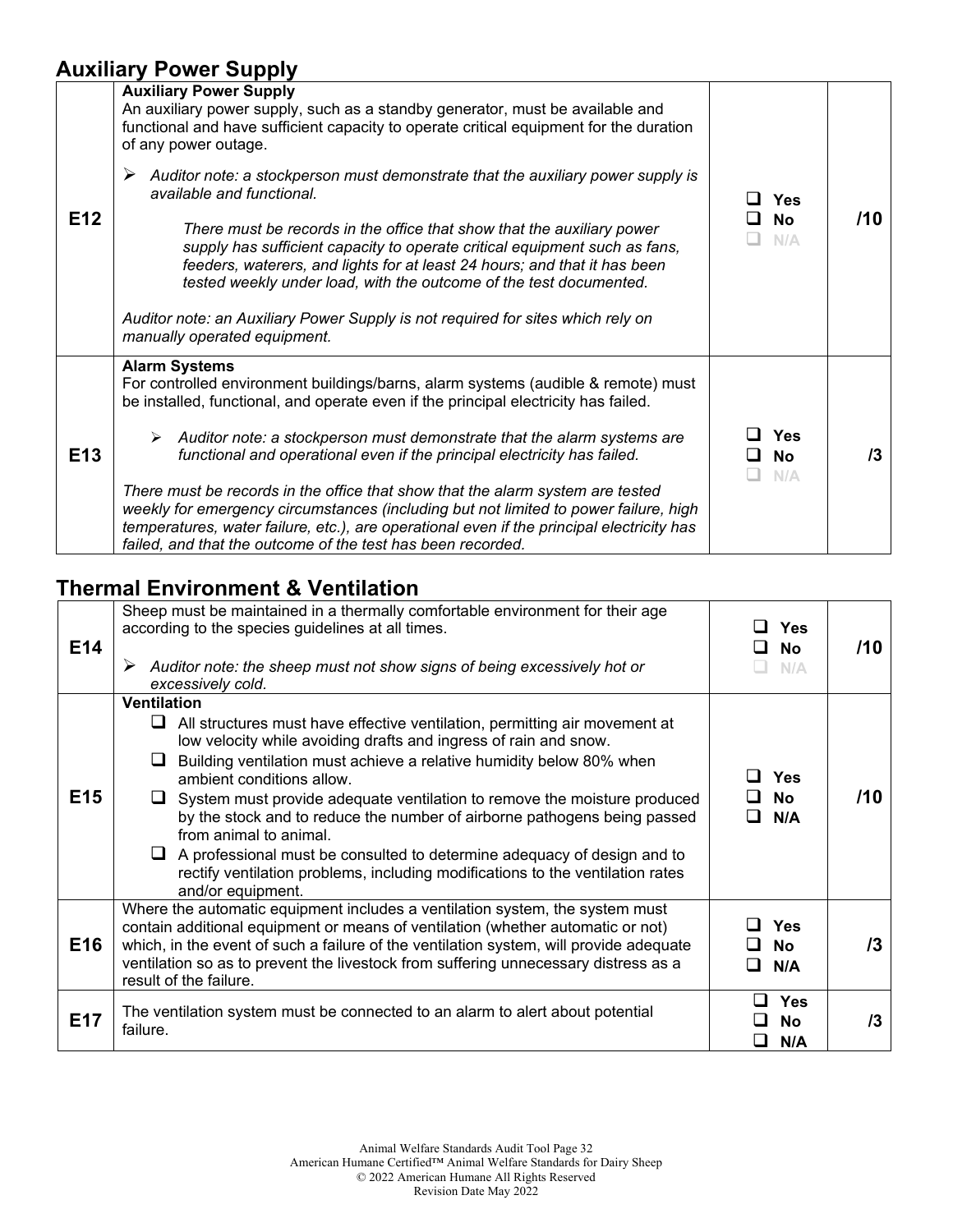|                 | <b>Ammonia Levels in Enclosed Environments</b><br>Ammonia levels in any enclosed environments (such as barns, houses, etc.),<br>measured by the auditor at the height of the animals should ideally be less than 10<br>ppm but must not exceed 25 parts per million. |                  |     |
|-----------------|----------------------------------------------------------------------------------------------------------------------------------------------------------------------------------------------------------------------------------------------------------------------|------------------|-----|
| E <sub>18</sub> | Auditor note: For all enclosed locations, measure ammonia levels at the<br>height of the animals at a minimum of 5 random locations in the<br>building/barn. No location may exceed 25 ppm.                                                                          | Yes<br>No<br>N/A | /25 |
|                 | Measured maximum ammonia in PPM (must be $\leq$ 25 ppm)<br>Average building/barn ammonia in PPM                                                                                                                                                                      |                  |     |

## **Lighting**

| E19        | For fully enclosed housing, artificial lighting must be provided as needed to<br>supplement natural light. The daytime light levels must be bright enough to allow<br>facilities and animals to be inspected and workers to perform their duties without<br>additional portable lighting (such as a flashlight, portable lamp, etc.) | $\sqcup$ Yes<br>$\Box$ No<br>$\Box$ N/A |  |
|------------|--------------------------------------------------------------------------------------------------------------------------------------------------------------------------------------------------------------------------------------------------------------------------------------------------------------------------------------|-----------------------------------------|--|
| <b>E20</b> | Adequate lighting, whether fixed or portable, must be available to enable the<br>livestock to be thoroughly inspected at any time.                                                                                                                                                                                                   | $\sqcup$ Yes<br><b>No</b><br>ப<br>N/A   |  |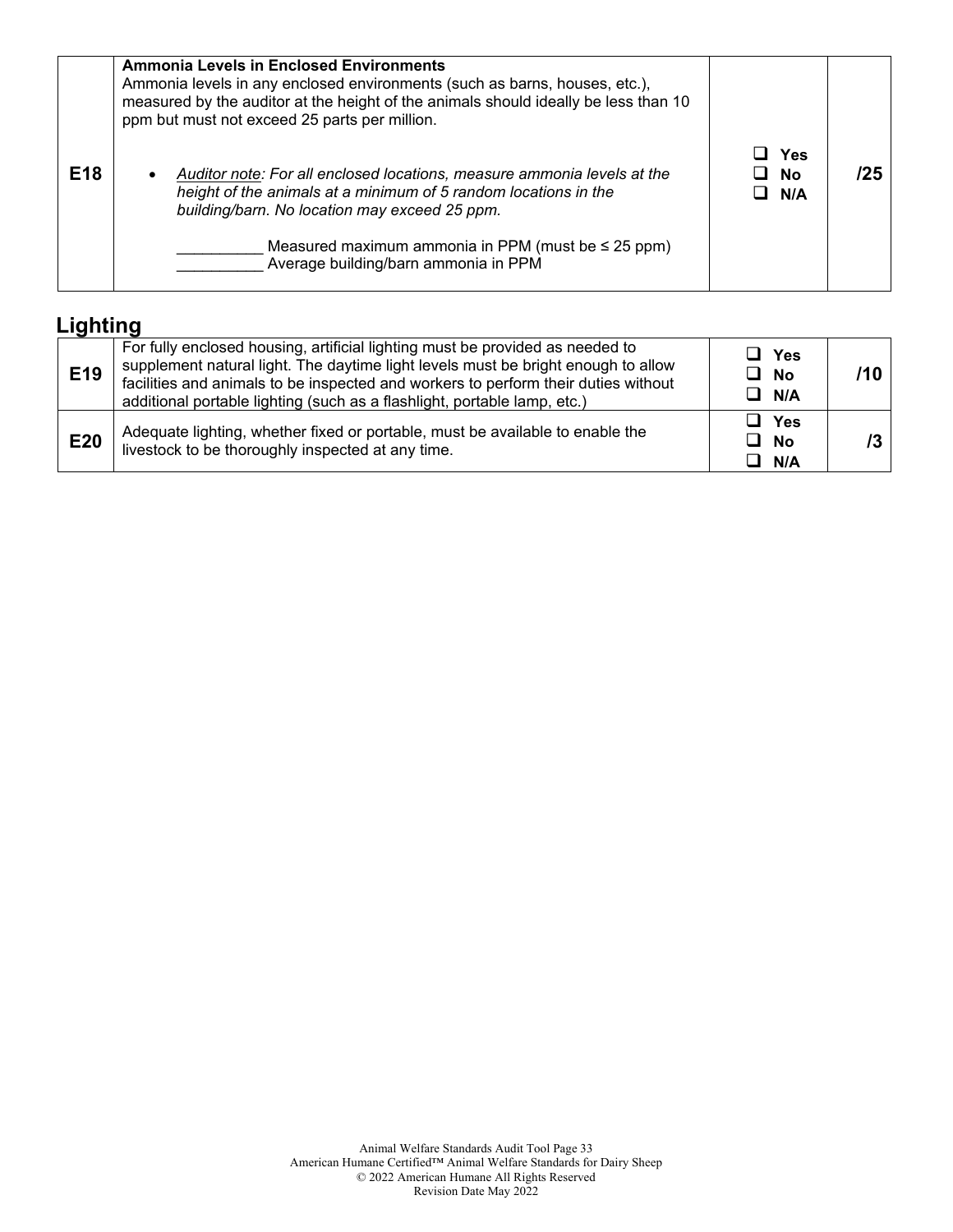### **Lying Area/Space Allowances**

| E21 | Sheep kept in dry lots must have access at all times to a lying area which is well-<br>drained, well-maintained with dry bedding, and of sufficient size to accommodate all<br>sheep lying down together in normal resting posture.<br>$\Box$ Provisions must have been made for shade and misting or sprinkling<br>systems.<br>$\Box$ Shade structures must be designed to accommodate all animals together.<br>Examples of this would be to allow animals back into the buildings or to<br>utilize natural shade.<br>$\Box$ Minimum recommendation for loafing space in loose housing is 15 sq. ft.<br>per ewe. | ⊔ Yes<br>$\Box$ No<br>$\Box$ N/A | /25 |
|-----|-------------------------------------------------------------------------------------------------------------------------------------------------------------------------------------------------------------------------------------------------------------------------------------------------------------------------------------------------------------------------------------------------------------------------------------------------------------------------------------------------------------------------------------------------------------------------------------------------------------------|----------------------------------|-----|
|-----|-------------------------------------------------------------------------------------------------------------------------------------------------------------------------------------------------------------------------------------------------------------------------------------------------------------------------------------------------------------------------------------------------------------------------------------------------------------------------------------------------------------------------------------------------------------------------------------------------------------------|----------------------------------|-----|

#### **Freestall Housing**

*The emphasis of freestall housing design is to maximize the comfort of the animal. Given the wide range of sizes and bodyweights within and between flocks and individual breeds, it is difficult to prescribe actual dimensions.* 

| E22 | $\Box$ In freestalls, stocking densities must be 1.1 ewes per available freestall.<br>$\Box$ A "loafing" area must be provided.<br>Unbedded areas must be slatted or of solid concrete, and slats must not<br>ப<br>result in injury to feet.<br>$\Box$ Unbedded areas must be scraped at least daily.<br>$\Box$ Ewes must be able to lie down in a normal position without risk of being<br>walked on, stepped on, or kicked by other ewes.<br>$\Box$ The stall must be constructed so that it prevents the animal from<br>standing so far forward that it consistently soils the back of the stall.<br>Ewes must be able to change position from standing to lying and<br>ப<br>vice versa in a normal manner without difficulty or injury, and with<br>adequate space to allow the normal forward lunging motion during<br>this maneuver.<br>When lying, all of the ewe's body must be on the bed including the<br>hocks and the udder.<br>Freestalls must be designed to align a ewe properly, and must<br>ப<br>prevent interference with, or injury to, her neighbor or herself.<br>The step between the freestall bed and the dung passage must<br>u<br>avoid slurry being pushed into the bed during scraping and must<br>encourage ewes to enter the cubicle head first. The height of the<br>step must not be such that it results in an increased incidence of<br>concussion injuries to the hooves.<br>Where problems do exist with free-stalls, through animals rejecting,<br>becoming stuck in, or lying half-in and half-out of them, or with<br>recurring injury as a result of poor design, professional advice must<br>be sought for remedies, and records must be kept on file.<br>$\Box$ Freestall housing must provide a clean, dry and comfortable bed, free from | <b>Yes</b><br><b>No</b><br>□<br>N/A<br>П | /25 |
|-----|--------------------------------------------------------------------------------------------------------------------------------------------------------------------------------------------------------------------------------------------------------------------------------------------------------------------------------------------------------------------------------------------------------------------------------------------------------------------------------------------------------------------------------------------------------------------------------------------------------------------------------------------------------------------------------------------------------------------------------------------------------------------------------------------------------------------------------------------------------------------------------------------------------------------------------------------------------------------------------------------------------------------------------------------------------------------------------------------------------------------------------------------------------------------------------------------------------------------------------------------------------------------------------------------------------------------------------------------------------------------------------------------------------------------------------------------------------------------------------------------------------------------------------------------------------------------------------------------------------------------------------------------------------------------------------------------------------------------------------------------------------------------------------------|------------------------------------------|-----|
|     |                                                                                                                                                                                                                                                                                                                                                                                                                                                                                                                                                                                                                                                                                                                                                                                                                                                                                                                                                                                                                                                                                                                                                                                                                                                                                                                                                                                                                                                                                                                                                                                                                                                                                                                                                                                      |                                          |     |
|     |                                                                                                                                                                                                                                                                                                                                                                                                                                                                                                                                                                                                                                                                                                                                                                                                                                                                                                                                                                                                                                                                                                                                                                                                                                                                                                                                                                                                                                                                                                                                                                                                                                                                                                                                                                                      |                                          |     |
|     | contamination with feces or urine.                                                                                                                                                                                                                                                                                                                                                                                                                                                                                                                                                                                                                                                                                                                                                                                                                                                                                                                                                                                                                                                                                                                                                                                                                                                                                                                                                                                                                                                                                                                                                                                                                                                                                                                                                   |                                          |     |
|     |                                                                                                                                                                                                                                                                                                                                                                                                                                                                                                                                                                                                                                                                                                                                                                                                                                                                                                                                                                                                                                                                                                                                                                                                                                                                                                                                                                                                                                                                                                                                                                                                                                                                                                                                                                                      |                                          |     |
|     | The slope from rear to front must be approximately 4%.<br>ப                                                                                                                                                                                                                                                                                                                                                                                                                                                                                                                                                                                                                                                                                                                                                                                                                                                                                                                                                                                                                                                                                                                                                                                                                                                                                                                                                                                                                                                                                                                                                                                                                                                                                                                          |                                          |     |
|     | Adequate clean bedding must be provided.                                                                                                                                                                                                                                                                                                                                                                                                                                                                                                                                                                                                                                                                                                                                                                                                                                                                                                                                                                                                                                                                                                                                                                                                                                                                                                                                                                                                                                                                                                                                                                                                                                                                                                                                             |                                          |     |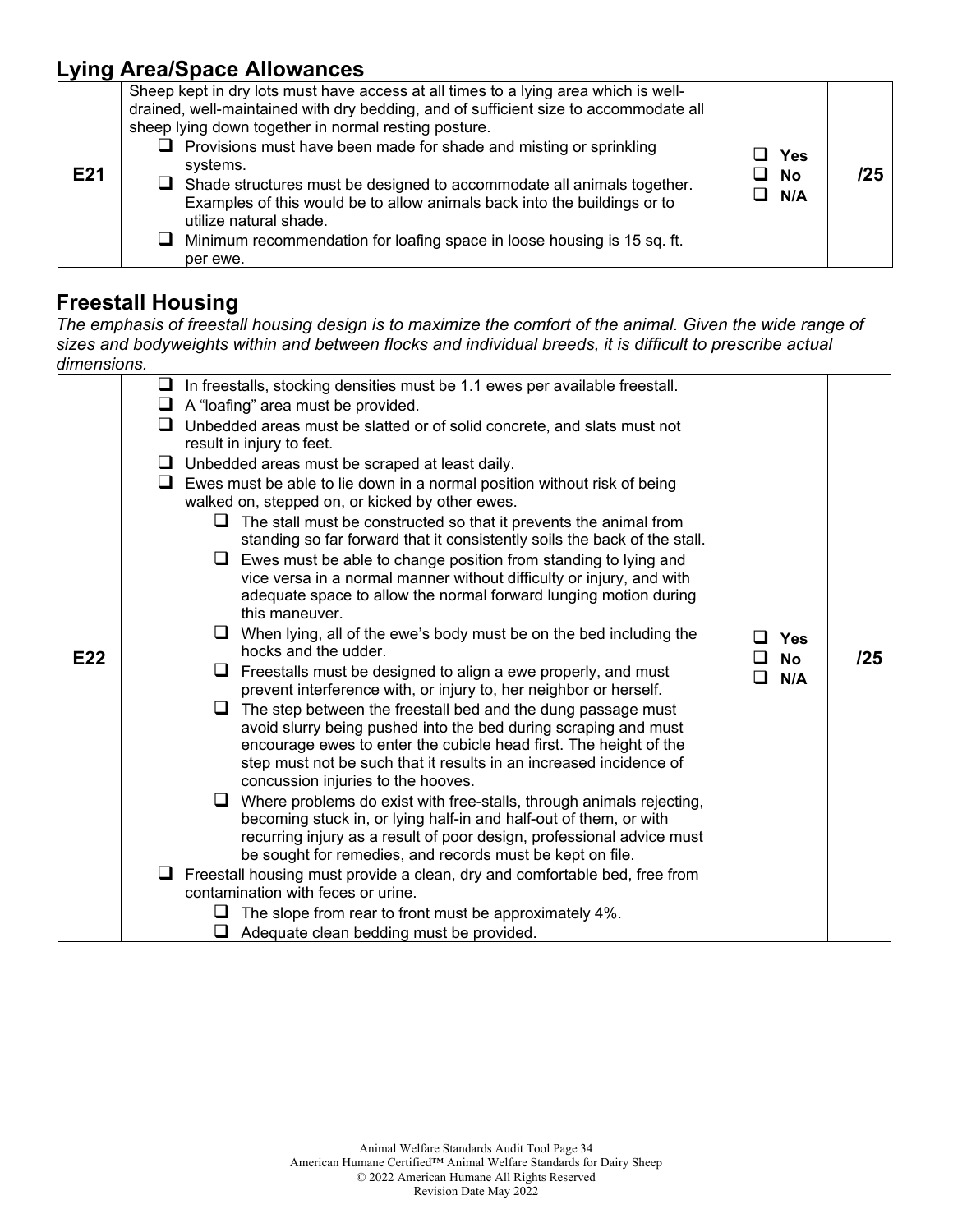## **Access to Turnout Lots/ Pasture**

| E23 | All sheep regardless of location must be provided voluntary access to pasture or<br>turnout/ exercise lots where weather allows and climatic conditions are suitable.<br>The turnout/ exercise lots must not be concrete.<br>Voluntary access must be provided daily for four hours minimum when<br>u.<br>weather allows and climatic conditions are suitable.<br>$\Box$ Freestall systems must provide turnout/ exercise lots.<br>$\Box$ Unpaved earthen exercise corrals should provide a minimum of 25 sq. ft. per<br>ewe.<br>Lots must be mounded, drained, and otherwise maintained to control mud.<br>ப<br>The depth of mud in the exercise space must not be above sheep' hocks. | Yes<br>$\Box$ No<br>$\Box$ N/A |  |
|-----|-----------------------------------------------------------------------------------------------------------------------------------------------------------------------------------------------------------------------------------------------------------------------------------------------------------------------------------------------------------------------------------------------------------------------------------------------------------------------------------------------------------------------------------------------------------------------------------------------------------------------------------------------------------------------------------------|--------------------------------|--|
|-----|-----------------------------------------------------------------------------------------------------------------------------------------------------------------------------------------------------------------------------------------------------------------------------------------------------------------------------------------------------------------------------------------------------------------------------------------------------------------------------------------------------------------------------------------------------------------------------------------------------------------------------------------------------------------------------------------|--------------------------------|--|

## **Additional Housing Requirements**

| E24 | Loose-housed, growing sheep must be grouped according to size and age.                                                                                                                                                                                    | Yes<br>$\Box$ No<br>$\Box$ N/A |  |
|-----|-----------------------------------------------------------------------------------------------------------------------------------------------------------------------------------------------------------------------------------------------------------|--------------------------------|--|
| E25 | The space allowance for sheep housed in groups must be calculated in relation to<br>the whole environment, the age, sex, live weight, and behavioral needs of the stock,<br>taking account of the presence or absence of horns and the size of the group. | $\square$ Yes<br>□ No<br>N/A   |  |
| E26 | All sheep at all times must have sufficient freedom of sideways movement to be able<br>to groom themselves without difficulty, and sufficient room to lie down, freely stretch<br>their limbs, and to rise again.                                         | $\Box$ Yes<br>□ No<br>N/A      |  |

┯

## **Lambing Environment**

| E27 | When ewes are kept confined in a building, the following applies:<br>Ewes must be provided a clean, dry, fully bedded maternity area;<br>Ewes must have free access to water; and<br>Ewes that are ready to give birth must be kept separate from the rest of the<br>flock and from other species of livestock. Although not required to be isolated<br>from the main flock, ewes close to lambing must be separated from the main<br>ewes' accommodation when not in pasture. Consideration should be given to<br>the use of individual lambing stalls. Dimensions and internal fittings must be<br>as stated for main accommodation.                                                     | <b>Yes</b><br>No.<br>N/A | /10 |
|-----|--------------------------------------------------------------------------------------------------------------------------------------------------------------------------------------------------------------------------------------------------------------------------------------------------------------------------------------------------------------------------------------------------------------------------------------------------------------------------------------------------------------------------------------------------------------------------------------------------------------------------------------------------------------------------------------------|--------------------------|-----|
| E28 | The maternity area:<br>must be constructed of materials that are smooth and impervious to water and<br>are easily cleaned;<br>must be equipped with a means of humanely restraining the ewes (e.g. a<br>ப<br>stanchion or holding gate) to permit a person to safely attend to the ewes and<br>their lambs if necessary; and<br>must have effective insulation, heating, and ventilation to help ensure that air<br>quality, temperature, and ventilation are kept within limits which are not<br>harmful to the ewes or their lambs. This must be confirmed by:<br>no evidence of condensation, no odor issues, and no visible dust; and<br>the recording and monitoring of temperatures. | Yes<br><b>No</b><br>N/A  | 73  |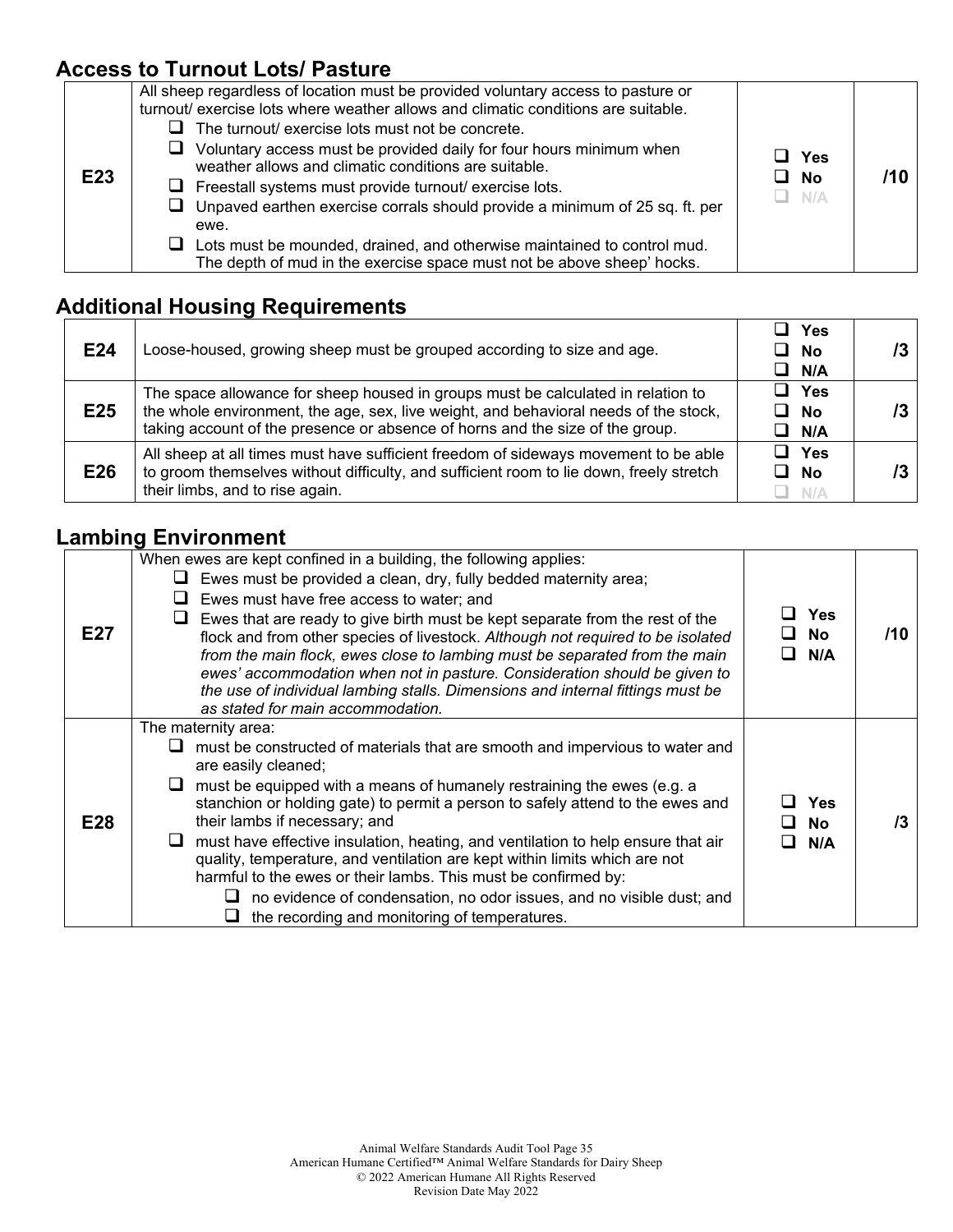#### **Lamb Houses**

|            | Where individual lamb houses are used:                                                                                                                                                                                                                                                                                                                                                                                                                                                                                                                                                                                                                                                                                                                                                                                                                                                                                                                                                                                                                                                                                                                                                                                                                                                                                                                                                                                             |                                                 |     |
|------------|------------------------------------------------------------------------------------------------------------------------------------------------------------------------------------------------------------------------------------------------------------------------------------------------------------------------------------------------------------------------------------------------------------------------------------------------------------------------------------------------------------------------------------------------------------------------------------------------------------------------------------------------------------------------------------------------------------------------------------------------------------------------------------------------------------------------------------------------------------------------------------------------------------------------------------------------------------------------------------------------------------------------------------------------------------------------------------------------------------------------------------------------------------------------------------------------------------------------------------------------------------------------------------------------------------------------------------------------------------------------------------------------------------------------------------|-------------------------------------------------|-----|
| <b>E29</b> | Individual lamb houses must be sized appropriately for the age, size and breed<br>ப<br>of the animal. The size of the house must allow the lambs space to be able to<br>stand up, turn around, lie down, rest and groom themselves without hindrance<br>or injury.<br>$\Box$ The house must be ventilated to remove excess humidity, ammonia and<br>condensation while at the same time eliminating drafts but retaining constant<br>air circulation.<br>$\Box$ Houses must be placed on a free draining base and affixed to the ground to<br>prevent movement in high winds, when necessary.<br>$\Box$ Houses must be sited at a sheltered location, away from prevailing weather,<br>and provided with shade from direct sunlight.<br>$\Box$ There must be enough bedding in the house to exclude any drafts, and allow<br>the lamb to nest down during cold weather.<br>$\Box$ Lambs must have access to a dry bed at all times which is changed as needed<br>cleanliness (i.e. for maintaining lamb hygiene standards).<br>$\Box$ Houses must be arranged so that lambs may see and hear other lambs in<br>neighboring houses.<br>$\Box$ Houses must be constructed of materials which facilitate cleaning and<br>disinfection.<br>$\Box$ Houses must be constructed of materials that minimize heat stress and wide<br>temperature fluctuations.<br>$\Box$ Houses must be thoroughly cleaned and disinfected between animals. | <b>Yes</b><br>□<br><b>No</b><br>П<br>N/A        | 125 |
| <b>E30</b> | When lambs are kept in group pens, devices must be available to reduce inappropriate<br>sucking behavior of the lambs:<br>$\Box$ Lambs must not be muzzled or physically altered to prevent suckling.<br>$\Box$ Alternative devices such as artificial nipples are acceptable for use.                                                                                                                                                                                                                                                                                                                                                                                                                                                                                                                                                                                                                                                                                                                                                                                                                                                                                                                                                                                                                                                                                                                                             | $\Box$ Yes<br>$\Box$<br><b>No</b><br>$\Box$ N/A | /3  |
| E31        | $\Box$<br>Lambs may be kept in individual stalls for health reasons. The location or<br>placement of individual lamb pens used for quarantine must be such that each<br>lamb has an opportunity to see and hear other lambs but with no physical<br>contact.<br>$\Box$ Where there is a high risk of infectious disease, the consideration must be<br>given to the individual quarantining of lambs for the initial rearing period up to 5<br>weeks.                                                                                                                                                                                                                                                                                                                                                                                                                                                                                                                                                                                                                                                                                                                                                                                                                                                                                                                                                                               | <b>Yes</b><br><b>No</b><br>ப<br>❏<br>N/A        | 13  |
| E32        | Waste feed and water must be disposed and stored at a site away from the lambs.                                                                                                                                                                                                                                                                                                                                                                                                                                                                                                                                                                                                                                                                                                                                                                                                                                                                                                                                                                                                                                                                                                                                                                                                                                                                                                                                                    | $\Box$<br>Yes<br>□<br><b>No</b><br>❏<br>N/A     | 13  |

#### **Ram Pens**

| <b>E33</b> | $\Box$ Ram pens must be sited to allow the ram sight, sound, and odor of other sheep<br>and general farm activity.<br>$\Box$ Ram pens must be safe for the stockmen tending them. Adequate restraining<br>facilities and an escape route must be provided.<br>$\Box$ Exercise and service areas must be provided to the rams.<br>$\Box$ The service area must have a non-slip surface. | $\Box$ Yes<br>$\square$ No<br>$\square$ N/A | /10 |
|------------|----------------------------------------------------------------------------------------------------------------------------------------------------------------------------------------------------------------------------------------------------------------------------------------------------------------------------------------------------------------------------------------|---------------------------------------------|-----|
|------------|----------------------------------------------------------------------------------------------------------------------------------------------------------------------------------------------------------------------------------------------------------------------------------------------------------------------------------------------------------------------------------------|---------------------------------------------|-----|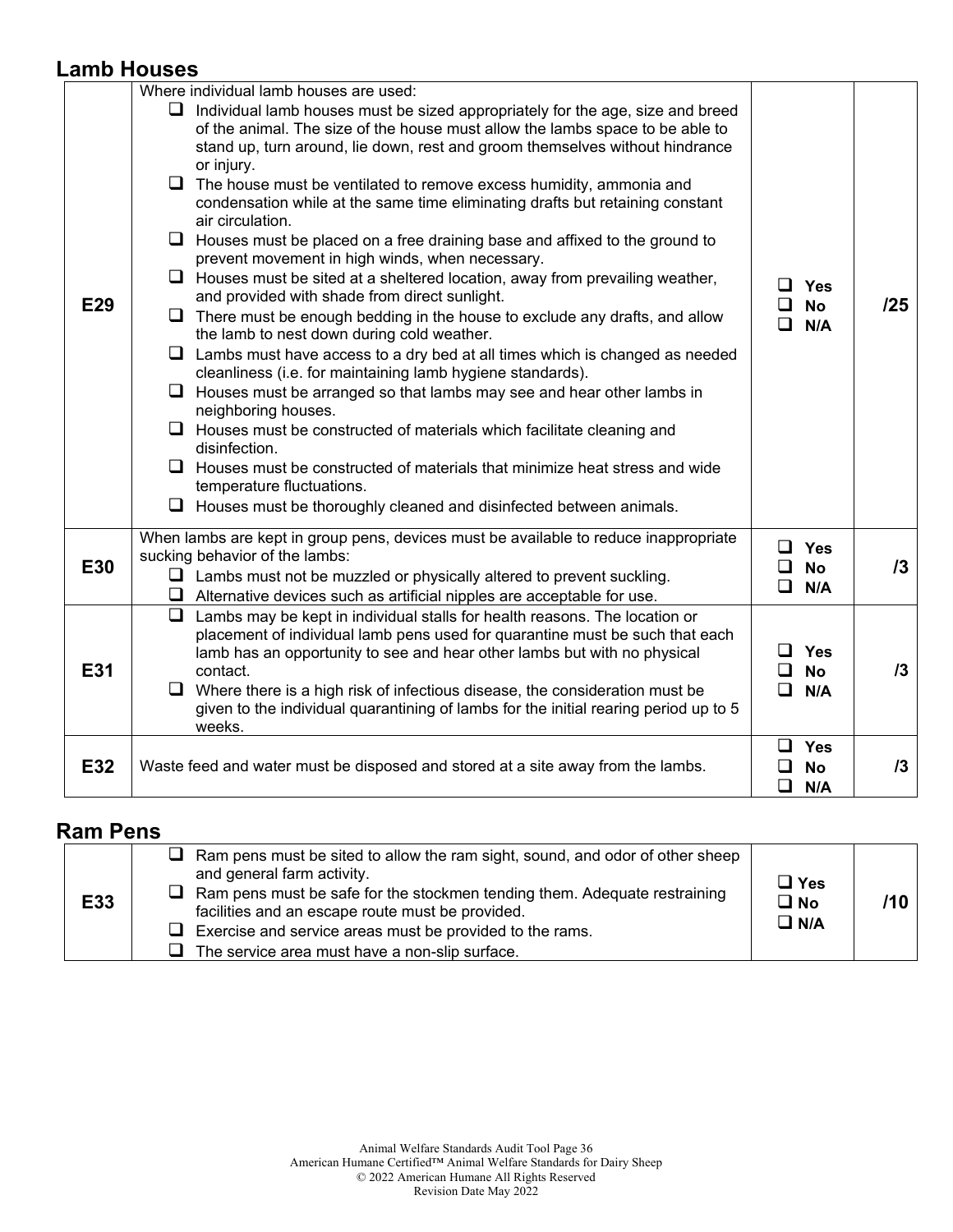## **Handling & Treatment Facilities**

| E34 | All handling facilities such as veterinary facilities, loading ramps and milking<br>ப<br>parlor must have non-slip flooring and must be constructed of materials that are<br>easily cleaned.<br>Internal walls of hospital boxes must be smooth and impervious to water and<br>u.<br>must be made of materials that are easily cleaned.                                                                                                                                                                                                                                                                                                                                                                                                                                                                                                                                                                                     | $\square$ Yes<br>⊔ No<br>N/A<br>□              | 73 |
|-----|-----------------------------------------------------------------------------------------------------------------------------------------------------------------------------------------------------------------------------------------------------------------------------------------------------------------------------------------------------------------------------------------------------------------------------------------------------------------------------------------------------------------------------------------------------------------------------------------------------------------------------------------------------------------------------------------------------------------------------------------------------------------------------------------------------------------------------------------------------------------------------------------------------------------------------|------------------------------------------------|----|
| E35 | Alleyways and gates must be designed and operated so as not to impede the<br>movement of ewes.<br>Alleyways and gates must be free from protrusions or other hazards that have<br>the potential to injure the animals.<br>When operating gates and catches, effort must be made to reduce excessive<br>⊔<br>noise that may cause distress to the animals, and if necessary, noise reduction<br>mechanisms must be fitted to gates.<br>Gates must open and swing smoothly, and close securely.<br>⊔.                                                                                                                                                                                                                                                                                                                                                                                                                         | <b>Yes</b><br>No<br>- 1<br>N/A                 | /3 |
| E36 | Loading facilities must provide a ramp of no more than 20% incline.<br>⊔<br>Loading ramps and tail boards must be fitted with fences or rails to prevent the<br>ப<br>ewes from slipping and falling off.<br>Ramps may be of concrete or earth and, where concrete, must be fitted with<br>u.<br>appropriately designed and spaced foot cleats/ battens, stair-steps, or other<br>flooring surface that prevents slipping and be covered with litter.<br>A loading bay and/or ramp must be provided, and must be well lit to enable<br>ப<br>animals to walk straight into or out of the vehicle on a level or slight gradient.<br>Note: It is generally recommended that solid sides be used in races, chutes, crowding<br>pens, and loading ramps to avoid distraction and balking in sheep. Solid sides provided<br>the greatest advantages where there are many distractions, such as vehicles,<br>equipment, and people. | □ Yes<br><b>No</b><br>ப<br>N/A<br>$\mathbf{I}$ | /3 |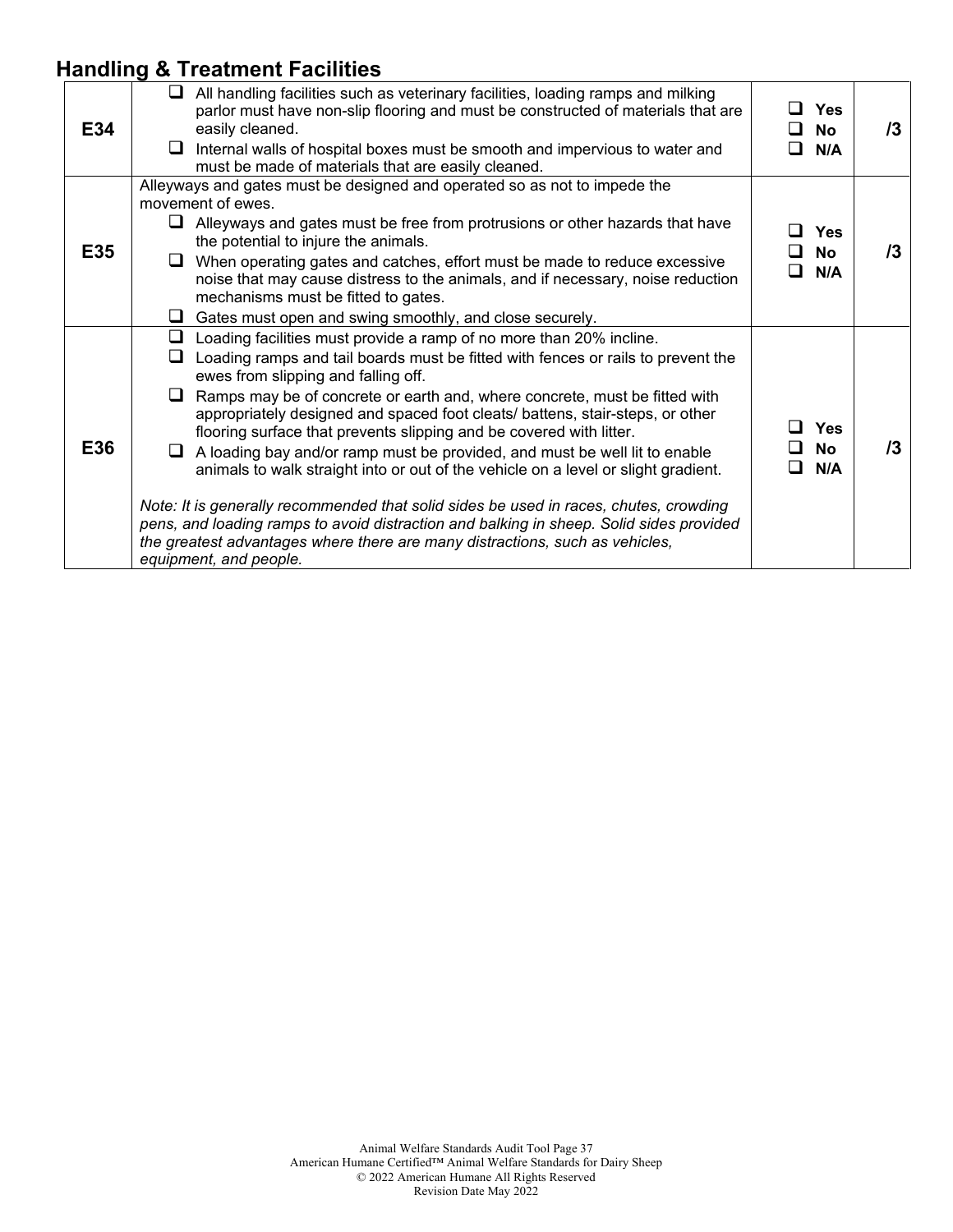## **Wind Breaks, Sun Shade, & Sprinklers**

| E37<br>E38 | Sheep kept on pasture/ range grazing conditions must be provided with shelter, shade,<br>and windbreaks to allow them the opportunity to thermoregulate and to mitigate welfare<br>risks in adverse weather.<br>Shelter, shade, and windbreaks can be provided by geographical features such as well-<br>drained hills and canyons, natural vegetation such as shrubs and tree belts, or manmade<br>structures that are strategically placed to block prevailing winds.<br>All facilities must provide sheep with the opportunity to properly thermoregulate. Sheep<br>must be provided with adequate space to perform behavioral adjustments important to<br>thermoregulation and have access to facilities or natural shelters or barriers.<br>When sheep are kept confined in partially roofed units (open fronted shed, covered                                                                                                                                                                                                                                                                                                                                                                                                                                                                                                                                                                                                               | ப                | $\Box$ Yes<br>$\Box$ No<br>$\Box$ N/A<br>$\Box$ Yes<br>$\square$ No<br>N/A<br>$\Box$ Yes | 13<br>13 |
|------------|---------------------------------------------------------------------------------------------------------------------------------------------------------------------------------------------------------------------------------------------------------------------------------------------------------------------------------------------------------------------------------------------------------------------------------------------------------------------------------------------------------------------------------------------------------------------------------------------------------------------------------------------------------------------------------------------------------------------------------------------------------------------------------------------------------------------------------------------------------------------------------------------------------------------------------------------------------------------------------------------------------------------------------------------------------------------------------------------------------------------------------------------------------------------------------------------------------------------------------------------------------------------------------------------------------------------------------------------------------------------------------------------------------------------------------------------------|------------------|------------------------------------------------------------------------------------------|----------|
| E39        | feeding areas, etc.) they must be provided with effective protection from the wind and a<br>comfortable, dry lying area.                                                                                                                                                                                                                                                                                                                                                                                                                                                                                                                                                                                                                                                                                                                                                                                                                                                                                                                                                                                                                                                                                                                                                                                                                                                                                                                          | $\Box$<br>$\Box$ | <b>No</b><br>N/A                                                                         | 13       |
| E40        | <b>Summer/ High Heat and Humidity Conditions</b><br>For summer/ high heat conditions, a shaded area must be accessible to the sheep to<br>provide cooling.<br>$\Box$ Artificial or natural shade must be provided or animals must be allowed access<br>to buildings. Shade structures must be designed to accommodate all animals<br>together. Care must be taken if the trees are used for shade, as they are often<br>used by a number of biting fly species for congregation areas.<br>$\Box$ Sun shades must be provided for open pastures in regions where heat and<br>humidity can be extreme.<br>$\Box$ Serious consideration must be given to the provision of misting systems when<br>these conditions prevail.<br>$\Box$ In all circumstances sheep must be monitored for signs of heat stress. When<br>sheep show signs of moderate to severe heat stress, such as head bobbing or<br>open-mouth panting, immediate remedial actions must be taken to provide relief.<br>Sheep not conditioned to extreme conditions may suffer heat stress and die. If daytime<br>summer temperatures are consistently above 85°F, this may limit the productivity of an<br>animal as well as potentially compromise its welfare. The provisions of shade can make<br>a difference under extreme conditions. During periods of extreme heat the use of water<br>sprinklers/ misters can assist in preventing heat stress through evaporative cooling. | <b>□</b>         | $\Box$ Yes<br><b>No</b><br>N/A                                                           | /25      |
| E41        | <b>Winter/ Cold or Wet Conditions</b><br>For winter/ cold or wet conditions, shelters and windbreaks must be provided to the<br>sheep to mitigate wind chill and hypothermia.<br>Windbreaks can consist of natural tree belts, fences, or manmade structures that are<br>strategically placed to block prevailing winds. Natural geographic features such as hills or<br>canyons may be used in pasture range grazing conditions.                                                                                                                                                                                                                                                                                                                                                                                                                                                                                                                                                                                                                                                                                                                                                                                                                                                                                                                                                                                                                 | $\Box$           | $\Box$ Yes<br><b>No</b><br>N/A                                                           | /10      |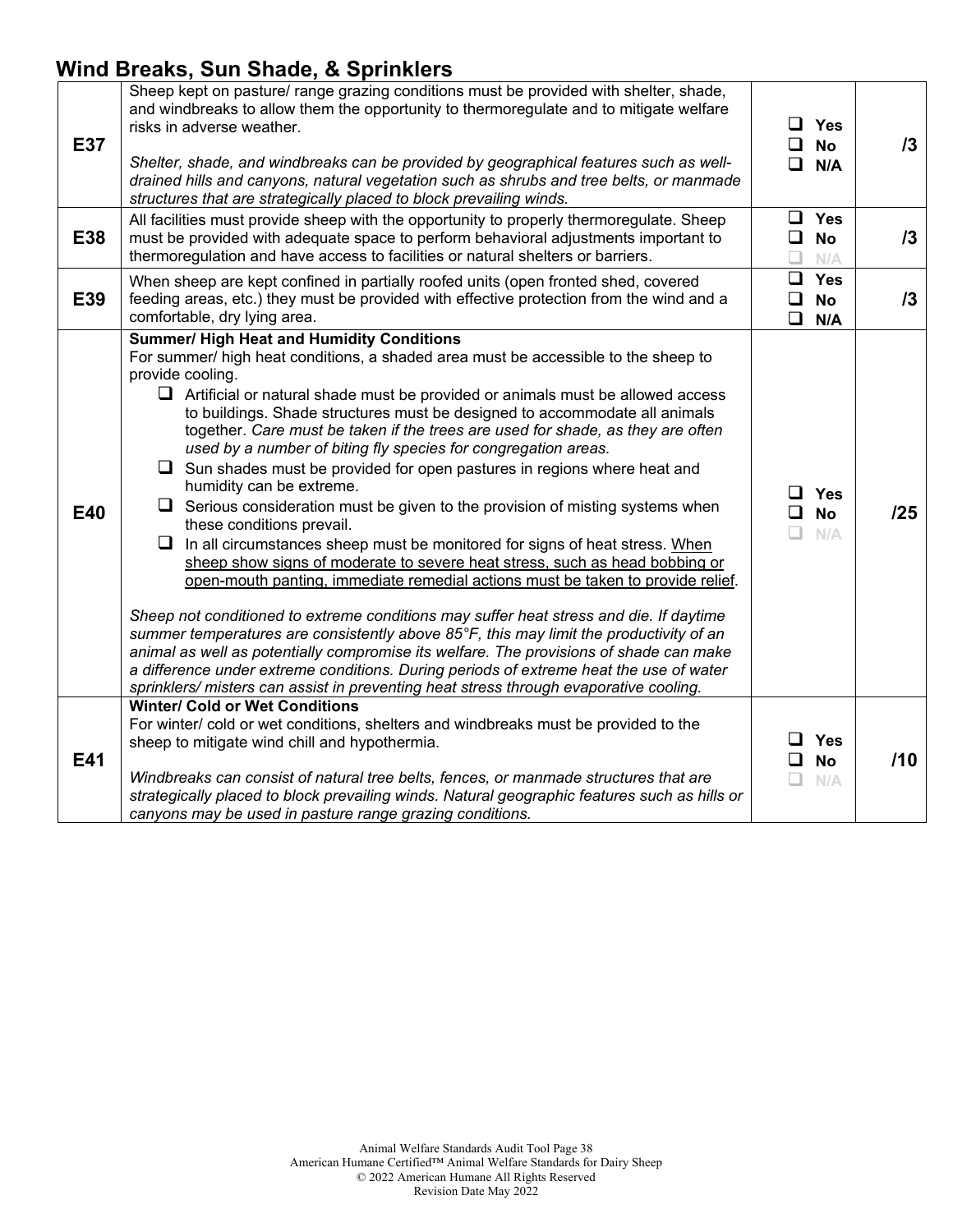### **Milking Barn/ Parlor**

|     | Note to auditor: The milking parlor must be observed during milking for every audit-day.                                                                                                                                                                                                                                                                         |                                |     |
|-----|------------------------------------------------------------------------------------------------------------------------------------------------------------------------------------------------------------------------------------------------------------------------------------------------------------------------------------------------------------------|--------------------------------|-----|
|     | <b>Milking Parlor Hygiene</b>                                                                                                                                                                                                                                                                                                                                    |                                |     |
|     | High standards of hygiene must be practiced in the parlor to reduce the risk of infection:                                                                                                                                                                                                                                                                       |                                |     |
|     | $\Box$ Ewes must be clean at milking, with particular attention paid to the udders and<br>teats.                                                                                                                                                                                                                                                                 |                                |     |
|     | Udder, teats, and flanks must be clean, dry, and free from sores on entry to the<br>⊔<br>parlor.                                                                                                                                                                                                                                                                 |                                |     |
|     | ⊔<br>All teats must be treated with an approved teat disinfectant. Emollients must be<br>used when teats are dry, chapped, or cracked.                                                                                                                                                                                                                           |                                |     |
|     | Parlor staff must have clean hands when handling teats. The usage of clean<br>⊔<br>rubber or nitrile gloves should also be considered.                                                                                                                                                                                                                           |                                |     |
|     | Towels must be cleaned and sanitized between milkings (unless single-use<br>⊔<br>towels are used.)                                                                                                                                                                                                                                                               |                                |     |
| E42 | Following completion of milking, ewes must be encouraged to remain standing<br>⊔<br>for approximately half an hour to allow the teat canal sphincter to close before<br>returning ewes to their housing area.                                                                                                                                                    | <b>Yes</b><br><b>No</b><br>N/A | /25 |
|     | Crowd gates at milking parlor must have no devices that impart electric shocks<br>⊔<br>to the ewes.                                                                                                                                                                                                                                                              |                                |     |
|     | ⊔<br>Protocols must be in place to provide for the rapid exit of the parlor in the case<br>of an emergency.                                                                                                                                                                                                                                                      |                                |     |
|     | Milking equipment must be completely cleaned and sanitized after a milking<br>⊔<br>session.                                                                                                                                                                                                                                                                      |                                |     |
|     | Note: it is recommended that there be a smooth, consistent routine surrounding the<br>milking of ewes and making the milking process a positive experience for the ewes.<br>Medical procedures and any other possibly unpleasant activities should be performed<br>separately so that the ewes have no negative association of milking with these<br>activities. |                                |     |
| E43 | <b>Segregated Ewes</b><br>Provisions must have been made to allow the milking of segregated ewes.                                                                                                                                                                                                                                                                | <b>Yes</b><br><b>No</b><br>N/A | 13  |

## **State and Federal Milk Requirements**

| E44 | Documentation must be available showing that dairy operations meet governing state<br>and federal ordinances for milk products. | Nο |  |
|-----|---------------------------------------------------------------------------------------------------------------------------------|----|--|
|-----|---------------------------------------------------------------------------------------------------------------------------------|----|--|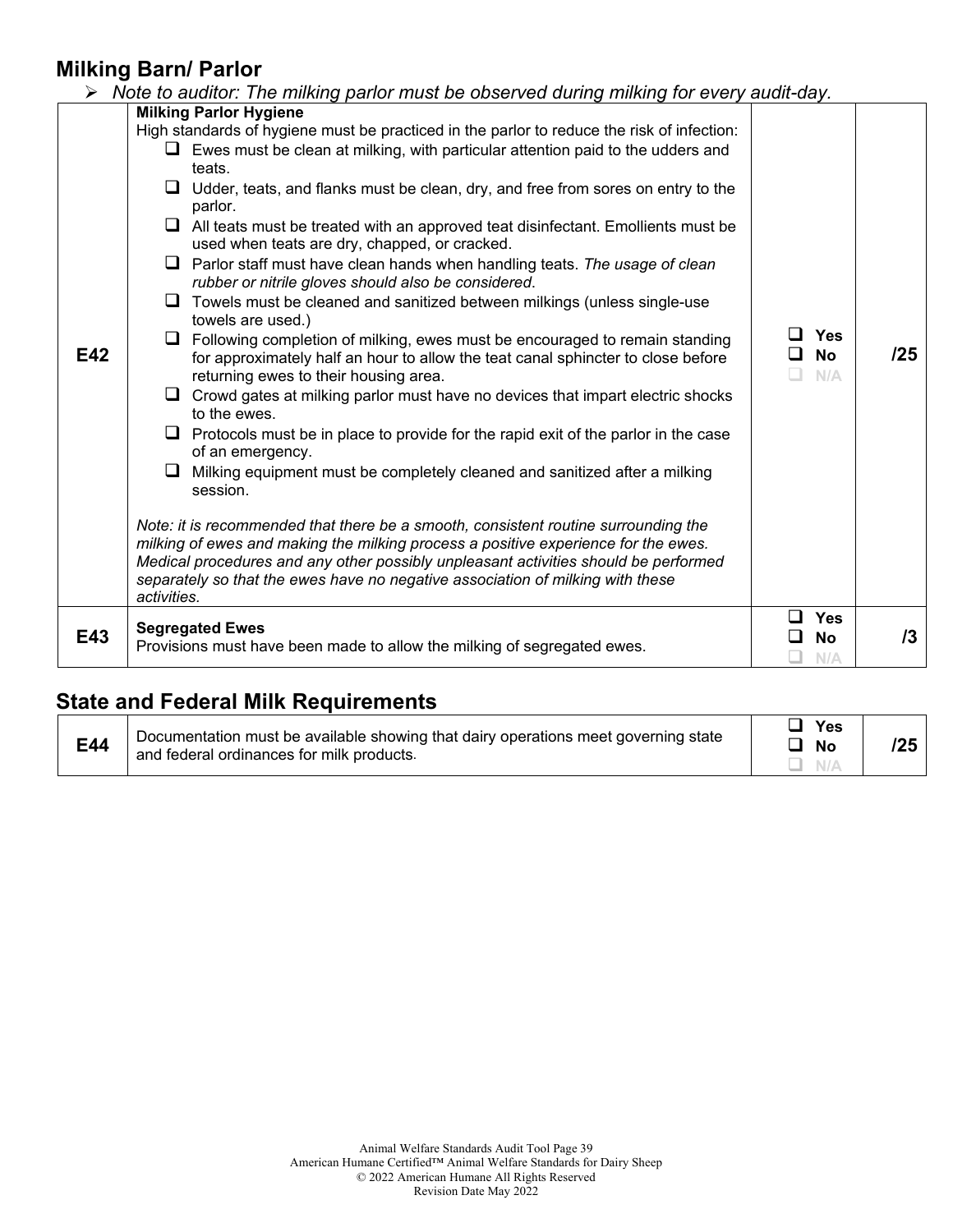## **Auditor Evaluations of Livestock**

|     | Incidence of Slips and Falls Score                                                                                                                                                                                                                                                                                                                                                                                                                                                                                                                                                                                                                                                                                                                                                                                                                                                                                                        |                                 |     |
|-----|-------------------------------------------------------------------------------------------------------------------------------------------------------------------------------------------------------------------------------------------------------------------------------------------------------------------------------------------------------------------------------------------------------------------------------------------------------------------------------------------------------------------------------------------------------------------------------------------------------------------------------------------------------------------------------------------------------------------------------------------------------------------------------------------------------------------------------------------------------------------------------------------------------------------------------------------|---------------------------------|-----|
| E45 | The incidences of slips and/or falls in traffic areas, handling areas, and especially the<br>milking parlor must be evaluated and scored per the method NAMI Scoring of Slipping<br>and Falling."<br>$\Box$ The incidence of falls (where the animal's body touches the ground) must not<br>exceed 1%.<br>$\Box$ The incidence of slips must not exceed 3%.<br>Auditor note: As a minimum, score all ewes in one pen or group while the ewes are                                                                                                                                                                                                                                                                                                                                                                                                                                                                                          | $\Box$ Yes<br>□ No<br>N/A<br>H. | /25 |
|     | in locomotion, such as when being moved to the milking parlor or to pasture.                                                                                                                                                                                                                                                                                                                                                                                                                                                                                                                                                                                                                                                                                                                                                                                                                                                              |                                 |     |
| E46 | <b>Lameness/ Locomotion Score</b><br>$\Box$ As a minimum, 95% of the lactating and dry ewes must have a Lameness/<br>Locomotion (L/L) Score 1 or 2 on a 5-point scale:<br>1. No unevenness of gait, no apparent tenderness.<br>2. Uneven gait, slightly tender, some outward rotation of the limbs on the outside<br>of the turning circle (abduction) or inside rotation of those limbs on the inside of<br>the turning circle.<br>3. Slight obvious lameness, but not affecting behavior.<br>4. Obvious lameness, difficulty in turning, behavior pattern affected, some weight<br>loss.<br>5. Extreme difficulty in rising, difficulty in walking, adverse effects on behavior<br>pattern, noticeable weight loss.<br>Auditor note: L/L must be scored for all of the lactating and dry ewes using a<br>➤<br>statistical sample of 95% confidence with 5% margin of error.<br>Percentage of lactating and dry ewes with L/L of 1 or 2. | Yes<br>l 1<br>□ No<br>N/A       | 125 |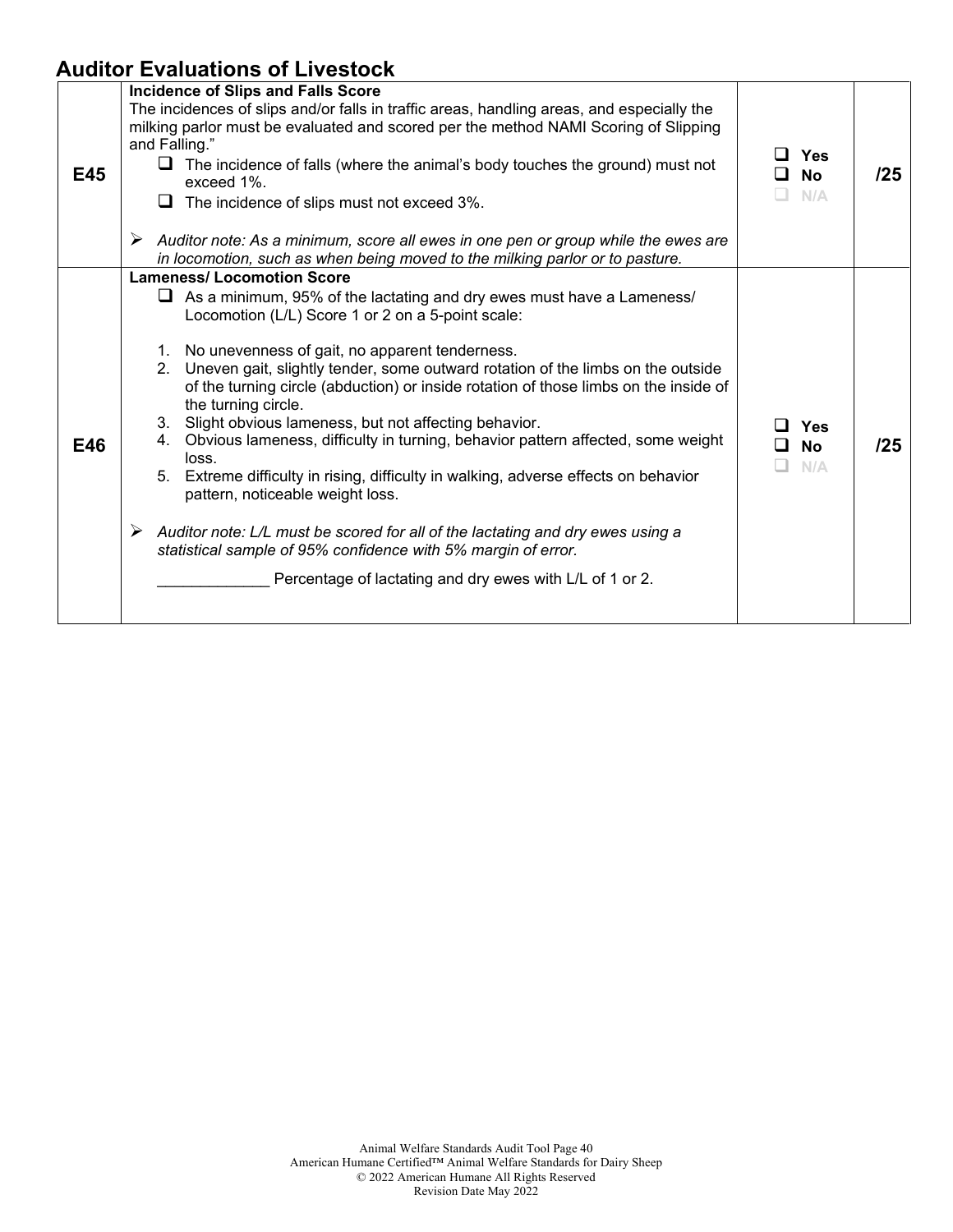## **Transport**

*Animal transport systems* must be *designed and managed to help ensure that animals are not caused unnecessary distress or discomfort. The transport of animals must be accomplished in the shortest time possible and handling must be kept to an absolute minimum. Personnel involved in transport, including outside employees, must be thoroughly trained and competent in their duties and use appropriate equipment and vehicles.*

## **Transport SOPs**

| T1             | All individuals involved in the handling and transport of sheep, including outside<br>employees, must be trained and knowledgeable about the behavior of sheep and animal<br>welfare and in the proper protocols for transport, i.e. the Transport SOPs. This must be<br>demonstrated through Certificates of Conformance (COCs) and documentation of<br>appropriate training.                                                                                                                                                                                                                                | <b>Yes</b><br><b>No</b><br>ப<br>□<br>N/A       | 13 |
|----------------|---------------------------------------------------------------------------------------------------------------------------------------------------------------------------------------------------------------------------------------------------------------------------------------------------------------------------------------------------------------------------------------------------------------------------------------------------------------------------------------------------------------------------------------------------------------------------------------------------------------|------------------------------------------------|----|
| T <sub>2</sub> | <b>Animal Welfare Officer</b><br>An Animal Welfare Officer (AWO) must be identified and present at the time of the audit.<br>The AWO is a member in the catching crew who is responsible for supervising,<br>monitoring, and maintaining high welfare standards throughout the transportation<br>process.<br>$\triangleright$ Auditor note: The owner/ operator or license manager may designate him or<br>herself as the AWO.<br>Auditor note:<br>➤<br>Name/position of AWO                                                                                                                                  | Yes<br>$\mathbf{I}$<br><b>No</b><br>N/A        | /3 |
| T <sub>3</sub> | <b>Transport SOPs</b><br>The producer must maintain Standard Operating Procedures (SOPs) for Transport. The<br>Transport SOPs as a minimum must:<br>$\Box$ Address steps that are taken to help protect the animals during periods of<br>inclement weather; and<br>Outline protocols and contingency plans to be taken in the event of an<br>emergency, such as vehicle break-down, accidents, road closures, etc.                                                                                                                                                                                            | <b>Yes</b><br>$\perp$<br><b>No</b><br>N/A<br>ப | 13 |
| <b>T4</b>      | $\Box$ All animals must be examined and shown to be fit and healthy for transport.<br>Pregnant ewes that are expected to give birth within 21 days may only be<br>transported if consideration is given to length of transport and animal comfort.<br>The following animals must not be transported, except in emergencies or for<br>medical treatment:<br>Animals which are unable to walk unassisted or stand on all four limbs.<br>$\circ$<br>Fatigued, sick, or injured animals or animals with a BCS less than 2<br>$\circ$<br>unless approved by the veterinarian for movement to a treatment facility. | Yes<br>l I<br><b>No</b><br>N/A<br>ப            | 13 |
| T <sub>5</sub> | $\Box$ Sheep must not be kept in holding areas for more than 12 hours prior to loading.<br>$\Box$ Feed and water must be available up to 4 hours prior to loading.                                                                                                                                                                                                                                                                                                                                                                                                                                            | $\Box$<br><b>Yes</b><br><b>No</b><br>◻<br>N/A  | 13 |

### **Loading & Transport of Animals**

| T6 | Stock-keepers must know the behavioral characteristics of animals and how to handle<br>animals during loading and unloading, including:<br>$\Box$ Using visual fields (i.e. the sheep' field of vision and blind spots, which handlers<br>should avoid entering) and flight zones (an imaginary area which if handlers enter<br>will make the animal want to move away. Handlers control an animal's movement<br>by understanding the flight zone).<br>$\Box$ Lighting (as sheep prefer to move from the dark into the light); and<br>$\Box$ When and how to use sticks and other implements. | $\sqcup$ Yes<br>$\Box$ No<br>$\Box$ N/A |  |
|----|-----------------------------------------------------------------------------------------------------------------------------------------------------------------------------------------------------------------------------------------------------------------------------------------------------------------------------------------------------------------------------------------------------------------------------------------------------------------------------------------------------------------------------------------------------------------------------------------------|-----------------------------------------|--|
|----|-----------------------------------------------------------------------------------------------------------------------------------------------------------------------------------------------------------------------------------------------------------------------------------------------------------------------------------------------------------------------------------------------------------------------------------------------------------------------------------------------------------------------------------------------------------------------------------------------|-----------------------------------------|--|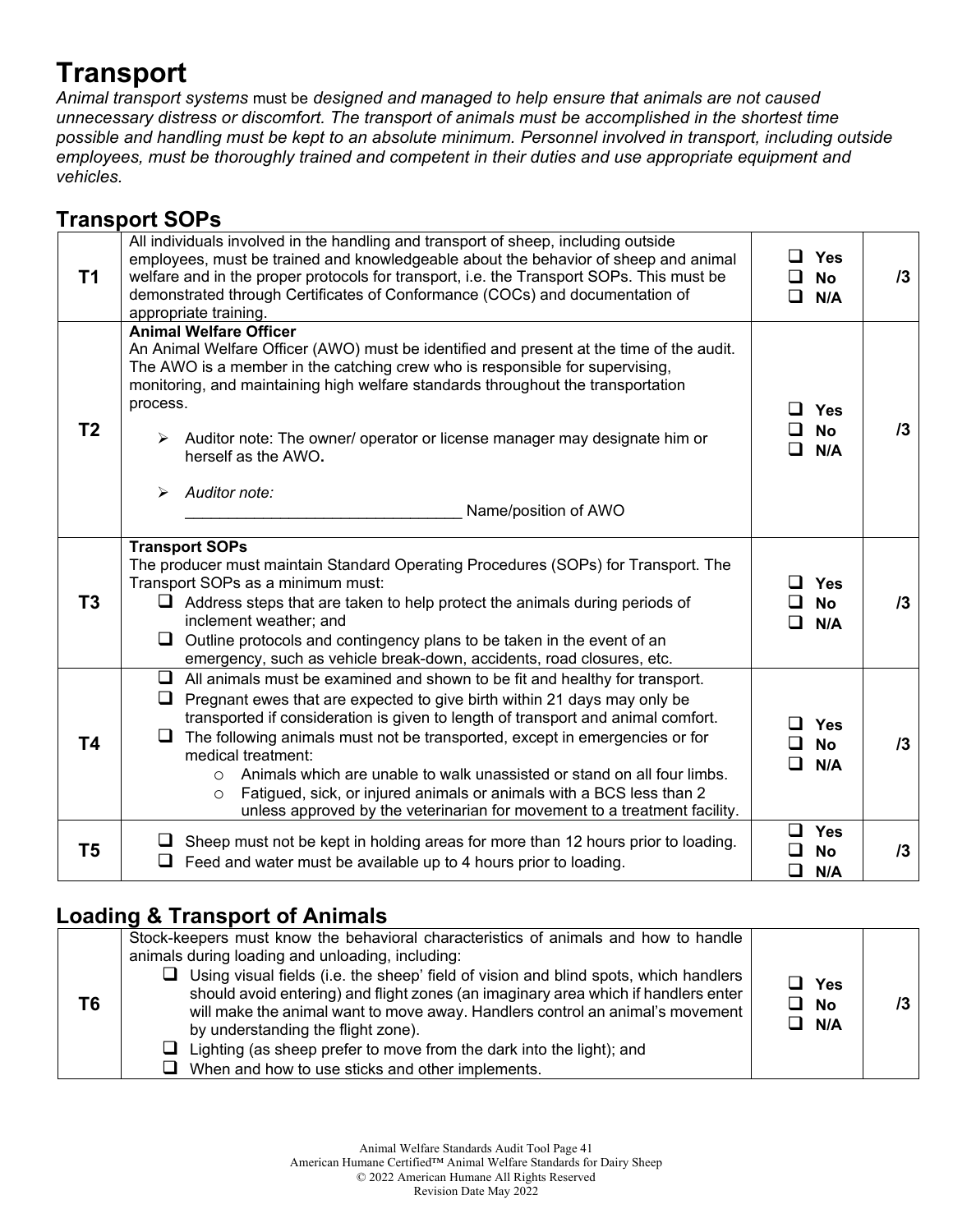| T7              | Handlers must use only the minimal amount of force to maintain control of the animals<br>and help ensure the welfare of the animals and of the handlers. When the welfare of the<br>handler or of the animals is in jeopardy, sticks or electric prods may be used on the<br>hindquarters of animals capable of moving, and only on sheep over the age of six<br>months.                                                                                                                                                                                                                                                                                                                                                                                                                                                                                                                                                                  | ⊔ ⊢<br>ப<br>ப              | Yes<br><b>No</b><br>N/A               | 13  |
|-----------------|-------------------------------------------------------------------------------------------------------------------------------------------------------------------------------------------------------------------------------------------------------------------------------------------------------------------------------------------------------------------------------------------------------------------------------------------------------------------------------------------------------------------------------------------------------------------------------------------------------------------------------------------------------------------------------------------------------------------------------------------------------------------------------------------------------------------------------------------------------------------------------------------------------------------------------------------|----------------------------|---------------------------------------|-----|
| T <sub>8</sub>  | Noise levels, sudden movements, and flashes of light must be minimized during loading<br>and transport.                                                                                                                                                                                                                                                                                                                                                                                                                                                                                                                                                                                                                                                                                                                                                                                                                                   | ப<br>$\Box$                | $\Box$ Yes<br><b>No</b><br>N/A        | 13  |
| T <sub>9</sub>  | Every effort must be made to help ensure that journeys are completed without<br>unnecessary delays, that drivers are familiar with the route and are aware of any<br>potential traffic problems, and that they plan their journey accordingly.                                                                                                                                                                                                                                                                                                                                                                                                                                                                                                                                                                                                                                                                                            | $\Box$<br>$\Box$<br>$\Box$ | <b>Yes</b><br>No<br>N/A               | 13  |
| T <sub>10</sub> | Sheep must be loaded and unloaded using suitable and adequately-sized ramps,<br>bridges, gangways, or mechanical lifting gear, operated so as to prevent injury or<br>unnecessary suffering to any animal.                                                                                                                                                                                                                                                                                                                                                                                                                                                                                                                                                                                                                                                                                                                                | 0<br>ப<br>$\Box$           | <b>Yes</b><br><b>No</b><br>N/A        | 13  |
| T <sub>11</sub> | Ramps, bridges, gangways, and loading platforms must have a fence or rail on each side<br>that is of sufficient strength, length and height to prevent any animal from falling or<br>escaping; and is positioned so that it will not result in injury.                                                                                                                                                                                                                                                                                                                                                                                                                                                                                                                                                                                                                                                                                    | 0<br>$\Box$                | $\Box$ Yes<br>No<br>N/A               | 13  |
| T <sub>12</sub> | Loading and transport equipment must be regularly inspected and maintained in good<br>repair. Equipment must be free of projections/ other surfaces that may cause injury and<br>gaps that are of a size whereby the animal could become trapped.                                                                                                                                                                                                                                                                                                                                                                                                                                                                                                                                                                                                                                                                                         | Q.<br>O<br>$\Box$          | <b>Yes</b><br>No<br>N/A               | 13  |
| T <sub>13</sub> | $\Box$ The flooring of the loading and transport equipment must be constructed to<br>prevent slipping.<br>$\Box$ The incidences of slips and or falls that occur during the loading and unloading<br>process must be recorded and scored. Where slips or falls occur in excess of<br>1%, measures must be taken to mitigate the problem.                                                                                                                                                                                                                                                                                                                                                                                                                                                                                                                                                                                                  | ⊔.<br>ப<br>❏               | <b>Yes</b><br><b>No</b><br>N/A        | 13  |
| T14             | Animals which are ambulatory, that is, capable of walking unassisted, must not be<br>suspended by mechanical means, nor lifted or dragged by the head, horns, legs, or tails.                                                                                                                                                                                                                                                                                                                                                                                                                                                                                                                                                                                                                                                                                                                                                             | 0<br>Q.                    | $\Box$ Yes<br>No<br>N/A               | 13  |
| T <sub>15</sub> | Non-ambulatory animals:<br>May be moved from the farm only if a veterinarian determines that the animal<br>u<br>ewes not have severe, uncontrollable pain and that it can be successfully<br>treated at a medical facility; and<br>Must be moved or hoisted in containers or slings in which their bodies are fully<br>❏<br>supported and which cause no pain or distress to the animal.                                                                                                                                                                                                                                                                                                                                                                                                                                                                                                                                                  | ப<br>ப                     | $\Box$ Yes<br><b>No</b><br>N/A        | 13  |
| T <sub>16</sub> | The transportation of any animal to a medical facility for treatment must be documented<br>in the health care records maintained in the farm manual.                                                                                                                                                                                                                                                                                                                                                                                                                                                                                                                                                                                                                                                                                                                                                                                      |                            | $\Box$ Yes<br>$\Box$ No<br>$\Box$ N/A | 13. |
| T17             | <b>Space during Transport</b><br>During transport:<br>$\Box$ Sheep must have sufficient room for all individuals. Space per animal must be<br>provided in conformance with the transportation space guidelines in the latest<br>edition of the FASS Ag Guide.<br>$\Box$ Additional space must be provided to allow the sheep to spread apart during hot<br>weather.<br>$\Box$ Sheep must have sufficient head clearance to stand comfortably without<br>touching the ceiling of the transport equipment.<br>$\Box$ For partial loads, the transport vehicle must be sub-divided to account for the<br>size of the group being transported.<br>References:<br>Federation of Animal Science Societies (FASS). 2010. Guide for the Care and Use of<br>Agricultural Animals in Research and Teaching, 3rd Ed. Table 5-2, p. 53.<br>NAMI Foundation. 2012. NAMI Recommended Animal Handling Guidelines & Audit<br>Guide. www.meatinstitute.org |                            | <b>Yes</b><br>No<br>N/A               | /25 |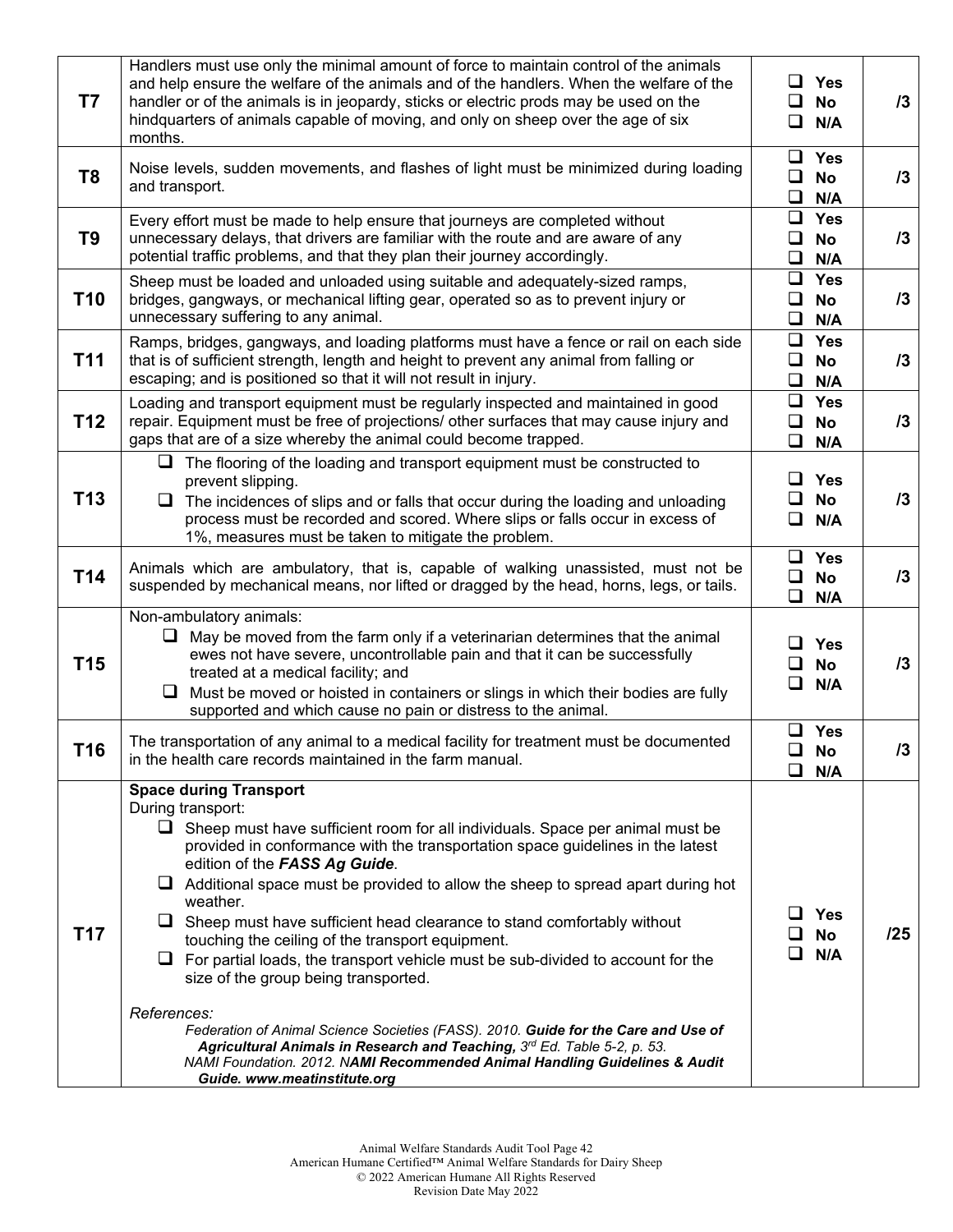| <b>T18</b>      | Transport vehicles must provide adequate ventilation while avoiding drafts.                                                                                                                                                                                                                                                                                                                                                                                                                                                                                                                                                                                                                                                                                                                          | Yes<br>ப<br><b>No</b><br>◻<br>N/A                       | $\sqrt{3}$ |
|-----------------|------------------------------------------------------------------------------------------------------------------------------------------------------------------------------------------------------------------------------------------------------------------------------------------------------------------------------------------------------------------------------------------------------------------------------------------------------------------------------------------------------------------------------------------------------------------------------------------------------------------------------------------------------------------------------------------------------------------------------------------------------------------------------------------------------|---------------------------------------------------------|------------|
| T <sub>19</sub> | For transport during cold weather, sheep must be protected from drafts and the ingress<br>of rain and snow.                                                                                                                                                                                                                                                                                                                                                                                                                                                                                                                                                                                                                                                                                          | Yes<br>$\Box$<br>◻<br><b>No</b><br>❏<br>N/A             | $\sqrt{3}$ |
| T20             | For transport during hot weather:<br>$\Box$ Where possible, animals must be transported at night or in the coolest part of the<br>day.<br>$\Box$ Animals must be protected from direct sunlight.<br>$\Box$ The transport vehicle must be equipped with a means to provide effective<br>ventilation.<br>$\Box$ The transport vehicle must have air-conditioning and/or the animals must be<br>regularly sprayed with water to help them keep cool.<br>$\Box$ The transport vehicle must not be kept stationary or parked in the sun for long<br>periods. If it is unavoidable for the transport vehicle to be kept stationary, care<br>must be taken to park the vehicle in shade, and inspections of the sheep must<br>be increased to help ensure the animals are not showing signs of heat stress. | <b>Yes</b><br>LΙ<br><b>No</b><br>N/A<br>ப               | 13         |
| <b>T21</b>      | Sheep must be inspected immediately after loading and thereafter a minimum of every 4<br>hours, or more often during inclement weather. If any animal shows signs of distress<br>including cold or heat stress, immediate remedial action must be taken.                                                                                                                                                                                                                                                                                                                                                                                                                                                                                                                                             | $\Box$ Yes<br>◻<br><b>No</b><br>$\Box$<br>N/A           | 13         |
| <b>T22</b>      | If an animal goes down in transport and cannot be successfully treated, it must be<br>euthanized on the spot or upon arrival at a medical facility per American Humane<br>Certified™ standards.                                                                                                                                                                                                                                                                                                                                                                                                                                                                                                                                                                                                      | $\Box$<br><b>Yes</b><br>◻<br><b>No</b><br>$\Box$<br>N/A | 13         |
| T <sub>23</sub> | $\Box$ Where mortalities during transport are traceable to a single cause, prompt action<br>must be taken to prevent further deaths, injury, or suffering from occurring.<br>$\Box$ Where high levels of transport mortality (in excess of 1%) from any single source<br>in any three-month period occur, a veterinary investigation must be performed,<br>mitigating actions taken, and the results reported to the American Humane<br>Certified™ program.                                                                                                                                                                                                                                                                                                                                          | $\Box$<br><b>Yes</b><br>◻<br><b>No</b><br>◻<br>N/A      | 13         |
| T24             | All loading and transport equipment must be cleaned and disinfected after the completion<br>of transport.                                                                                                                                                                                                                                                                                                                                                                                                                                                                                                                                                                                                                                                                                            | Yes<br>$\Box$<br>◻<br><b>No</b><br>$\Box$<br>N/A        | 13         |

## **Slaughter**

|     | The American Humane Certified™ program adheres to the Recommended Animal<br>Handling Guidelines and Audit Guide published by the North American Meat Institute<br>Foundation for humane slaughtering and processing practices. Check one of the<br>following: |                    |     |
|-----|---------------------------------------------------------------------------------------------------------------------------------------------------------------------------------------------------------------------------------------------------------------|--------------------|-----|
| T25 | For on-site slaughter, records must be available showing that the company<br>SOPs are in compliance with NAMI humane slaughtering and processing<br>practices.                                                                                                | Yes<br>⊔ No<br>N/A | /25 |
|     | For off-site slaughter and/or slaughter by an outside company, a Certificate of<br>Conformance from the outside company must be available confirming that the<br>NAMI humane slaughter and processing practices have been followed.                           |                    |     |
|     | For a downloadable copy of the NAMI guide, please visit the NAMI website at:<br>www.animalhandling.org.                                                                                                                                                       |                    |     |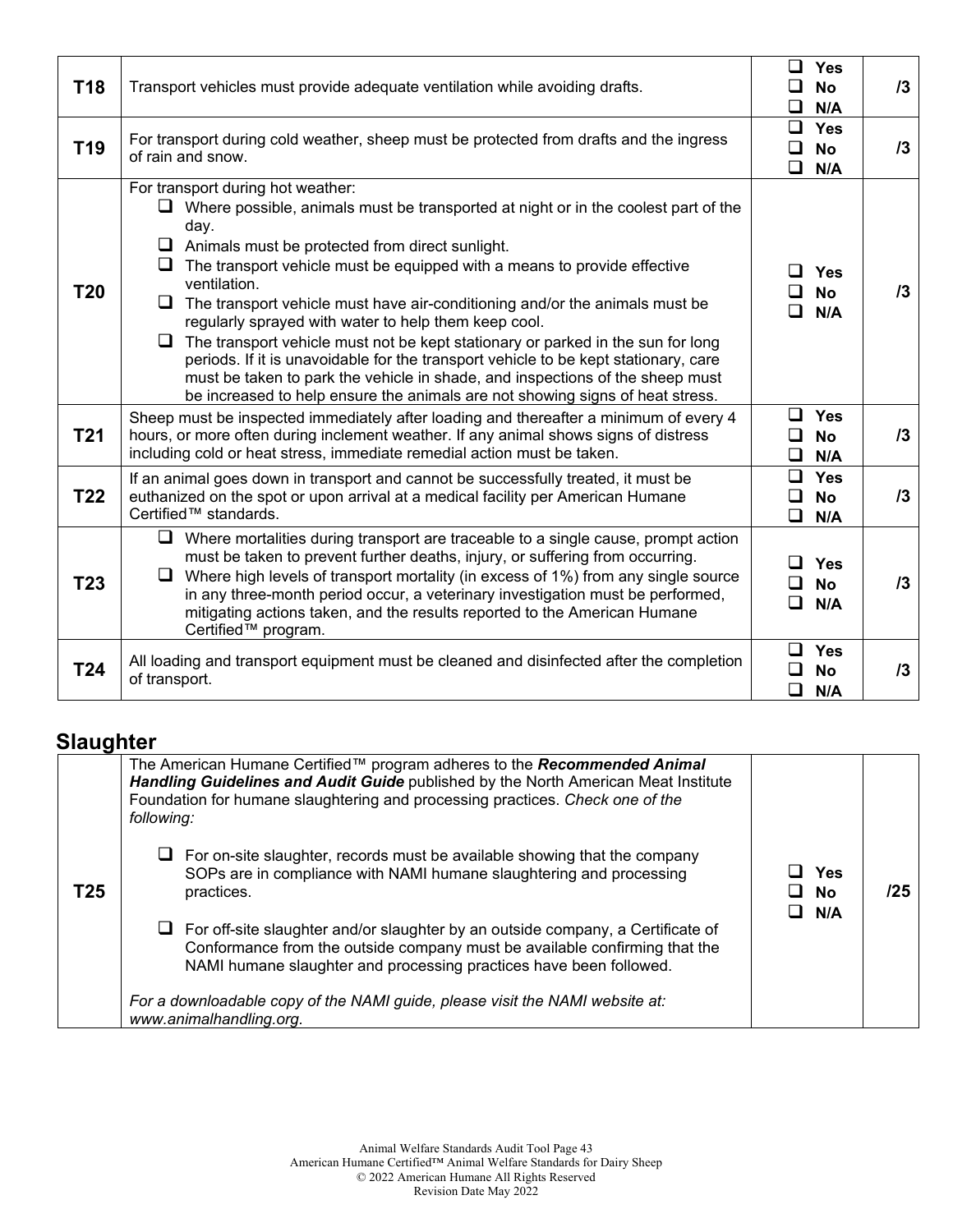## **Pass/Fail Auditor Evaluation**

|      | No Instances of Willful Acts of Abuse or Neglect<br>Throughout the course of the audit, the auditor must not have observed farm personnel<br>committing willful acts of abuse or neglect, which include but are not limited to kicking,<br>throwing, yelling at, or purposefully scaring the sheep, beating the sheep or breaking<br>tails, slamming gates on the sheep, using any type of prod inappropriately (on<br>sensitive areas of the animal), using the electric prod when neither the welfare of the<br>animal or of the handler is in immediate jeopardy, using electronic immobilization for<br>any reason, driving the animals atop one another, goading or dragging a downer |                         |    |
|------|--------------------------------------------------------------------------------------------------------------------------------------------------------------------------------------------------------------------------------------------------------------------------------------------------------------------------------------------------------------------------------------------------------------------------------------------------------------------------------------------------------------------------------------------------------------------------------------------------------------------------------------------------------------------------------------------|-------------------------|----|
|      | animal, or neglecting to provide feed, water, or health care.:                                                                                                                                                                                                                                                                                                                                                                                                                                                                                                                                                                                                                             |                         |    |
| P/F1 | Auditor note: this item has no point value.<br>A mark of "Yes" indicates that the auditor did NOT observe willful acts of abuse<br>or neglect by farm personnel towards the animals.<br>$\triangleright$ A mark of "No" indicates that the auditor believes that willful acts of abuse or<br>neglect towards the animal(s) have been committed. The auditor must<br>document the incident observed and s/he must inform farm management,<br>their audit company, and the American Humane Certified™ program<br>immediately.<br>The presence of willful acts of abuse or neglect is a severe non-conformance, and<br>results in automatic failure of this audit.                            | <b>Yes</b><br><b>No</b> | I- |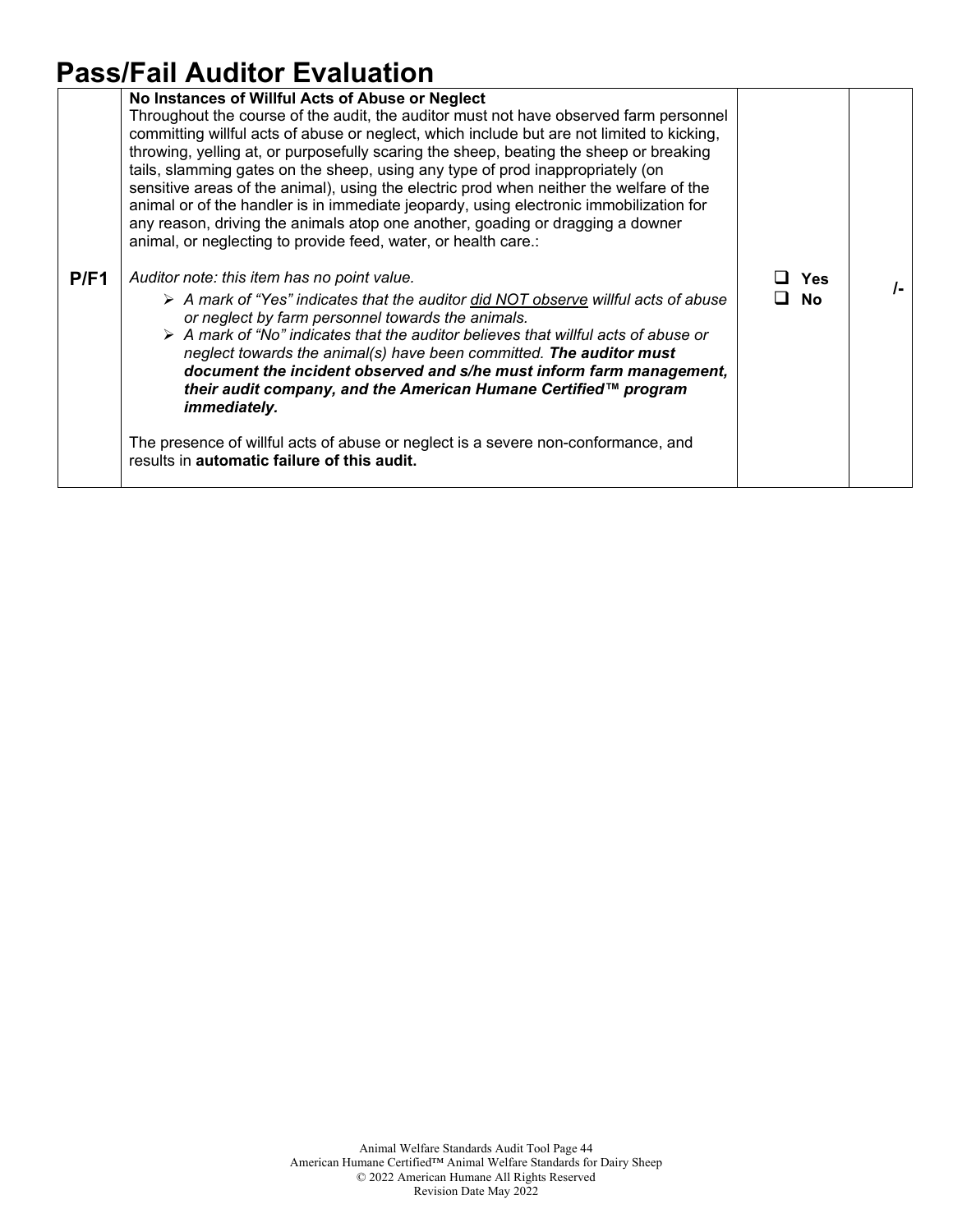## **Audit Completion**

**To be signed at the end of the on-site audit:**

**Information in the completed** *Animal Welfare Standards Audit Tool* **and attached** *Non-Conformance Report* **and Farm Manual documentation is complete, correct, and has been verified by the auditor. All corrective actions agreed upon at the exit interview must be corrected even if the farm receives certification.**

**\_\_\_\_\_\_\_\_\_\_\_\_\_\_\_\_\_\_\_\_\_\_\_\_\_\_\_\_\_\_\_\_\_\_\_\_\_\_\_\_\_\_\_\_\_\_\_\_\_\_\_\_\_\_\_ \_\_\_\_\_\_\_\_\_\_\_\_\_\_\_\_\_\_\_\_\_\_**

**Farm Owner / Manager Date** 

**\_\_\_\_\_\_\_\_\_\_\_\_\_\_\_\_\_\_\_\_\_\_\_\_\_\_\_\_\_\_\_\_\_\_\_\_\_\_\_\_\_\_\_\_\_\_\_\_\_\_\_\_\_\_\_ \_\_\_\_\_\_\_\_\_\_\_\_\_\_\_\_\_\_\_\_\_\_**

**Auditor Date**